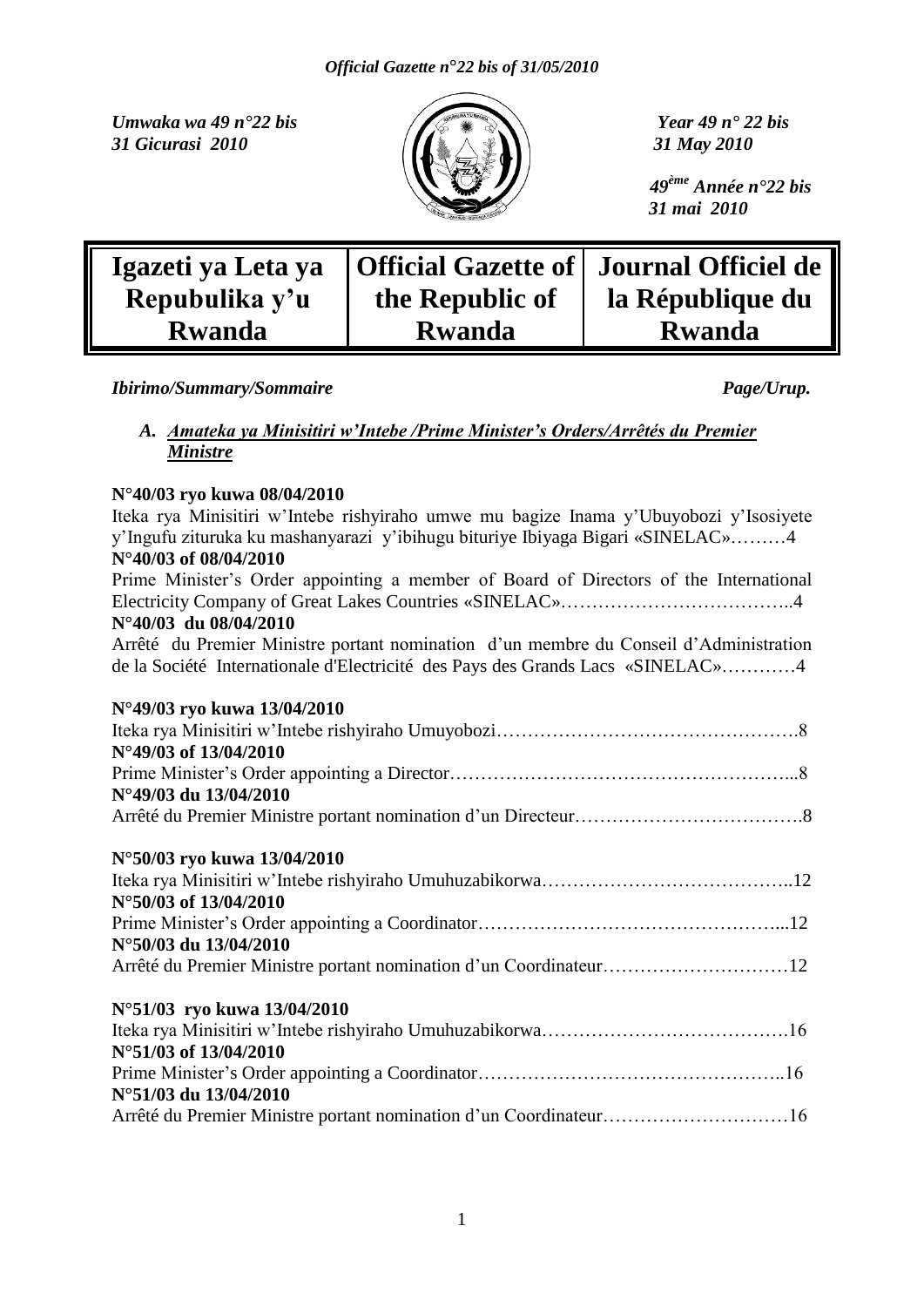| N°52/03 ryo kuwa 13/04/2010                                                                            |
|--------------------------------------------------------------------------------------------------------|
|                                                                                                        |
| N°52/03 of 13/04/2010                                                                                  |
| N°52/03 du 13/04/2010                                                                                  |
|                                                                                                        |
|                                                                                                        |
| N°53/03 ryo kuwa 13/04/2010                                                                            |
| N°53/03 of 13/04/2010                                                                                  |
|                                                                                                        |
| N°53/03 du 13/04/2010                                                                                  |
|                                                                                                        |
| N°54/03 ryo kuwa 13/04/2010                                                                            |
| Iteka rya Minisitiri w'Intebe rishyiraho Umujyanama wa Minisitiri28                                    |
| N°54/03 of 13/04/2010                                                                                  |
|                                                                                                        |
| N°54/03 du 13/04/2010<br>Arrêté du Premier Ministre portant nomination d'un Conseiller d'un Ministre28 |
|                                                                                                        |
| N°55/03 ryo kuwa 13/04/2010                                                                            |
|                                                                                                        |
| N°55/03 of 13/04/2010                                                                                  |
| N°55/03 du 13/04/2010                                                                                  |
| Arrêté du Premier Ministre portant nomination d'une Coordinatrice32                                    |
|                                                                                                        |
| N°56/03 ryo kuwa 22/04/2010                                                                            |
| Iteka rya Minisitiri w'Intebe rishyiraho Umujyanama wa Kabiri muri Ambasade36<br>N°56/03 of 22/04/2010 |
| Prime Minister's Order appointing a Second Counsellor in the Embassy36                                 |
| $N^{\circ}56/03$ du 22/04/2010                                                                         |
| Arrêté du Premier Ministre portant nomination d'un Second Conseiller dans un                           |
|                                                                                                        |
| N°57/03 ryo kuwa 22/04/2010                                                                            |
| Iteka rya Minisitiri w'Intebe rishyiraho Umujyanama wa Kabiri muri Ambasade40                          |
| N°57/03 of 22/04/2010                                                                                  |
| Prime Minister's Order appointing a Second Counsellor in the Embassy40                                 |
| N°57/03 du 22/04/2010                                                                                  |
| Arrêté du Premier Ministre portant nomination d'un Second Conseiller dans un                           |
|                                                                                                        |
| N°58/03 ryo kuwa 22/04/2010                                                                            |
| Iteka rya Minisitiri w'Intebe rishyiraho aba "Principal State Attorneys" 44                            |
| N°58/03 of 22/04/2010                                                                                  |
| N°58/03 du 22/04/2010                                                                                  |
| Arrêté du Premier Ministre portant nomination des « Principal State Attorneys »44                      |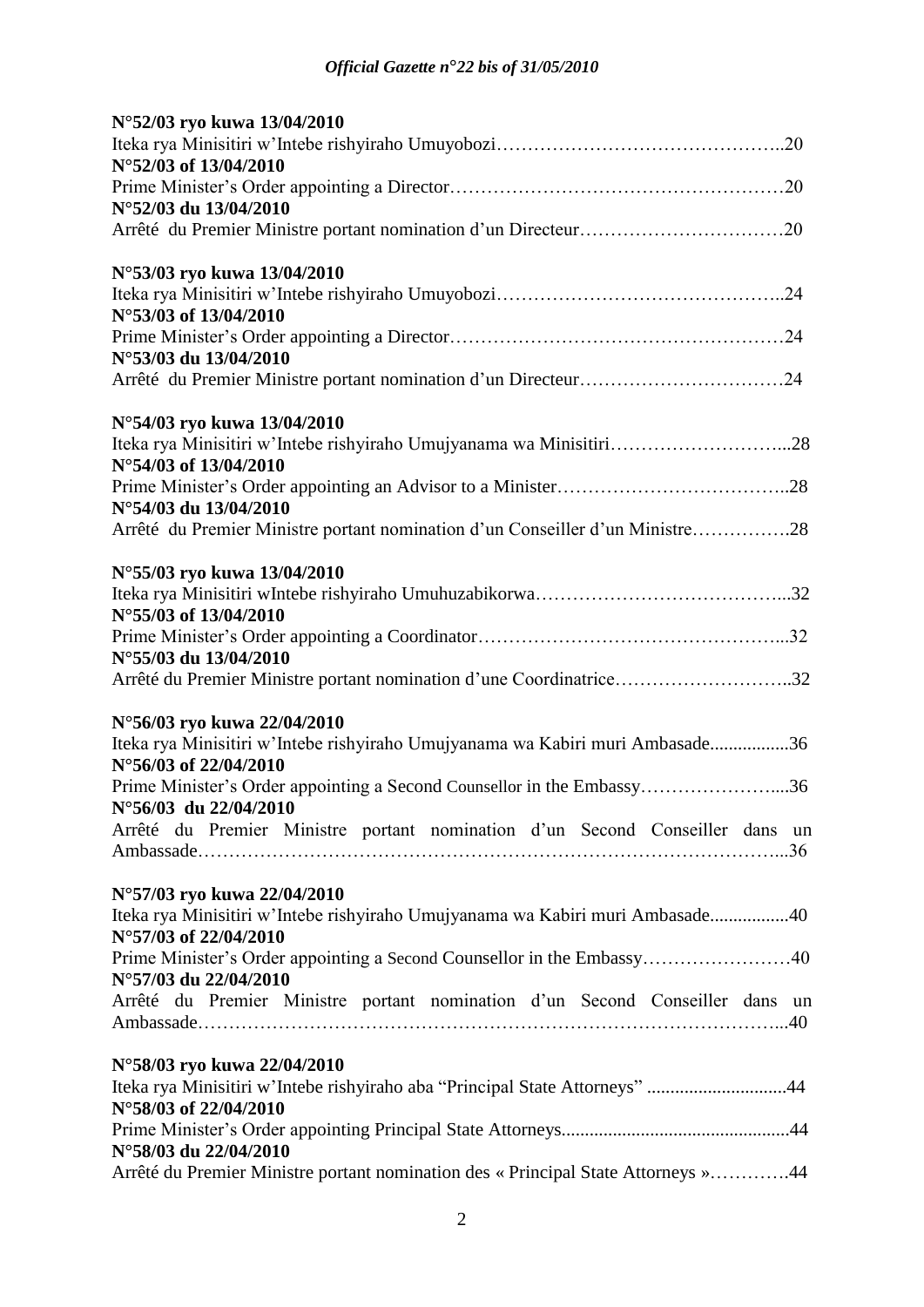| N°59/03 ryo kuwa 22/04/2010                                                               |
|-------------------------------------------------------------------------------------------|
| Iteka rya Minisitiri w'Intebe rishyiraho aba "Principal State Attorneys" 48               |
| N°59/03 of 22/04/2010                                                                     |
|                                                                                           |
| N°59/03 du 22/04/2010                                                                     |
| Arrêté du Premier Ministre portant nomination des « Principal State Attorneys »48         |
| N°60/03 ryo kuwa 22/04/2010                                                               |
| Iteka rya Minisitiri w'Intebe rishyiraho aba "Principal State Attorneys" 52               |
| $N^{\circ}60/03$ of 22/04/2010                                                            |
|                                                                                           |
| $N^{\circ}60/03$ du 22/04/2010                                                            |
| Arrêté du Premier Ministre portant nomination des « Principal State Attorneys »52         |
| N°62/03 ryo kuwa 04/05/2010                                                               |
| Iteka rya Minisitiri w'Intebe rishyiraho abakozi b'Urwego rushinzwe Iterambere mu         |
|                                                                                           |
| N°62/03 of 04/05/2010                                                                     |
| Prime Minister's Order appointing staff to Rwanda Development Board (RDB)56               |
| N°62/03 du 04/05/2010                                                                     |
| Arrêté du Premier Ministre portant nomination des Cadres de l'Office Pour la Promotion du |
|                                                                                           |
| N°63/03 ryo kuwa 04/05/2010                                                               |
|                                                                                           |
| N°63/03 of 04/05/2010                                                                     |
|                                                                                           |
| N°63/03 du 04/05/2010                                                                     |
|                                                                                           |
| <b>B.</b> Ibindi/Miscellaneous/Divers                                                     |

# 1. .*Amabwiriza y'Inama Njyanama y'Umujyi wa Kigali*

# **N° 01/10 yo kuwa 30/05/2010**

Amabwiriza y'Inama Njyanama y'Umujyi wa Kigali agena ibiciro bitangwa kuri serivise z'ibyangombwa by'ubutaka n'ibibanza mu Mujyi wa Kigali…………………………………………………64

# 2. KIGALI CITY (KC) - RWANDA DEVELOPMENT BOARD (R.D.B):

|--|--|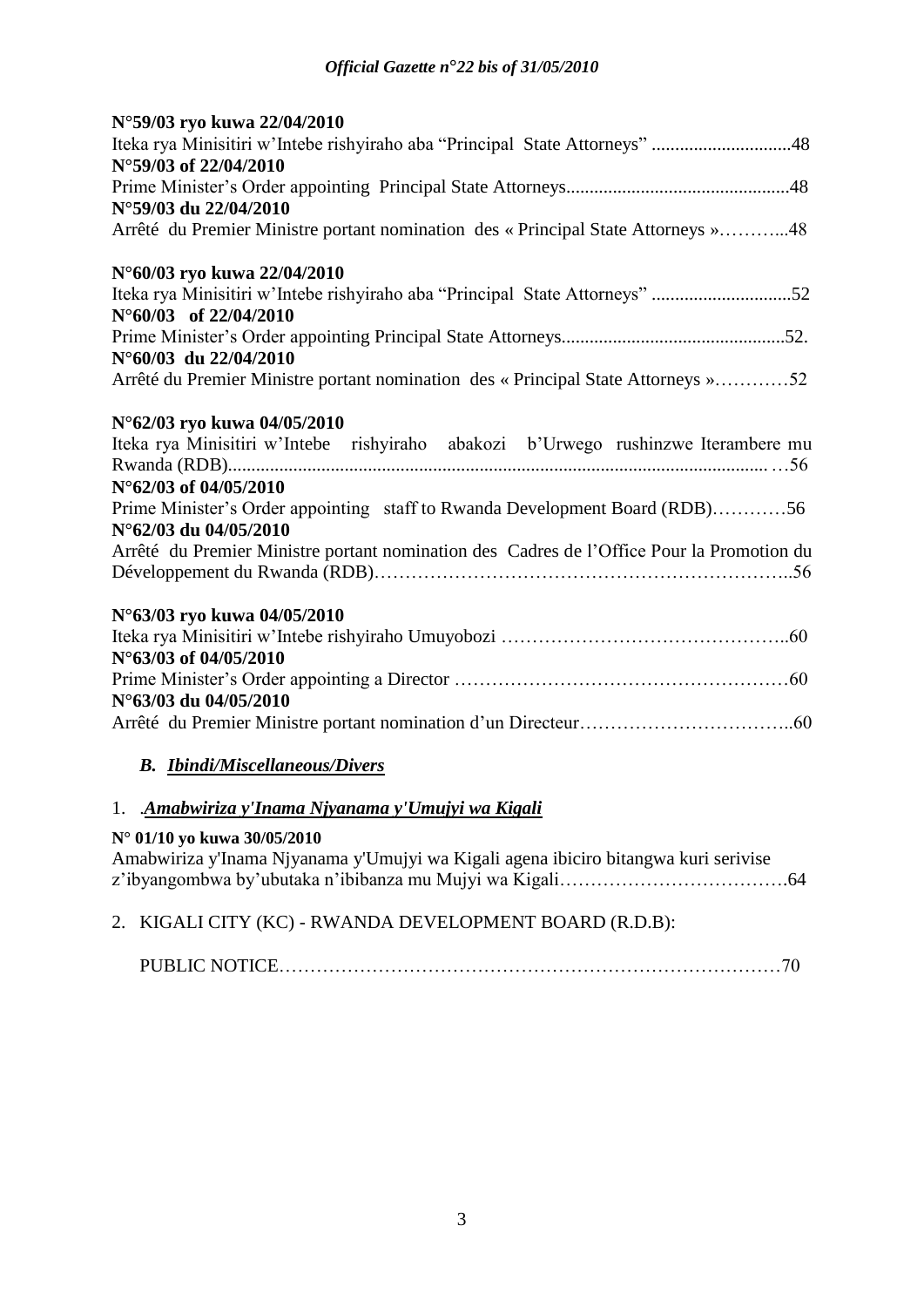ITEKA RYA MINISITIRI W'INTEBE PRIME MINISTER'S ORDER N°.40/03 ARRETE DU PREMIER MINISTRE **N°40/03 RYO KUWA 08/04/2010 OF 08/04/2010 APPOINTING A MEMBER RISHYIRAHO UMWE MU BAGIZE OF BOARD OF DIRECTORS OF THE NOMINATION D"UN MEMBRE DU INAMA Y"UBUYOBOZI Y"ISOSIYETE INTERNATIONAL ELECTRICITY Y'INGUFU ZITURUKA MASHANYARAZI BITURIYE IBIYAGA BIGARI « SINELAC » KU COMPANY OF GREAT LAKES SOCIETE COUNTRIES « SINELAC » N°40/03 DU 08/04/2010 PORTANT ELECTRICITY CONSEIL D'ADMINISTRATION DE LA INTERNATIONALE D'ELECTRICITE DES PAYS DES GRANDS LACS « SINELAC »**

**TABLE OF CONTENTS**

**TABLE DES MATIERES**

| <b>ISHANINU</b>                                              | TADLE OF CONTENTS                                                             | TADLE DES MATIENES                                                          |
|--------------------------------------------------------------|-------------------------------------------------------------------------------|-----------------------------------------------------------------------------|
| <u> Ingingo ya mbere</u> : Ishyirwaho                        | <b>Article One: Appointment</b>                                               | <b>Article premier : Nomination</b>                                         |
| Ingingo ya 2 : Ushinzwe kubahiriza iri teka                  | <b>Authority</b><br>Article 2:<br>responsible<br>implementation of this Order | for <u>Article 2</u> : Autorité chargée de l'exécution<br>du présent arrêté |
| Ingingo<br>$ya = 3$ :<br>Ivanwaho<br>zinyuranyije n'iri teka | ry'ingingo Article 3 : Repealing provision                                    | <b>Article 3: Disposition abrogatoire</b>                                   |

**Ingingo ya 4** : **Igihe iteka ritangira Article 4: Commencement gukurikizwa Article 4 : Entrée en vigueur**

**ISHAKIRO**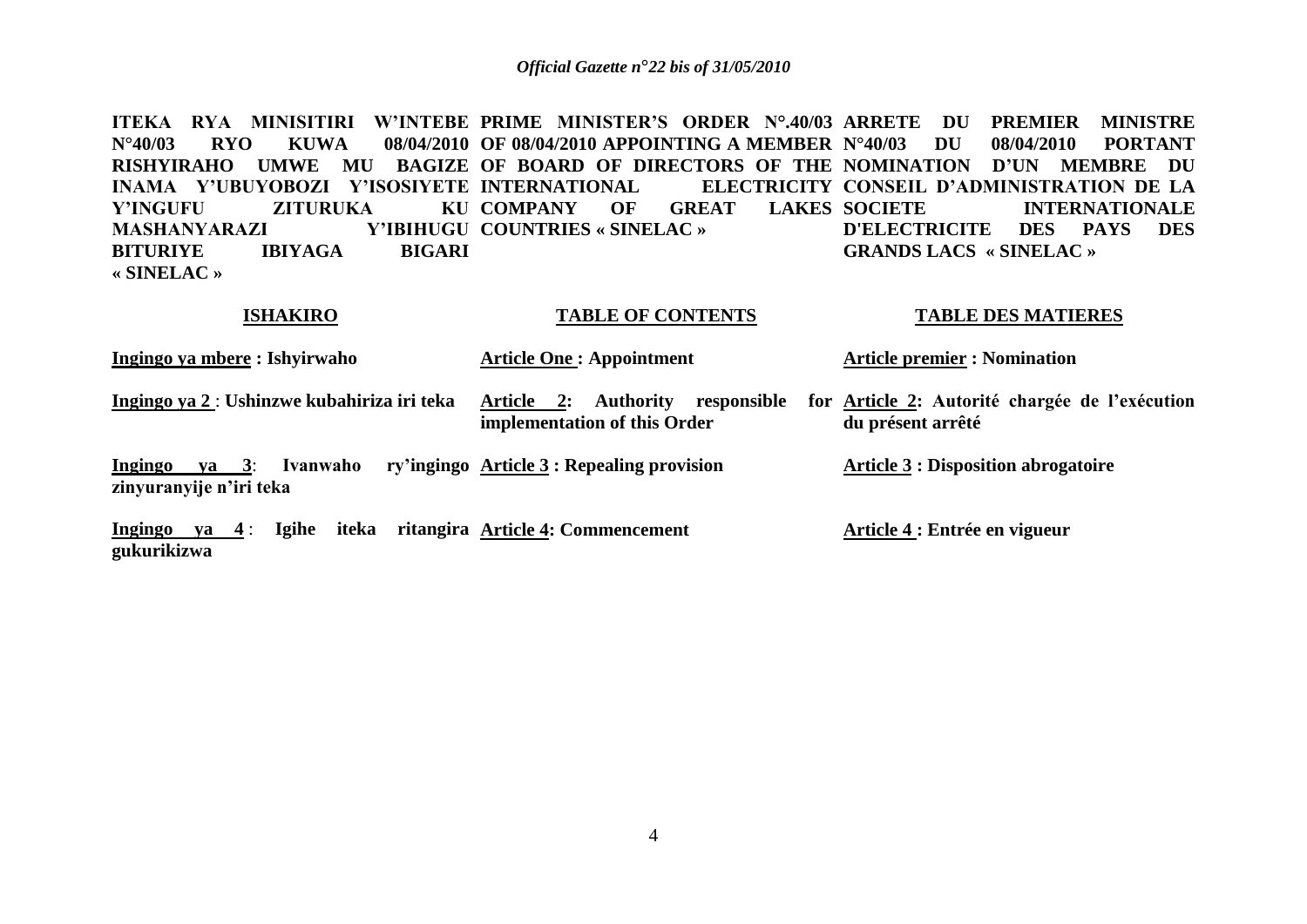ITEKA RYA MINISITIRI W'INTEBE PRIME MINISTER'S ORDER N°40/03 OF ARRETE DU PREMIER MINISTRE **N°40/03 RYO KUWA 08/04/2010 08/04/2010 APPOINTING A MEMBER OF RISHYIRAHO UMWE MU BAGIZE BOARD OF DIRECTORS OF THE NOMINATION D"UN MEMBRE DU INAMA Y"UBUYOBOZI Y"ISOSIYETE INTERNATIONAL ELECTRICITY Y'INGUFU ZITURUKA MASHANYARAZI BITURIYE IBIYAGA BIGARI « SINELAC »** KU COMPANY OF GREAT LAKES SOCIETE **COUNTRIES « SINELAC » N°40/03 DU 08/04/2010 PORTANT ELECTRICITY CONSEIL D'ADMINISTRATION DE LA INTERNATIONALE D'ELECTRICITE DES PAYS DES GRANDS LACS « SINELAC »**

**Minisitiri w"Intebe,**

**The Prime Minister,**

**Le Premier Ministre,**

Ashingiye ku Itegeko Nshinga rya Repubulika Pursuant to the Constitution of the Republic of Vu la Constitution de la République du y'u Rwanda ryo kuwa 04 Kamena 2003 nk'uko Rwanda of 04 June 2003, as amended to date Rwanda du 04 Juin 2003 telle que révisée à ce ryavuguruwe kugeza ubu, cyane cyane mu especially in Articles 118, 119 and 121 ; ngingo zaryo iya 118, iya 119 n'iya 121; jour, spécialement en ses articles 118, 119 et 121;

Ashingiye ku Itegeko n°22/2002 ryo kuwa Pursuant to Law n°22/2002 of 09/07/2002 on Vu la Loi n° 22/2002 du 09/07/2002 portant 09/07/2002 rishyiraho Sitati Rusange igenga General Statutes for Rwanda Public service, Statut Général de la Fonction Publique abakozi ba Leta n'inzego z'imirimo ya Leta, especially in Articles 17, 24 and 35; cyane cyane mu ngingo zaryo iya 17, iya 24, iya 30 n'iya 35; Rwandaise, spécialement en ses articles 17, 24, 30 et 35;

Bimaze gusuzumwa no kwemezwa n'Inama After consideration and approval by Cabinet in Après examen et adoption par le Conseil des y'Abaminisitiri yo kuwa 16 Ukuboza 2009 ; its session of 16 December 2009; Ministres en sa séance du 16 Décembre 2009;

| <b>ATEGETSE:</b>             | <b>HEREBY ORDERS:</b>           | <b>ARRETE:</b>                      |
|------------------------------|---------------------------------|-------------------------------------|
| Ingingo ya mbere: Ishyirwaho | <b>Article One: Appointment</b> | <b>Article premier : Nomination</b> |

Madamu **MUKANGABO Beata** agizwe Mrs. **MUKANGABO Beata** is hereby Madame MUKANGABO Beata est nommée umwe mu bagize Inama y'Ubuyobozi ya appointed as a member of the Board of membre du Conseil d'Administration de la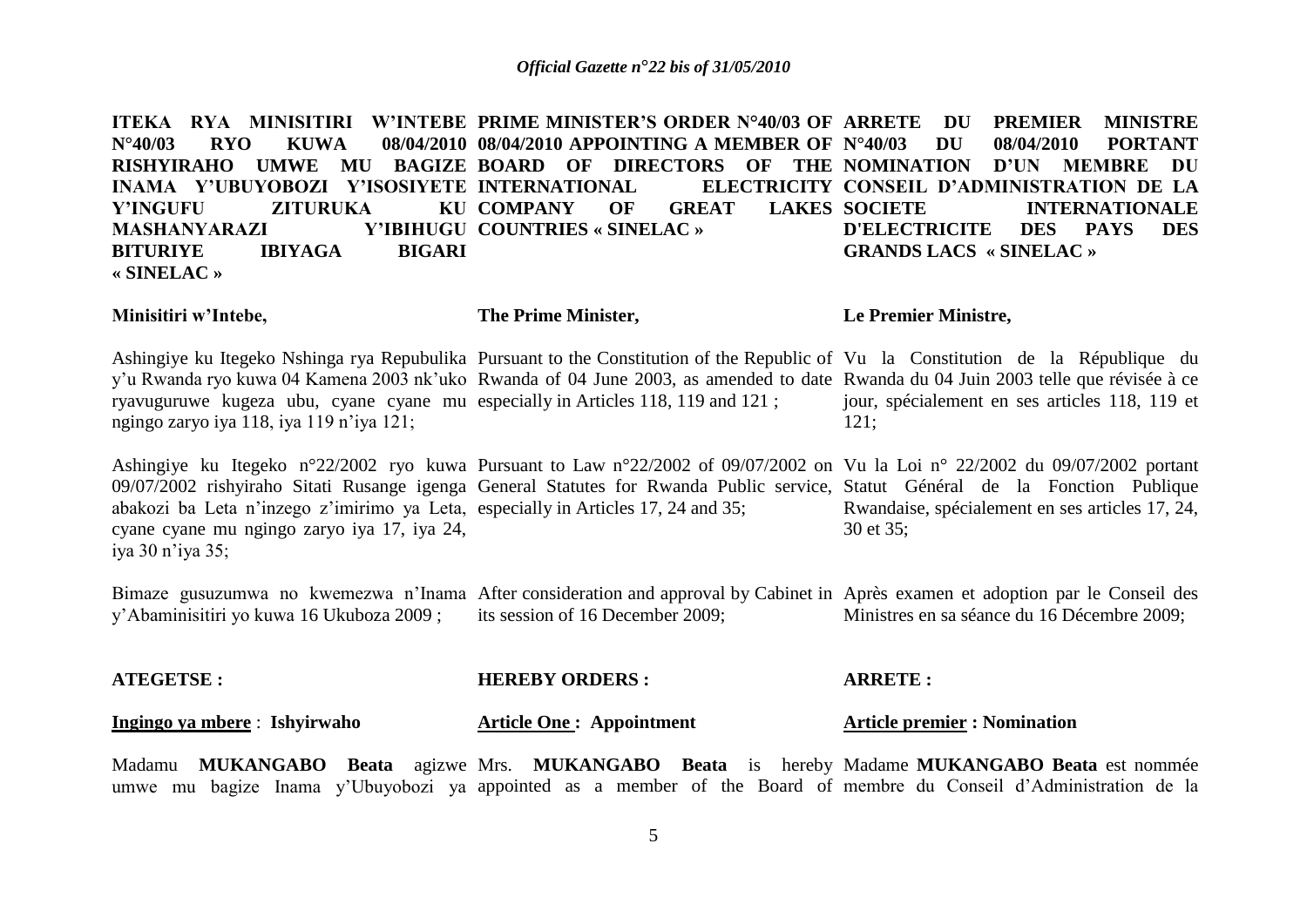| « SINELAC ».                                                                   | Directors of « SINELAC ».                                                                                                                                                                                                                                                                                      | « SINELAC ».                                                                                                                                             |
|--------------------------------------------------------------------------------|----------------------------------------------------------------------------------------------------------------------------------------------------------------------------------------------------------------------------------------------------------------------------------------------------------------|----------------------------------------------------------------------------------------------------------------------------------------------------------|
| Ingingo ya 2: Ushinzwe kubahiriza iri teka                                     | Article 2: Authority responsible for Article 2: Autorité chargée de l'exécution<br>implementation of this Order                                                                                                                                                                                                | du présent arrêté                                                                                                                                        |
| Minisitiri w'Ibikorwa Remezo,<br>kubahiriza iri teka.                          | ashinzwe The Minister of Infrastructure is entrusted with Le Ministre des Infrastructures est chargé de<br>the implementation of this Order.                                                                                                                                                                   | l'exécution du présent Arrêté.                                                                                                                           |
| Ingingo ya 3: Ivanwaho<br>zinyuranyije n'iri teka                              | ry'ingingo Article 3: Repealing provision                                                                                                                                                                                                                                                                      | <b>Article 3 : Disposition abrogatoire</b>                                                                                                               |
| zinyuranyije naryo zivanyweho.                                                 | Ingingo zose z'amateka abanziriza iri kandi All prior provisions contrary to this Order are Toutes les autres dispositions antérieures et<br>hereby repealed.                                                                                                                                                  | contraires au présent arrêté sont abrogées.                                                                                                              |
| Ingingo ya 4 : Igihe iri teka ritangira Article 4: Commencement<br>gukurikizwa |                                                                                                                                                                                                                                                                                                                | Article 4 : Entrée en vigueur                                                                                                                            |
| kuwa 16 Ukuboza 2009.                                                          | Iri teka ritangira gukurikizwa ku munsi This Order shall come into force on the day of Le présent arrêté entre en vigueur le jour de sa<br>Repubulika y'u Rwanda. Agaciro karyo gahera Republic of Rwanda. It takes effect as of 16 <sup>th</sup> République du Rwanda. Il sort ses effets à<br>December 2009. | ritangarijweho mu Igazeti ya Leta ya its publication in the Official Gazette of the publication au Journal Officiel de la<br>partir du 16 Décembre 2009. |
| Kigali, kuwa 08/04/2010                                                        | Kigali, on 08/04/2010                                                                                                                                                                                                                                                                                          | Kigali, le 08/04/2010                                                                                                                                    |
| $(s\acute{e})$<br><b>MAKUZA Bernard</b><br>Minisitiri w'Intebe                 | $(s\acute{e})$<br><b>MAKUZA Bernard</b><br><b>Prime Minister</b>                                                                                                                                                                                                                                               | $(s\acute{e})$<br><b>MAKUZA Bernard</b><br><b>Premier Ministre</b>                                                                                       |
| $(s\acute{e})$<br><b>KAREGA Vincent</b><br>Minisitiri w'Ibikorwa Remezo        | $(s\acute{e})$<br><b>KAREGA Vincent</b><br>Minister of Infrastructure                                                                                                                                                                                                                                          | $(s\acute{e})$<br><b>KAREGA Vincent</b><br>Ministre des Infrastructures                                                                                  |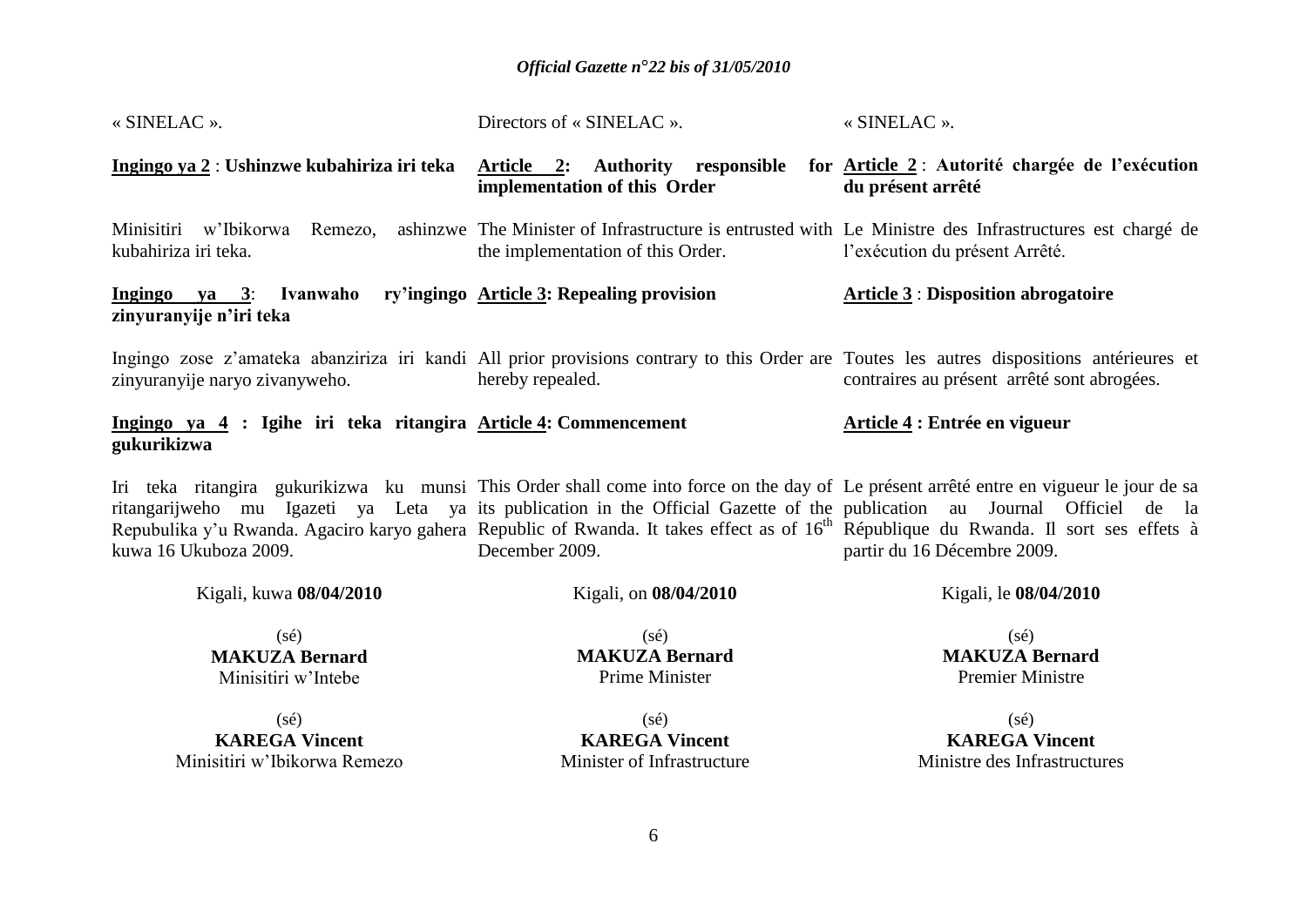**Bibonywe kandi bishyizweho Ikirango cya Repubulika:**

(sé) **KARUGARAMA Tharcisse** Minisitiri w'Ubutabera / Intumwa Nkuru ya Leta

**Seen and sealed with the Seal of the Republic:**

**Vu et scellé du Sceau de la République :**

(sé) **KARUGARAMA Tharcisse** Minister of Justice / Attorney General

# (sé) **KARUGARAMA Tharcisse**

Ministre de la Justice / Garde des Sceaux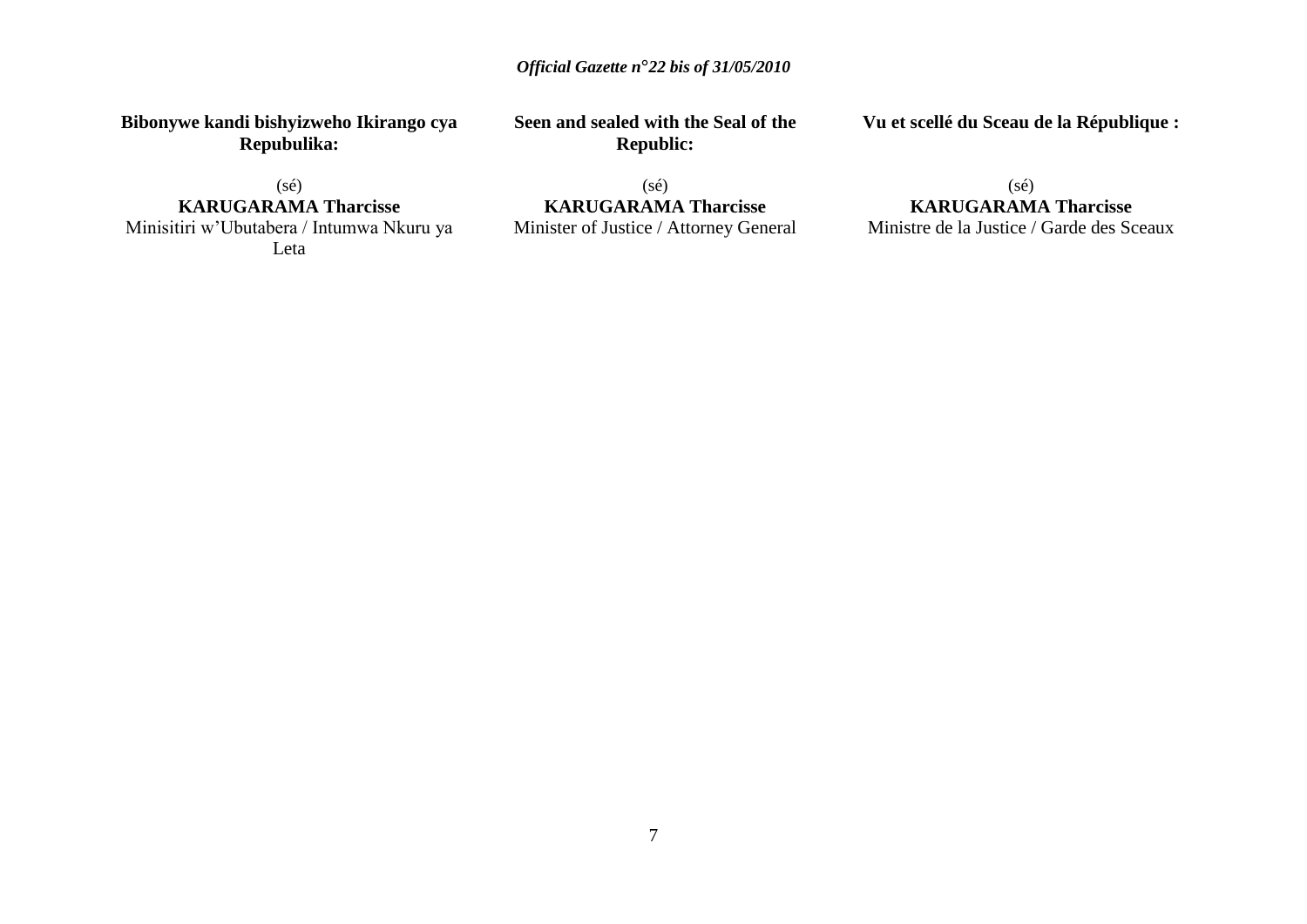### **ITEKA RYA MINISITIRI W"INTEBE PRIME MINISTER"S ORDER N°49/03 OF ARRETE DU PREMIER MINISTRE N°49/03 N°49/03 RYO KUWA 13/04/2010 13/04/2010 APPOINTING THE DIRECTOR DU 13/04/2010 PORTANT NOMINATION RISHYIRAHO UMUYOBOZI D"UN DIRECTREUR**

### **ISHAKIRO**

**gukurikizwa**

# **TABLE OF CONTENTS**

### **TABLE DES MATIERES**

| Ingingo ya mbere : Ishyirwaho                           | <b>Article One: Appointment</b>                                             | <b>Article premier : Nomination</b>                                |
|---------------------------------------------------------|-----------------------------------------------------------------------------|--------------------------------------------------------------------|
| Ingingo ya 2: Abashinzwe kubahiriza iri teka            | Article 2 : Authorities responsible for the<br>implementation of this Order | Article 2 : Autorités chargées de l'exécution du<br>présent arrêté |
| Ivanwaho<br>va 3:<br>Ingingo<br>zinyuranyije n'iri teka | ry'ingingo Article 3: Repealing provision                                   | <b>Article 3 : Disposition abrogatoire</b>                         |
| <b>Ingingo</b><br><b>Igihe</b><br>iteka<br>4:<br>va     | ritangira Article 4: Commencement                                           | Article 4 : Entrée en vigueur                                      |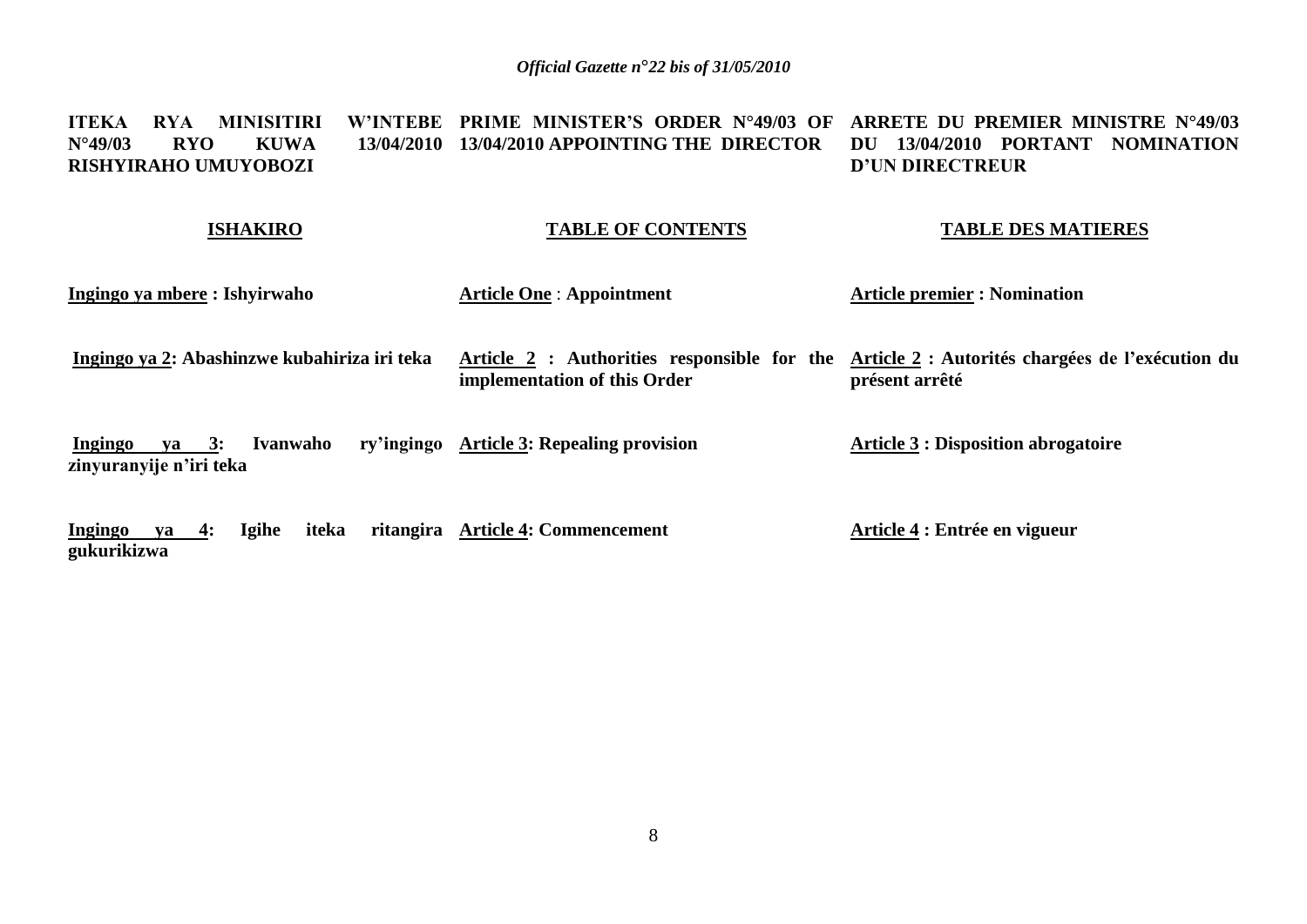### **ITEKA RYA MINISITIRI W"INTEBE PRIME MINISTER"S ORDER N°49/03 OF ARRETE DU PREMIER MINISTRE N°49/03 N°49/03 RYO KUWA RISHYIRAHO 13/04/2010 APPOINTING THE DIRECTOR UMUYOBOZI DU 13/04/2010 PORTANT NOMINATION D"UN DIRECTEUR**

### **Minisitiri w"Intebe**,

### **The Prime Minister**,

### **Le Premier Ministre**,

Ashingiye ku Itegeko Nshinga rya Repubulika Pursuant to the Constitution of the Republic of Vu la Constitution de la République du Rwanda du y'u Rwanda ryo kuwa 04 Kamena 2003, nk'uko Rwanda of 04 June, 2003, as amended to date, ryavuguruwe kugeza ubu, cyane cyane mu ngingo especially in Articles 118, 119, 121and 201; zaryo iya 118, iya 119, iya 121,n'iya 201; 04 juin 2003, telle que révisée à ce jour,

Ashingiye ku Itegeko n°22/2002 ryo kuwa Pursuant to Law n° 22/2002 of 09/07/2002 on Vu la Loi n° 22/2002 du 09/07/2002 portant Statut 09/07/2002 rishyiraho Sitati Rusange igenga General Statutes for Rwanda Public Service, Abakozi ba Leta n'inzego z'imirimo ya Leta, especially in Articles 17, 24 and 35; cyane cyane mu ngingo zaryo iya 17, iya 24 n'iya 35;

spécialement en ses articles 118, 119, 121 et 201 ;

Général de la Fonction Publique Rwandaise, spécialement en ses articles 17, 24 et 35 ;

Bisabwe na Minisitiri w'Abakozi ba Leta On proposal by the Minister of Public Service Sur proposition du Ministre de la Fonction n'Umurimo; and Labour; Publique et du Travail ;

Inama y'Abaminisitiri yo kuwa 24/03/2010, After consideration and approval by the Cabinet Après examen et adoption par le Conseil des imaze kubisuzuma no kubyemeza; in its session of 24/03/2010; Ministres en sa séance du 24/03/2010;

### **ATEGETSE:**

### **HEREBY ORDERS:**

### **ARRETE :**

#### **Ingingo ya mbere : Ishyirwaho Article one** : **Appointment of the Director Article premier : Nomination**

Madamu UWERA Grace agizwe Umuyobozi Mrs UWERA Grace is appointed Director of Madame UWERA Grace est nommée Directrice de w'Ubutegetsi n'Imicungire y'Abakozi mu Administration and Human Ressources in the l'Administration et Gestion des Ressources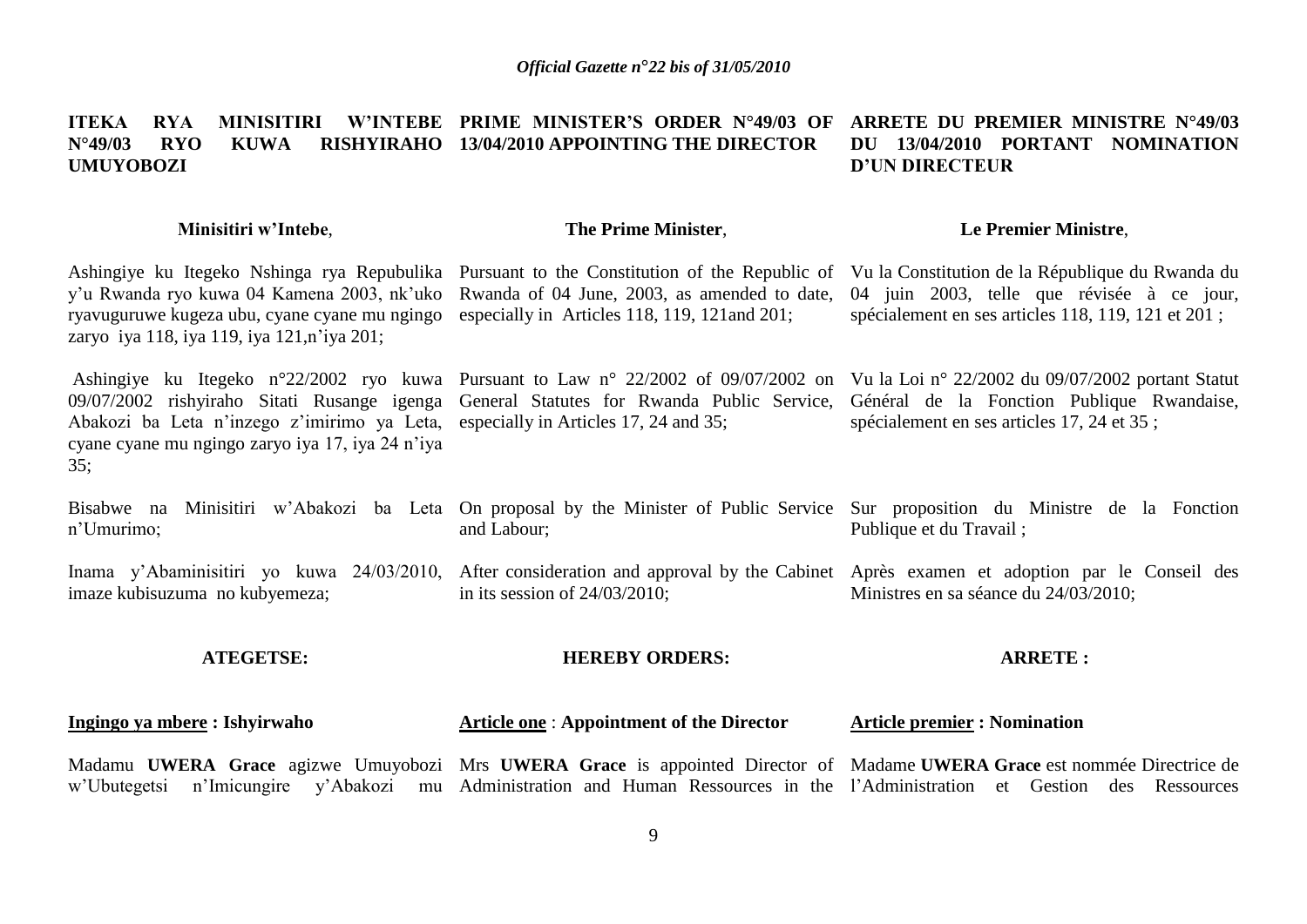| Bushinjacyaha Bukuru.                                                                                         | National Public Prosecution Authority.                                                                          | Humaines à l'Organe National de Poursuite<br>Judiciaire.                                                  |
|---------------------------------------------------------------------------------------------------------------|-----------------------------------------------------------------------------------------------------------------|-----------------------------------------------------------------------------------------------------------|
| Ingingo ya 2: Abashinzwe kubahiriza iri teka                                                                  | Article 2: Authorities responsible for the<br>implementation of this Order                                      | Article 2: Autorités chargées de l'exécution du<br>présent arrêté                                         |
| Minisitiri w'Abakozi ba Leta n'Umurimo asabwe<br>kubahiriza iri teka.                                         | The Minister of Public Service and Labour is<br>entrusted with the implementation of this Order.                | Le Ministre de la Fonction Publique et du Travail<br>est chargé de l'exécution du présent arrêté.         |
| ry'ingingo<br>Ingingo<br>$ya$ 3:<br>Ivanwaho<br>zinyuranyije n'iri teka                                       | <b>Article 3: Repealing provision</b>                                                                           | <b>Article 3: Disposition abrogatoire</b>                                                                 |
| zinyuranyije na ryo zivanyweho.                                                                               | Ingingo zose z'amateka abanziriza iri kandi All prior provisions contrary to this Order are<br>hereby repealed. | Toutes les dispositions antérieures contraires au<br>présent arrêté sont abrogées.                        |
| Ingingo ya<br>iteka<br>4:<br>Igihe<br>gukurikizwa                                                             | ritangira Article 4: Commencement                                                                               | Article 4 : Entrée en vigueur                                                                             |
| rishyiriweho umukono. Agaciro karyo gahera ku signature. It takes effect as for 24/03/2010.<br>wa 24/03/2010. | Iri teka ritangira gukurikizwa umunsi umunsi This Order shall come into force on the date of its                | Le présent arrêté entre en vigueur le jour de sa<br>signature. Il sort ses effets à partir du 24/03/2010. |
| Kigali, kuwa 13/04/2010                                                                                       | Kigali, on 13/04/2010                                                                                           | Kigali, le 13/04/2010                                                                                     |

(sé) **MAKUZA Bernard** Minisitiri w'Intebe

(sé) **MAKUZA Bernard** Prime Minister

(sé) **MAKUZA Bernard** Premier Ministre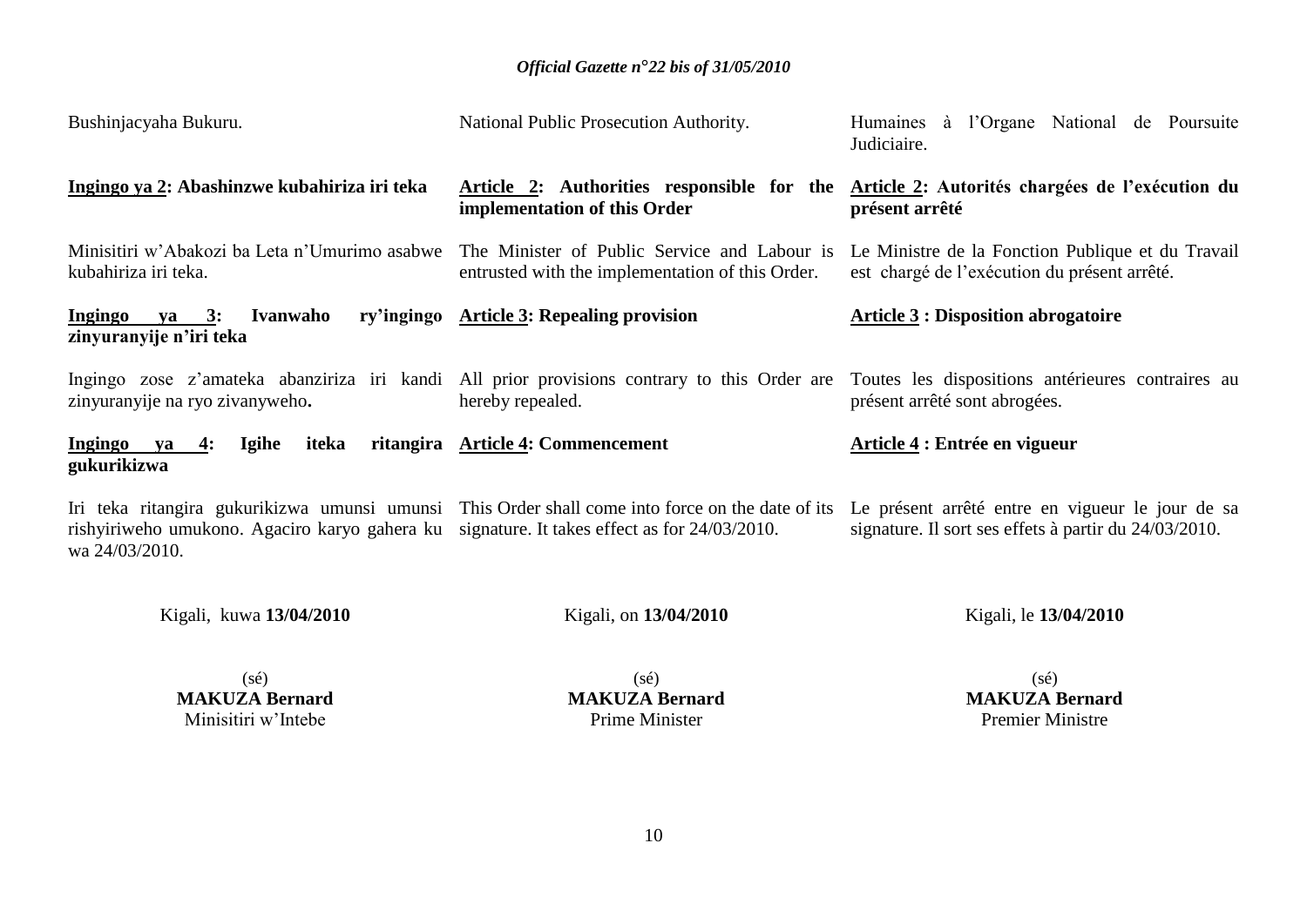(sé) **MUREKEZI Anastase** Minisitiri w'Abakozi ba Leta n'Umurimo

 $(sé)$ **MUREKEZI Anastase** Minister of Public Service and Labour

(sé) **MUREKEZI Anastase** Ministre de la Fonction Publique et du Travail

**Bibonywe kandi bishyizweho Ikirango cya Repubulika:**

**Seen and sealed with the Seal of the Republic:**

**Vu et scellé du Sceau de la République :**

(sé) **KARUGARAMA Tharcisse** Minisitiri w'Ubutabera/Intumwa Nkuru ya Leta

(sé) **KARUGARAMA Tharcisse** Minister of Justice/Attorney General

(sé) **KARUGARAMA Tharcisse** Ministre de la Justice/Garde des Sceaux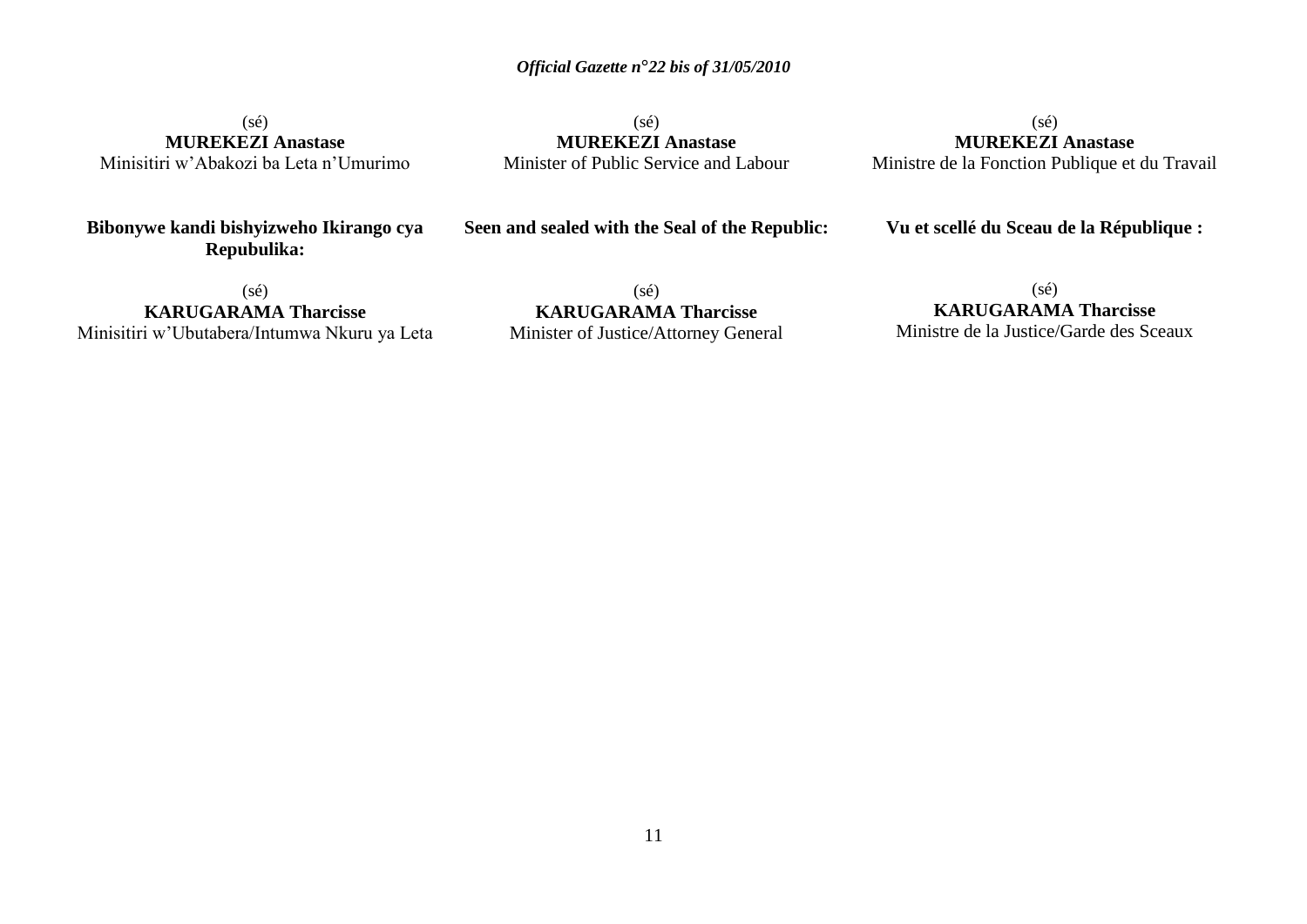#### **ITEKA RYA MINISITIRI W"INTEBE PRIME MINISTER"S ORDER N°50/03 OF ARRETE DU PREMIER MINISTRE N°50/03 N°50/03 RYO KUWA 13/04/2010 RISHYIRAHO UMUHUZABIKORWA**   $APPOINTING$ **COORDINATOR**  THE DU 13/04/2010 **PORTANT NOMINATION D"UN COORDINATEUR**

### **ISHAKIRO**

### **TABLE OF CONTENTS**

### **TABLE DES MATIERES**

| Ingingo ya mbere : Ishyirwaho                                  | <b>Article One: Appointment</b>           | <b>Article premier : Nomination</b>                                                                            |
|----------------------------------------------------------------|-------------------------------------------|----------------------------------------------------------------------------------------------------------------|
| Ingingo ya 2: Abashinzwe kubahiriza iri teka                   | implementation of this Order              | Article 2 : Authorities responsible for the Article 2 : Autorités chargées de l'exécution du<br>présent arrêté |
| Ivanwaho<br>va 3:<br><u>Ingingo</u><br>zinyuranyije n'iri teka | ry'ingingo Article 3: Repealing provision | <b>Article 3 : Disposition abrogatoire</b>                                                                     |
| <b>Iteka</b><br>Igihe<br><u>Ingingo ya 4:</u><br>gukurikizwa   | ritangira Article 4: Commencement         | Article 4 : Entrée en vigueur                                                                                  |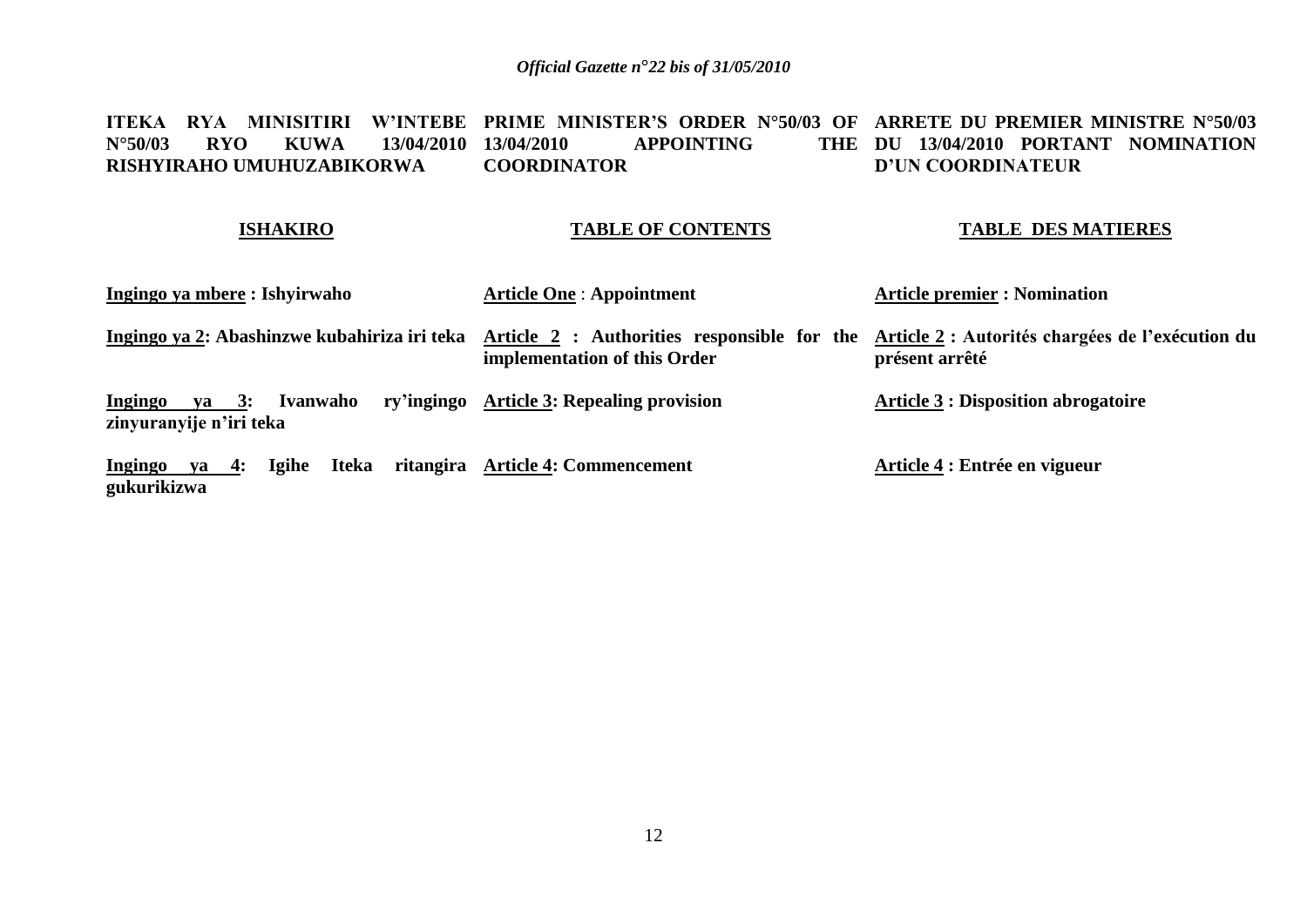#### **ITEKA RYA MINISITIRI W"INTEBE PRIME MINISTER"S ORDER N°50/03 OF ARRETE DU PREMIER MINISTRE N°50/03 N°50/03 RYO KUWA 13/04/2010 RISHYIRAHO UMUHUZABIKORWA 13PPOINTING COORDINATOR**  THE DU 13/04/2010 **PORTANT NOMINATION D"UN COORDINATEUR**

### **Minisitiri w"Intebe**,

### **The Prime Minister**,

### **Le Premier Ministre**,

Ashingiye ku Itegeko Nshinga rya Repubulika Pursuant to the Constitution of the Republic of Vu la Constitution de la République du Rwanda du y'u Rwanda ryo kuwa 04 Kamena 2003, nk'uko Rwanda of 04 June, 2003, as amended to date, 04 juin 2003, telle que révisée à ce jour, ryavuguruwe kugeza ubu, cyane cyane mu especially in Articles 118, 119, 121and 201; ngingo zaryo iya 118, iya 119, iya 121, n'iya 201; Ashingiye ku Itegeko n°22/2002 ryo kuwa Pursuant to Law n°22/2002 of 09/07/2002 on Vu la Loi n° 22/2002 du 09/07/2002 portant Statut 09/07/2002 rishyiraho Sitati Rusange igenga Abakozi ba Leta n'inzego z'imirimo ya Leta, cyane cyane mu ngingo zaryo iya 17, iya 24 n'iya 35; Bisabwe na Minisitiri w'Abakozi ba Leta On proposal by the Minister of Public Service Sur proposition du Ministre de la Fonction n'Umurimo; Inama y'Abaminisitiri yo kuwa 24/03/2010, After consideration and approval by the Cabinet Après examen et adoption par le Conseil des imaze kubisuzuma no kubyemeza; **ATEGETSE: Ingingo ya mbere : Ishyirwaho**  General Statutes for Rwanda Public Service, Général de la Fonction Publique Rwandaise, especially in Articles 17, 24 and 35; and Labour; in its session of 24/03/2010; **HEREBY ORDERS: Article One** : **Appointment** spécialement en ses articles 118, 119, 121 et 201 ; spécialement en ses articles 17, 24 et 35 ; Publique et du Travail; Ministres en sa séance du 24/03/2010; **ARRETE : Article premier : Nomination** 

Bwana MUSHINGWAMANA Evode agizwe Mr. MUSHINGWAMANA Evode is appointed Mr. MUSHINGWAMANA Evode est nommé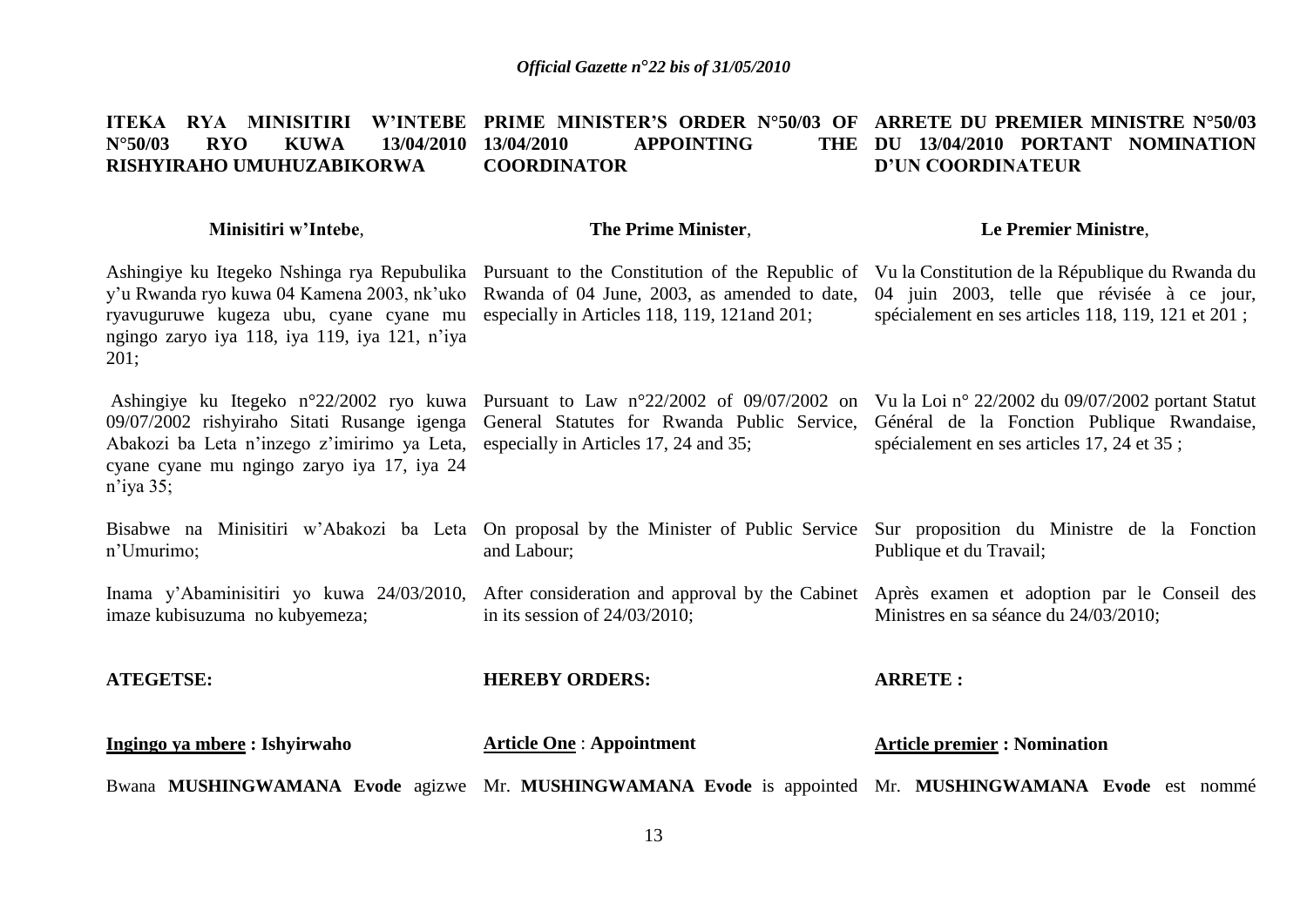| $(s\acute{e})$<br>MAKIZA Rornord                                                                             | $(s\acute{e})$<br>MAKIZA Rornord                 | $(s\acute{e})$<br>MAKITA Rornord                                                                                                                                                                      |
|--------------------------------------------------------------------------------------------------------------|--------------------------------------------------|-------------------------------------------------------------------------------------------------------------------------------------------------------------------------------------------------------|
| Kigali, kuwa 13/04/2010                                                                                      | Kigali, on 13/04/2010                            | Kigali, le 13/04/2010                                                                                                                                                                                 |
| rishyiriweho umukono. Agaciro karyo gahera signature. It takes effect as for 24/03/2010.<br>kuwa 24/03/2010. |                                                  | Iri teka ritangira gukurikizwa ku munsi This Order shall come into force on the date of its Le présent Arrêté entre en vigueur le jour de sa<br>signature. Il sort ses effets à partir du 24/03/2010. |
| <u>Ingingo ya 4:</u><br>Igihe<br>gukurikizwa                                                                 | iteka ritangira Article 4: Commencement          | Article 4 : Entrée en vigueur                                                                                                                                                                         |
| zinyuranyije na ryo zivanyweho.                                                                              | hereby repealed.                                 | Ingingo zose z'amateka abanziriza iri kandi All prior provisions contrary to this Order are Toutes les dispositions antérieures contraires au<br>Présent Arrêté sont abrogées.                        |
| Ingingo ya 3: Ivanwaho<br>zinyuranyije n'iri teka                                                            | ry'ingingo Article 3: Repealing provision        | <b>Article 3: Disposition abrogatoire</b>                                                                                                                                                             |
| asabwe kubahiriza iri teka.                                                                                  | entrusted with the implementation of this Order. | Minisitiri w'Abakozi ba Leta n'Umurimo The Minister of Public Service and Labour is Le Ministre de la Fonction Publique et du Travail<br>est chargé de l'exécution du présent arrêté.                 |
| teka                                                                                                         | implementation of this Order                     | Ingingo ya 2: Abashinzwe kubahiriza iri Article 2: Authorities responsible for the Article 2: Autorités chargées de l'exécution du<br>présent arrêté                                                  |
| mu Bushinjacyaha Bukuru.                                                                                     | National Public Prosecution Authority.           | Umuhuzabikorwa w'Inyigo n'Ubushakashatsi Coordinator of Studies and Research in the Coordinateur des Etudes et Recherches à l'Organe<br>National de Poursuite Judiciaire.                             |

**MAKUZA Bernard** Minisitiri w'Intebe

**MAKUZA Bernard** Prime Minister

**MAKUZA Bernard** Premier Ministre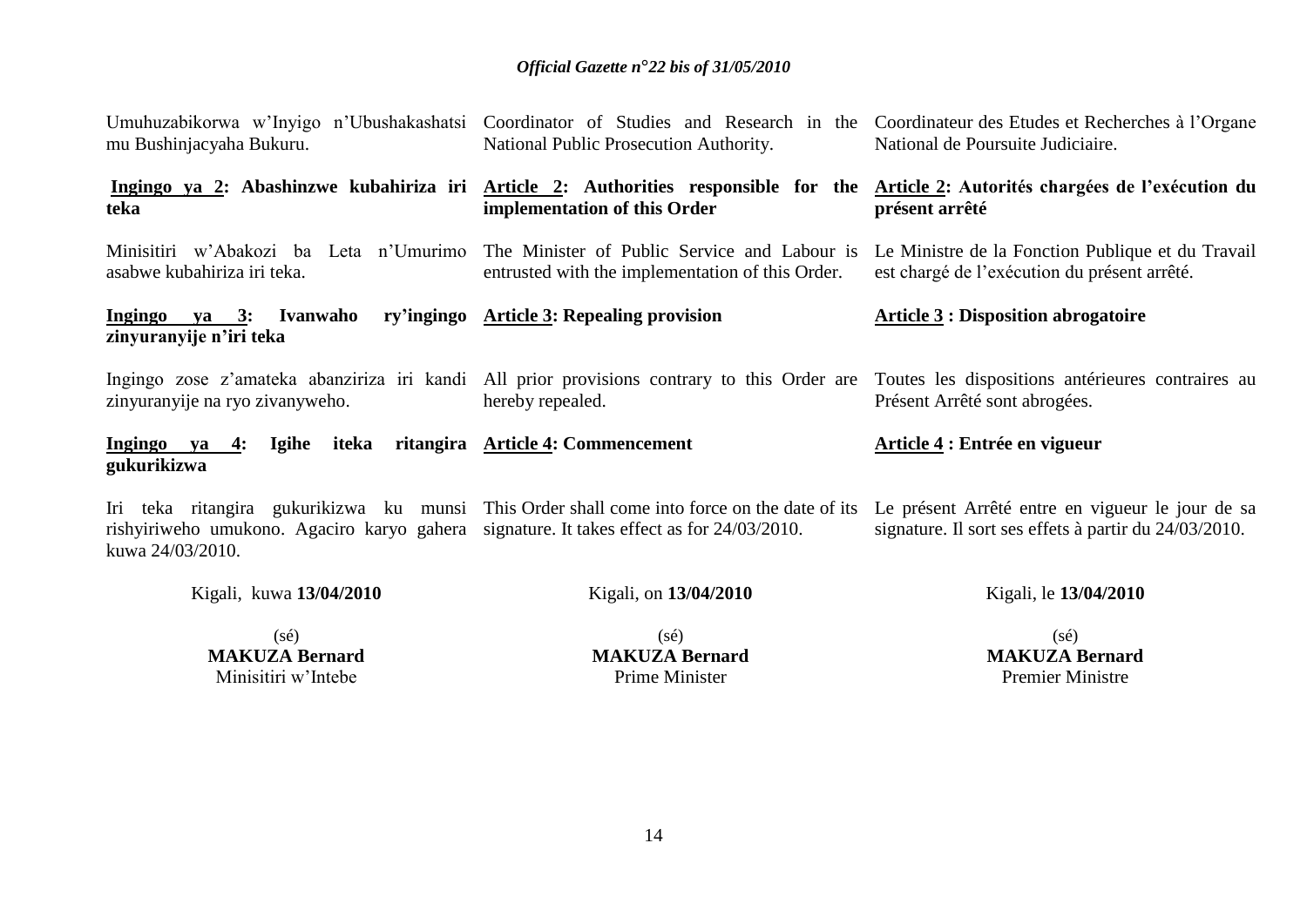(sé) **MUREKEZI Anastase** Minisitiri w'Abakozi ba Leta n'Umurimo

(sé) **MUREKEZI Anastase** Minister of Public Service and Labour

(sé) **MUREKEZI Anastase** Ministre de la Fonction Publique et du Travail

**Bibonywe kandi bishyizweho Ikirango cya Repubulika:**

**Seen and sealed with the Seal of the Republic:**

**Vu et scellé du Sceau de la République :**

(sé) **KARUGARAMA Tharcisse** Minisitiri w'Ubutabera/Intumwa Nkuru ya Leta

(sé) **KARUGARAMA Tharcisse** Minister of Justice/Attorney General

(sé) **KARUGARAMA Tharcisse**

Ministre de la Justice/Garde des Sceaux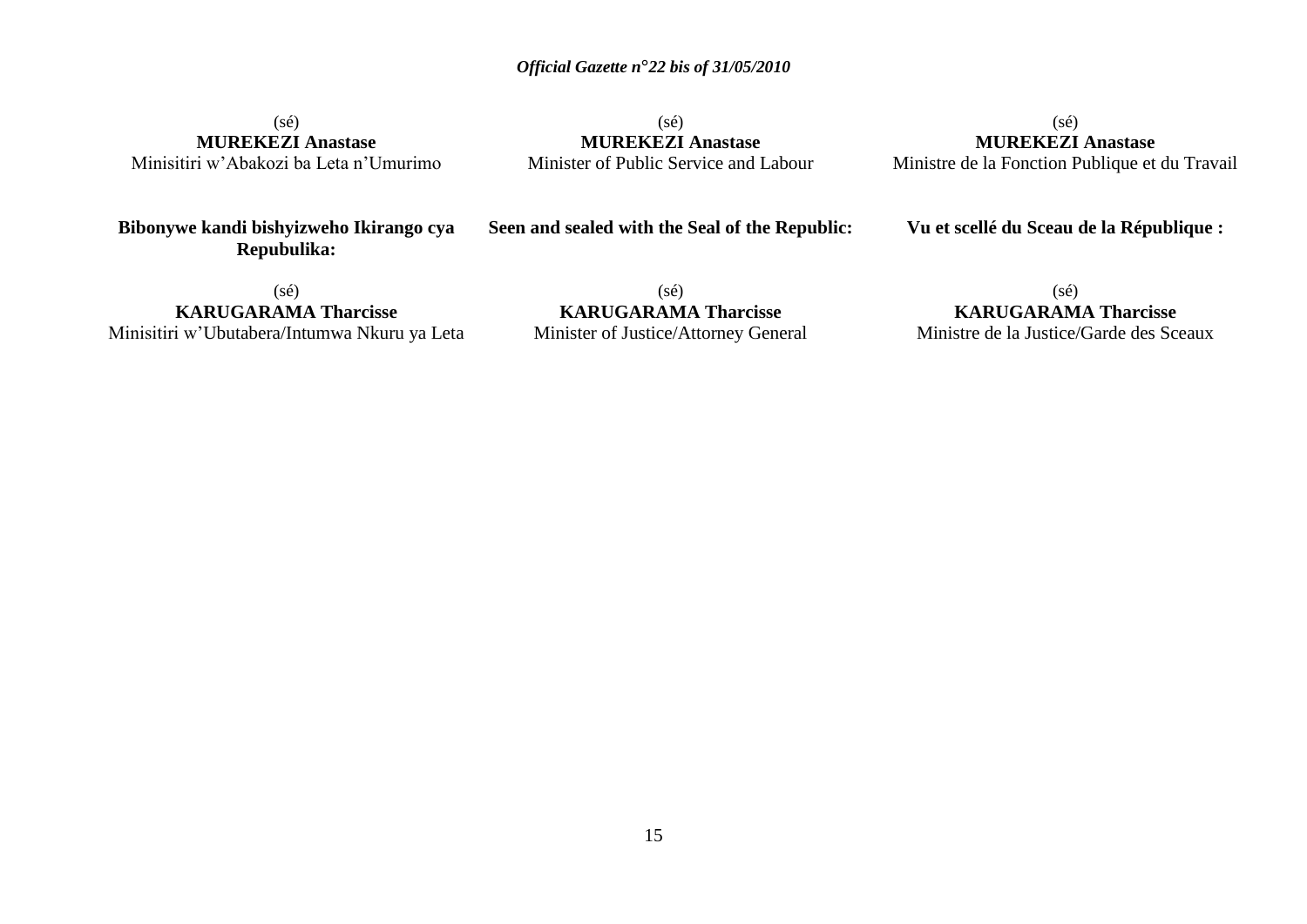#### **ITEKA RYA MINISITIRI W"INTEBE PRIME MINISTER"S ORDER N°51/03 OF ARRETE DU PREMIER MINISTRE N°51/03 N°51/03 RYO KUWA 13/04/2010 RISHYIRAHO UMUHUZABIKORWA 13PPOINTING COORDINATOR**  THE DU 13/04/2010 PORTANT NOMINATION **D"UN COORDINATEUR**

### **ISHAKIRO**

### **TABLE OF CONTENTS**

### **TABLE DES MATIERES**

**Ingingo ya mbere : Ishyirwaho** 

**Article One** : **Appointment** 

**Article premier : Nomination** 

**Ingingo ya 2: Abashinzwe kubahiriza iri Article 2 : Authorities responsible for the Article 2 : Autorités chargées de l"exécution du teka implementation of this Order présent arrêté**

**Ingingo ya 3: Ivanwaho ry"ingingo Article 3: Repealing of inconsistent provisions zinyuranyije n"iri teka Article 3 : Disposition abrogatoire**

**Ingingo ya 4: Igihe iteka ritangira Article 4: Commencement gukurikizwa Article 4 : Entrée en vigueur**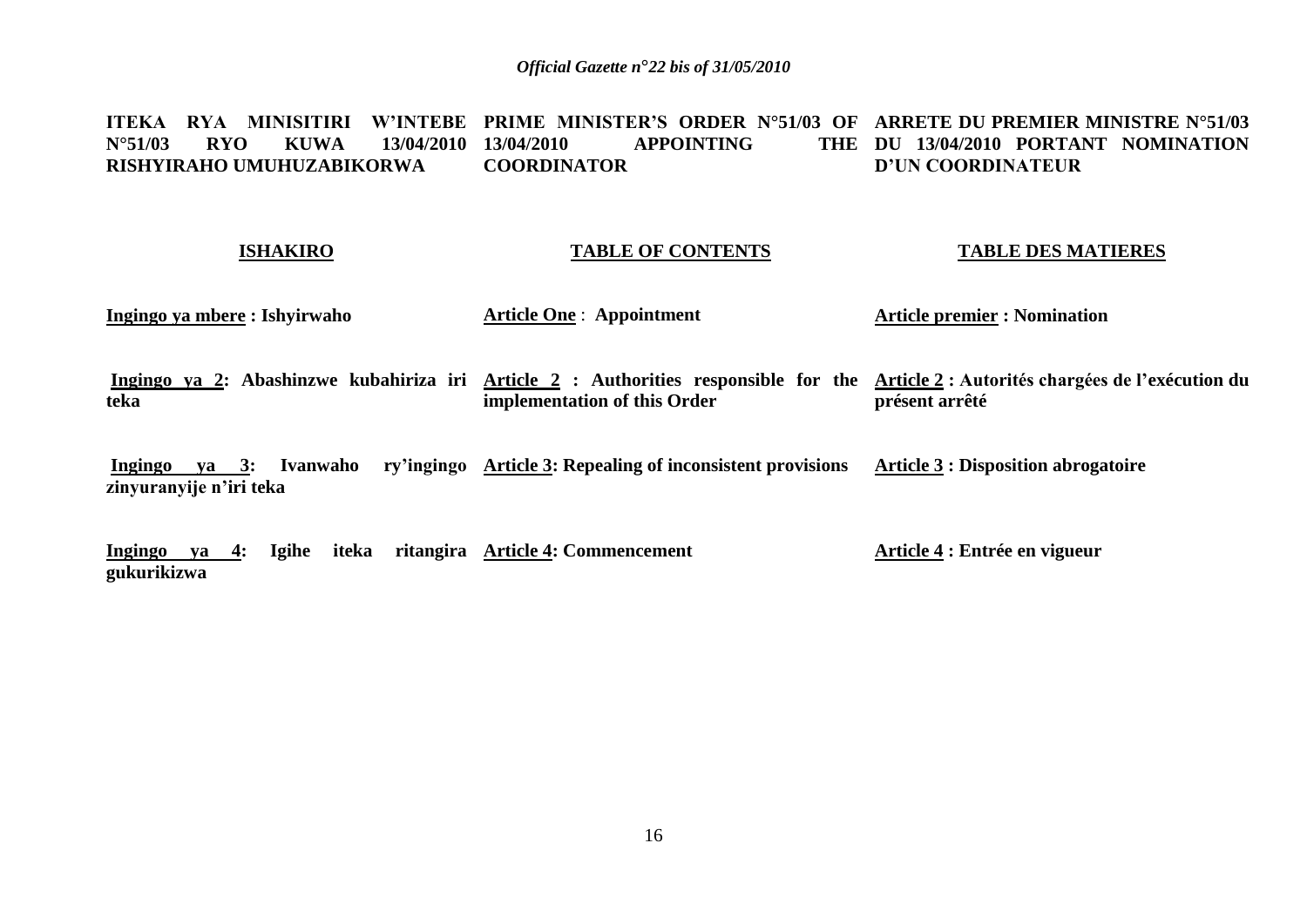#### **ITEKA RYA MINISITIRI W"INTEBE PRIME MINISTER"S ORDER N°51/03 OF ARRETE DU PREMIER MINISTRE N°51/03 N°51/03 RYO KUWA 13/04/2010 RISHYIRAHO UMUHUZABIKORWA 13PPOINTING COORDINATOR DU 13/04/2010 PORTANT NOMINATION D"UN COORDINATEUR**

### **Minisitiri w"Intebe**,

### **The Prime Minister**,

### **Le Premier Ministre**,

Ashingiye ku Itegeko Nshinga rya Repubulika Pursuant to the Constitution of the Republic of Vu la Constitution de la République du Rwanda ryavuguruwe kugeza ubu, cyane cyane mu especially in Articles 118, 119, 121 and 201; ngingo zaryo iya 118, iya 119, iya 121, n'iya 201;

Ashingiye ku Itegeko n°22/2002 ryo kuwa Pursuant to Law n°22/2002 of 09/07/2002 on Vu la Loi n°22/2002 du 09/07/2002 portant Statut 09/07/2002 rishyiraho Sitati Rusange igenga Abakozi ba Leta n'inzego z'imirimo ya Leta, cyane cyane mu ngingo zaryo iya 17, iya 24 n'iya 35;

y'u Rwanda ryo kuwa 04 Kamena 2003, nk'uko Rwanda of 04 June, 2003, as amended to date, du 04 juin 2003, telle que révisée à ce jour, spécialement en ses articles 118, 119, 121 et 201 ;

especially in Articles 17, 24 and 35;

General Statutes for Rwanda Public Service, Général de la Fonction Publique Rwandaise, spécialement en ses articles 17, 24 et 35 ;

Bisabwe na Minisitiri w'Abakozi ba Leta On proposal by the Minister of Public Service Sur proposition du Ministre de la Fonction n'Umurimo; and Labour; Publique et du Travail ;

Inama y'Abaminisitiri yo kuwa 24/03/2010, imaze kubisuzuma no kubyemeza; After consideration and approval by the Cabinet Après examen et adoption par le Conseil des in its session of 24/03/2010; Ministres en sa séance du 24/03/2010;

### **ATEGETSE: Ingingo ya mbere : Ishyirwaho HEREBY ORDERS: Article One** : **Appointment ARRETE : Article premier : Nomination**

Bwana **KARENZI** Théoneste Umuhuzabikorwa wo Kurinda no Gufasha Coordinator of Victims and Witnesses Protection Coordinateur de l'Assistance et Protection des agizwe Mr. **KARENZI** Théoneste is Mr. **KARENZI Théoneste** est nommé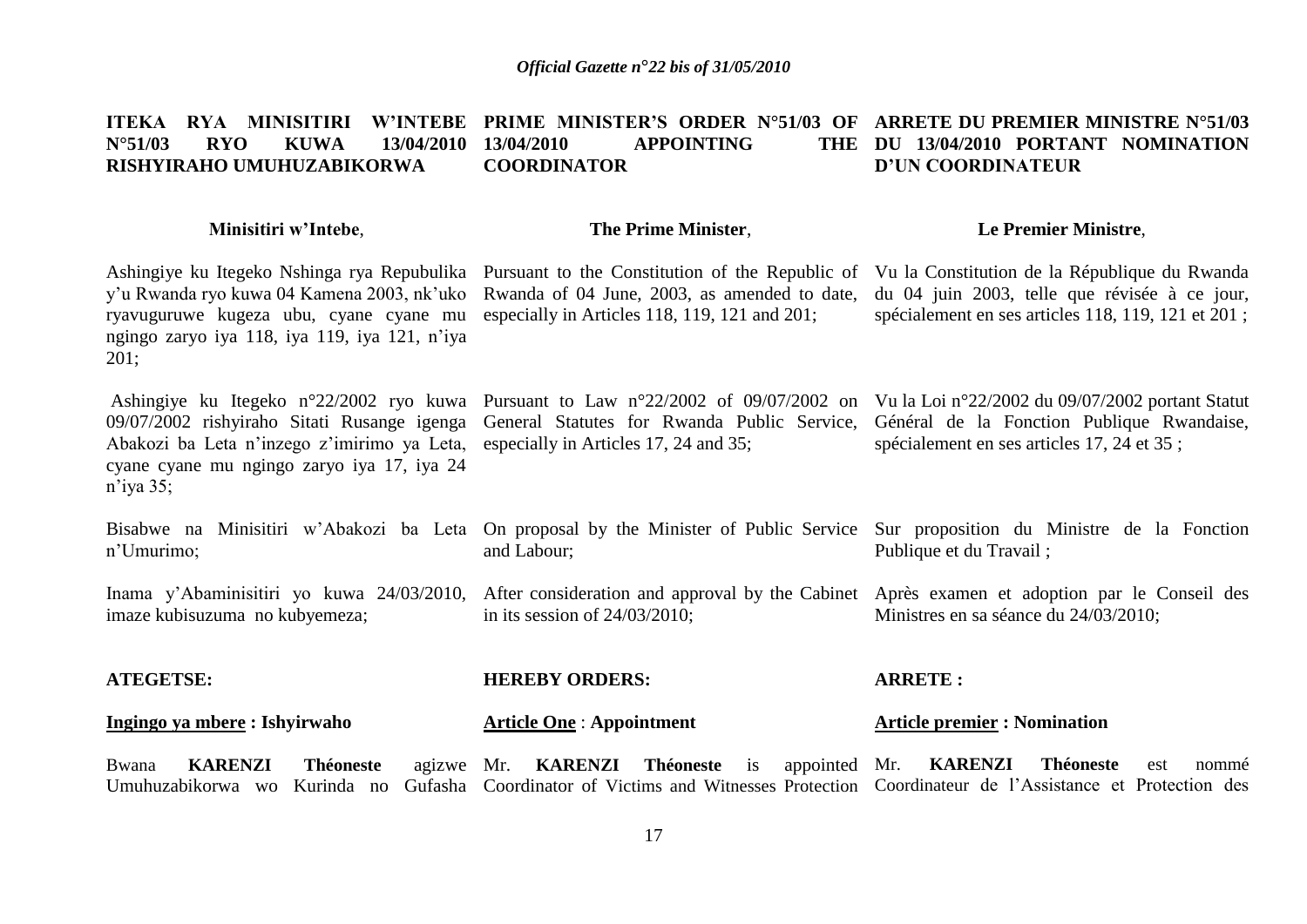| Abatangabuhamya<br>n'Abahohotewe<br>mu<br>Bushinjacyaha Bukuru.                                               | Authority.                                                                                                                              | and Assistance in the National Public Prosecution Victimes et Témoins à l'Organe National de<br>Poursuite Judiciaire. |
|---------------------------------------------------------------------------------------------------------------|-----------------------------------------------------------------------------------------------------------------------------------------|-----------------------------------------------------------------------------------------------------------------------|
| Ingingo ya 2: Abashinzwe kubahiriza iri teka                                                                  | Article 2: Authorities responsible for the Article 2: Autorités chargées de l'exécution du<br>implementation of this Order              | présent arrêté                                                                                                        |
| asabwe kubahiriza iri teka.                                                                                   | Minisitiri w'Abakozi ba Leta n'Umurimo The Minister of Public Service and Labour is<br>entrusted with the implementation of this Order. | Le Ministre de la Fonction Publique et du Travail<br>est chargé de l'exécution du présent arrêté.                     |
| Ingingo ya 3: Ivanwaho<br>zinyuranyije n'iri teka                                                             | ry'ingingo Article 3: Repealing provision                                                                                               | <b>Article 3: Disposition abrogatoire</b>                                                                             |
| zinyuranyije na ryo zivanyweho.                                                                               | Ingingo zose z'amateka abanziriza iri kandi All prior provisions contrary to this Order are<br>hereby repealed.                         | Toutes les dispositions antérieures contraires au<br>présent arrêté sont abrogées.                                    |
| Ingingo ya 4: Igihe iteka ritangira Article 4: Commencement<br>gukurikizwa                                    |                                                                                                                                         | Article 4 : Entrée en vigueur                                                                                         |
| rishyiriweho umukono. Agaciro karyo gahera signature. It takes effect as for 24/03/2010.<br>ku wa 24/03/2010. | Iri teka ritangira gukurikizwa ku munsi This Order shall come into force on the date of its                                             | Le présent arrêté entre en vigueur le jour de sa<br>signature. Il sort ses effets à partir du<br>24/03/2010.          |
| Kigali, kuwa 13/04/2010                                                                                       | Kigali, on 13/04/2010                                                                                                                   | Kigali, le 13/04/2010                                                                                                 |
| $(c_2)$                                                                                                       | $(c_2)$                                                                                                                                 | $(c_2)$                                                                                                               |

(sé) **MAKUZA Bernard** Minisitiri w'Intebe

(sé) **MAKUZA Bernard** Prime Minister

(sé) **MAKUZA Bernard** Premier Ministre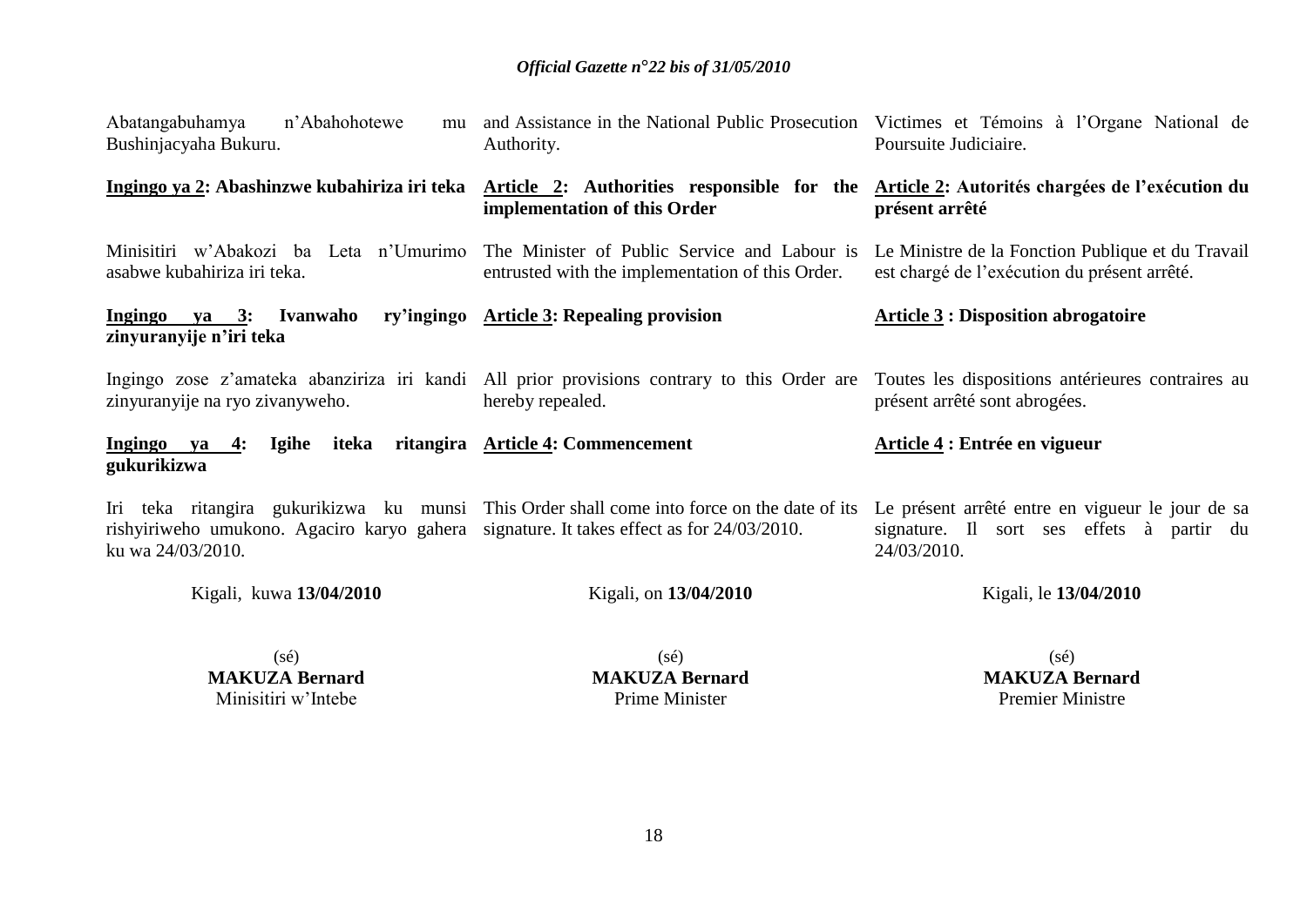(sé) **MUREKEZI Anastase** Minisitiri w'Abakozi ba Leta n'Umurimo

(sé) **MUREKEZI Anastase** Minister of Public Service and Labour

(sé) **MUREKEZI Anastase** Ministre de la Fonction Publique et du Travail

**Bibonywe kandi bishyizweho Ikirango cya Repubulika:**

**Seen and sealed with the Seal of the Republic:**

**Vu et scellé du Sceau de la République :**

(sé) **KARUGARAMA Tharcisse** Minisitiri w'Ubutabera/Intumwa Nkuru ya Leta

(sé) **KARUGARAMA Tharcisse** Minister of Justice/Attorney General

(sé) **KARUGARAMA Tharcisse**

Ministre de la Justice/Garde des Sceaux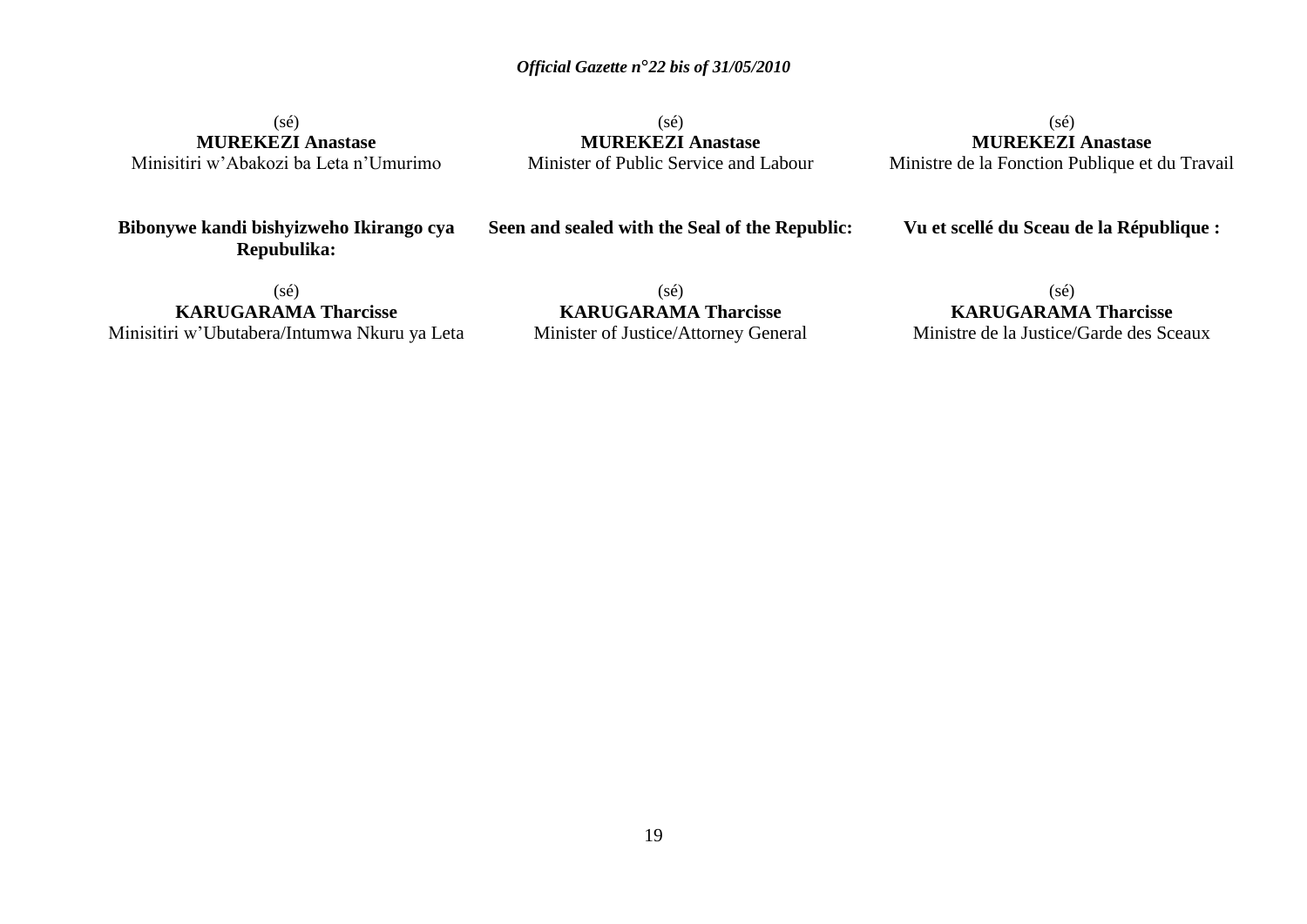### **ITEKA RYA MINISITIRI W"INTEBE PRIME MINISTER"S ORDER N°52/03 OF ARRETE DU PREMIER MINISTRE N°52/03 N°52/03 RYO KUWA 13/04/2010 13/04/2010 APPOINTING A DIRECTOR RISHYIRAHO UMUYOBOZI DU 13/04/2010 PORTANT NOMINATION D"UN DIRECTEUR**

### **ISHAKIRO**

**gukurikizwa**

### **TABLE OF CONTENTS**

### **TABLE DES MATIERES**

| Ingingo ya mbere : Ishyirwaho                                   | <b>Article One: Appointment</b>                                             | <b>Article premier : Nomination</b>                                |
|-----------------------------------------------------------------|-----------------------------------------------------------------------------|--------------------------------------------------------------------|
| Ingingo ya 2: Abashinzwe kubahiriza iri teka                    | Article 2 : Authorities responsible for the<br>implementation of this Order | Article 2 : Autorités chargées de l'exécution du<br>présent arrêté |
| Ivanwaho<br>$ya \quad 3:$<br>Ingingo<br>zinyuranyije n'iri teka | ry'ingingo Article 3: Repealing provision                                   | <b>Article 3 : Disposition abrogatoire</b>                         |
| <b>Igihe</b><br>Ingingo<br>iteka<br>$-4:$<br>va                 | ritangira Article 4: Commencement                                           | Article 4 : Entrée en vigueur                                      |

20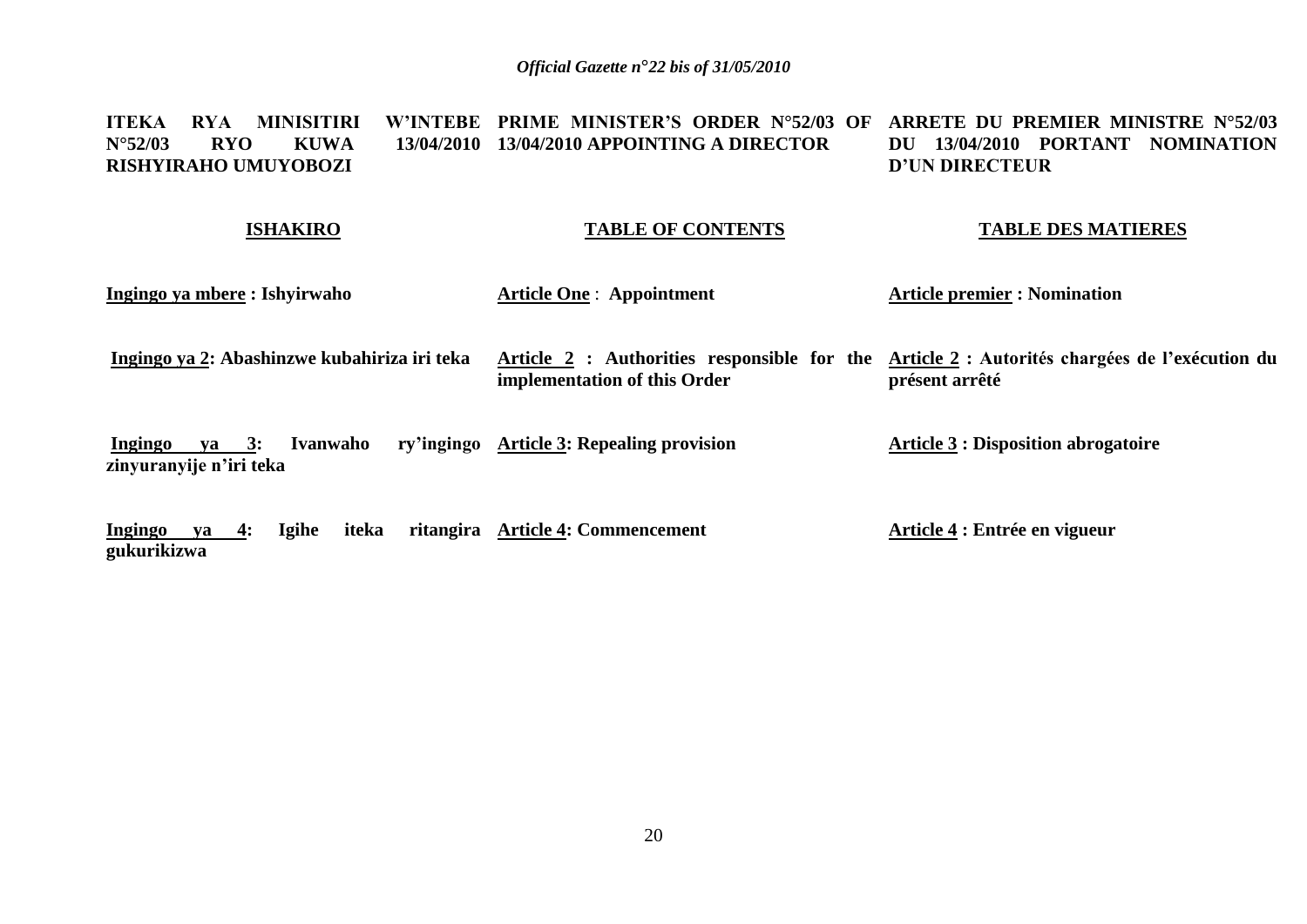#### **ITEKA RYA MINISITIRI N°52/03 RYO KUWA 13/04/2010 13/04/2010 APPOINTING A DIRECTOR RISHYIRAHO UMUYOBOZI PRIME MINISTER"S ORDER N°52/03 OF ARRETE DU PREMIER MINISTRE N°52/03 DU 13/04/2010 PORTANT NOMINATION D"UN DIRECTEUR**

### **Minisitiri w"Intebe**,

### **The Prime Minister**,

### **Le Premier Ministre**,

Ashingiye ku Itegeko Nshinga rya Repubulika Pursuant to the Constitution of the Republic of Vu la Constitution de la République du Rwanda du y'u Rwanda ryo kuwa 04 Kamena 2003, nk'uko Rwanda of 04 June 2003, as amended to date, ryavuguruwe kugeza ubu, cyane cyane mu ngingo especially in Articles 118, 119, 121 and 201; zaryo iya 118, iya 119, iya 121, n'iya 201;

Abakozi ba Leta n'inzego z'imirimo ya Leta, especially in Articles 17, 24 and 35; cyane cyane mu ngingo zaryo iya 17, iya 24 n'iya 35;

04 juin 2003, telle que révisée à ce jour, spécialement en ses articles 118, 119, 121 et 201 ;

Ashingiye ku Itegeko n° 22/2002 ryo kuwa Pursuant to Law n° 22/2002 of 09/07/2002 on Vu la Loi n° 22/2002 du 09/07/2002 portant Statut 09/07/2002 rishyiraho Sitati Rusange igenga General Statutes for Rwanda Public Service, Général de la Fonction Publique Rwandaise, spécialement en ses articles 17, 24 et 35 ;

Bisabwe na Minisitiri w'Abakozi ba Leta On proposal by the Minister of Public Service Sur proposition du Ministre de la Fonction n'Umurimo; and Labour; Publique et du Travail ;

Inama y'Abaminisitiri yo kuwa 24/03/2010, After consideration and approval by the Cabinet Après examen et adoption par le Conseil des imaze kubisuzuma no kubyemeza; in its session of 24/03/2010; Ministres en sa séance du 24/03/2010;

### **ATEGETSE:**

# **HEREBY ORDERS:**

### **Ingingo ya mbere : Ishyirwaho**

Bwana **GASASIRA** Jean Claude Bukuru.

**Article One** : **Appointment**

Prosecution Authority.

### **ARRETE :**

### **Article premier : Nomination**

Umuyobozi w'Ishami ry'Imari mu Bushinjacyaha Director of Finance in the National Public Directeur des Finances à l'Organe National de Mr **GASASIRA Jean Claude** is appointed Monsieur **GASASIRA Jean Claude** est nommé Poursuite Judiciaire.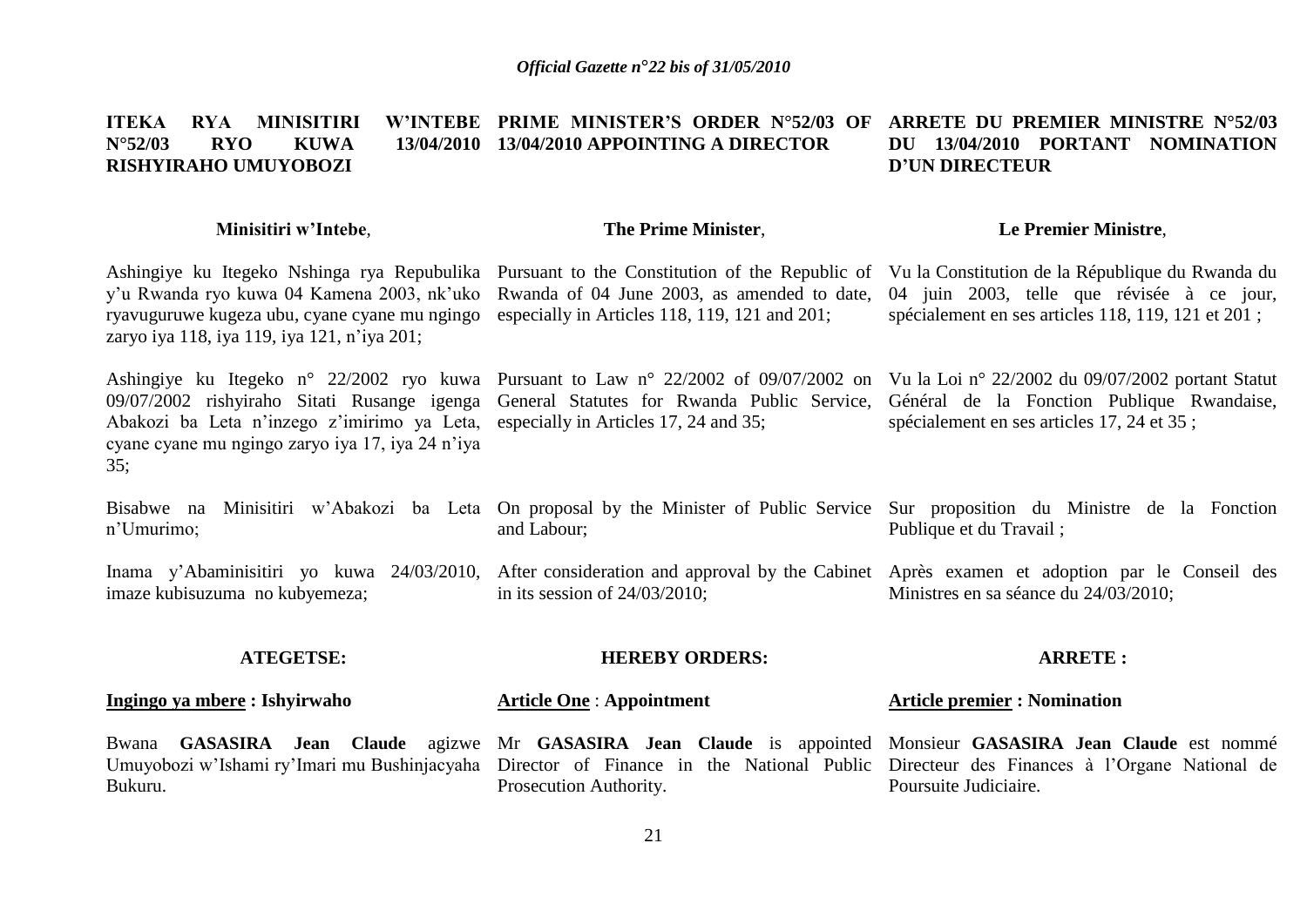| Ingingo ya 2: Abashinzwe kubahiriza iri teka                                                                 | implementation of this Order                                                                | Article 2: Authorities responsible for the Article 2: Autorités chargées de l'exécution du<br>présent arrêté                                                                                 |
|--------------------------------------------------------------------------------------------------------------|---------------------------------------------------------------------------------------------|----------------------------------------------------------------------------------------------------------------------------------------------------------------------------------------------|
| kubahiriza iri teka.                                                                                         | entrusted with the implementation of this Order.                                            | Minisitiri w'Abakozi ba Leta n'Umurimo asabwe The Minister of Public Service and Labour is Le Ministre de la Fonction Publique et du Travail<br>est chargé de l'exécution du présent arrêté. |
| Ingingo<br>Ivanwaho<br><u>ya 3:</u><br>zinyuranyije n'iri teka                                               | ry'ingingo Article 3: Repealing provision                                                   | <b>Article 3: Disposition abrogatoire</b>                                                                                                                                                    |
| zinyuranyije na ryo zivanyweho.                                                                              | hereby repealed.                                                                            | Ingingo zose z'amateka abanziriza iri kandi All prior provisions contrary to this Order are Toutes les dispositions antérieures contraires au<br>Présent Arrêté sont abrogées.               |
| Ingingo ya 4:<br>Iteka<br>Igihe<br>gukurikizwa                                                               | ritangira Article 4: Commencement                                                           | Article 4 : Entrée en vigueur                                                                                                                                                                |
| rishyiriweho umukono. Agaciro karyo gahera signature. It takes effect as for 24/03/2010.<br>kuwa 24/03/2010. | Iri teka ritangira gukurikizwa ku munsi This Order shall come into force on the date of its | Le présent arrêté entre en vigueur le jour de sa<br>signature. Il sort ses effets à partir du 24/03/2010.                                                                                    |
| Kigali, kuwa 13/04/2010                                                                                      | Kigali, on 13/04/2010                                                                       | Kigali, le 13/04/2010                                                                                                                                                                        |
| $(c_2)$                                                                                                      | $(\infty)$                                                                                  | (cA)                                                                                                                                                                                         |

(sé) **MAKUZA Bernard** Minisitiri w'Intebe

(sé) **MAKUZA Bernard** Prime Minister

(sé) **MAKUZA Bernard** Premier Ministre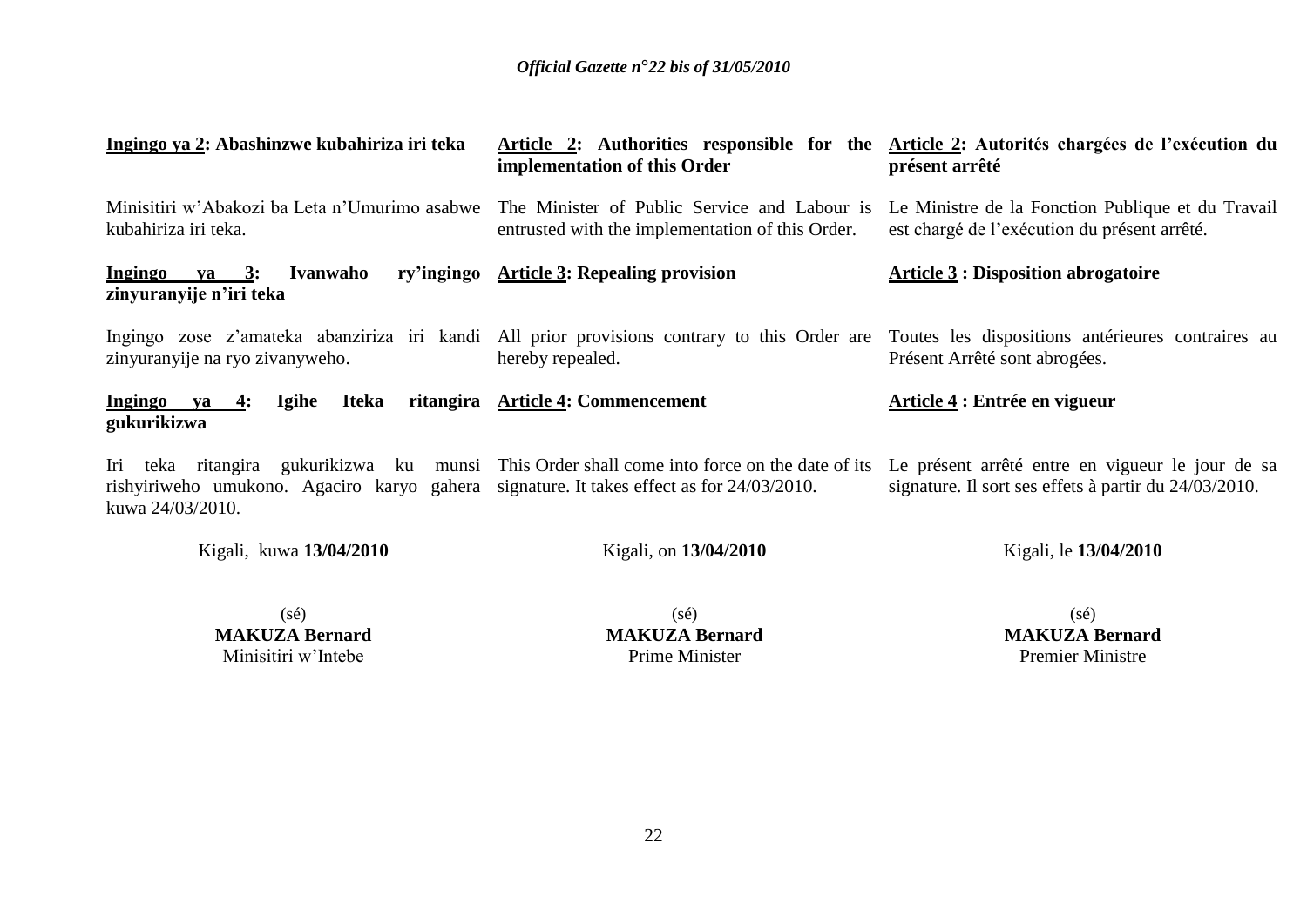(sé) **MUREKEZI Anastase** Minisitiri w'Abakozi ba Leta n'Umurimo

(sé) **MUREKEZI Anastase** Minister of Public Service and Labour

(sé) **MUREKEZI Anastase** Ministre de la Fonction Publique et du Travail

**Bibonywe kandi bishyizweho Ikirango cya Repubulika:**

**Seen and sealed with the Seal of the Republic:**

**Vu et scellé du Sceau de la République :**

(sé) **KARUGARAMA Tharcisse** Minisitiri w'Ubutabera/Intumwa Nkuru ya Leta

(sé) **KARUGARAMA Tharcisse** Minister of Justice/Attorney General

### (sé)

**KARUGARAMA Tharcisse** Ministre de la Justice/Garde des Sceaux

23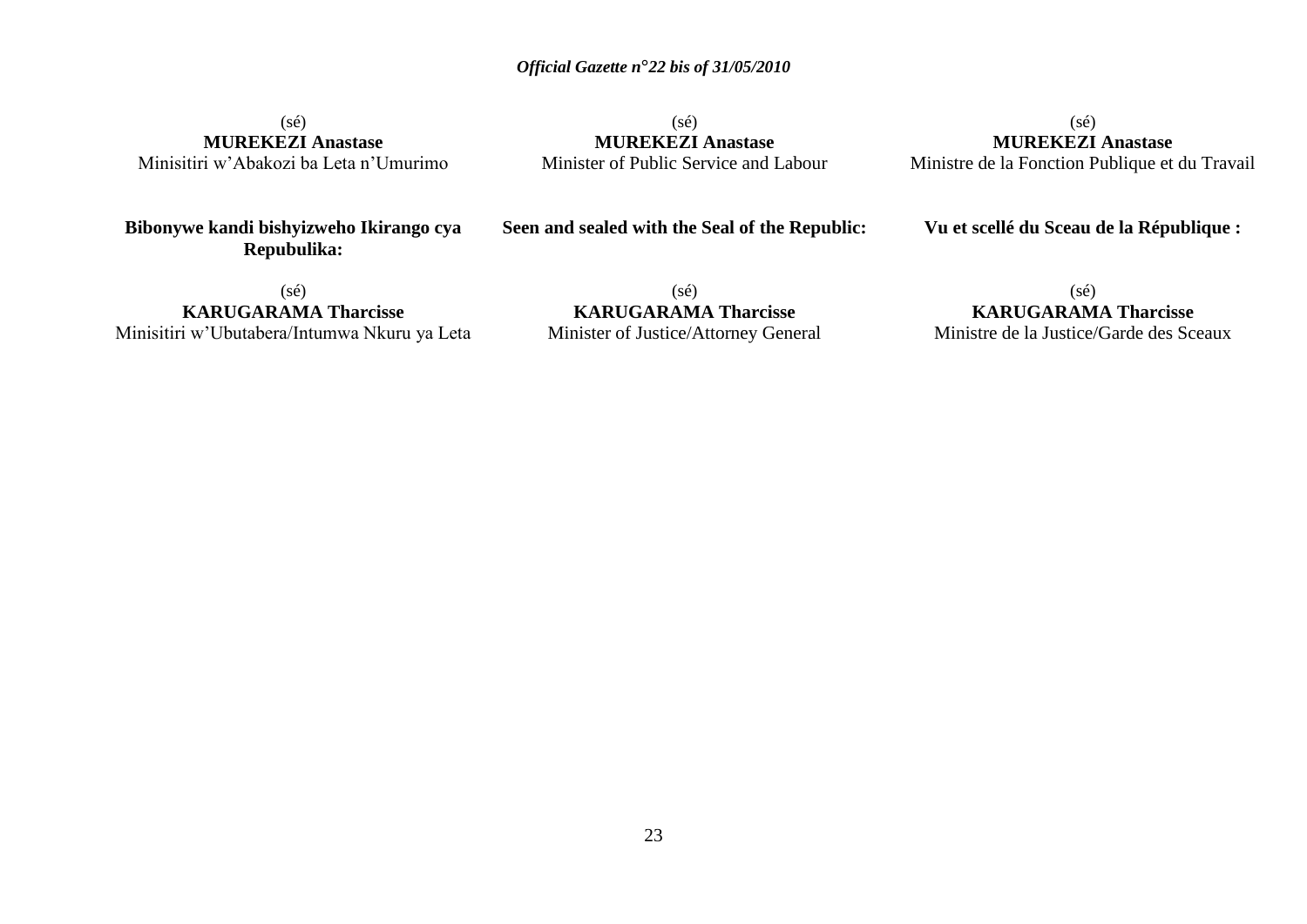### **ITEKA RYA MINISITIRI W"INTEBE PRIME MINISTER"S ORDER N°53/03 OF ARRETE DU PREMIER MINISTRE N°53/03 N°53/03 RYO KUWA 13/04/2010 13/04/2010 APPOINTING A DIRECTOR RISHYIRAHO UMUYOBOZI DU 13/04/2010 PORTANT NOMINATION D"UN DIRECTEUR**

### **ISHAKIRO**

# **TABLE OF CONTENTS**

### **TABLE DES MATIERES**

| Ingingo ya mbere : Ishyirwaho                               | <b>Article One: Appointment</b>                                                                                                                                    | <b>Article premier : Nomination</b>        |
|-------------------------------------------------------------|--------------------------------------------------------------------------------------------------------------------------------------------------------------------|--------------------------------------------|
| teka                                                        | Ingingo ya 2: Abashinzwe kubahiriza iri Article 2: Authorities responsible for the Article 2: Autorités chargées de l'exécution du<br>implementation of this Order | présent arrêté                             |
| Ivanwaho<br>$va = 3:$<br>Ingingo<br>zinyuranyije n'iri Teka | ry'ingingo Article 3: Repealing of inconsistent provisions                                                                                                         | <b>Article 3 : Disposition abrogatoire</b> |

**Ingingo ya 4: Igihe iteka ritangira Article 4: Commencement gukurikizwa Article 4 : Entrée en vigueur**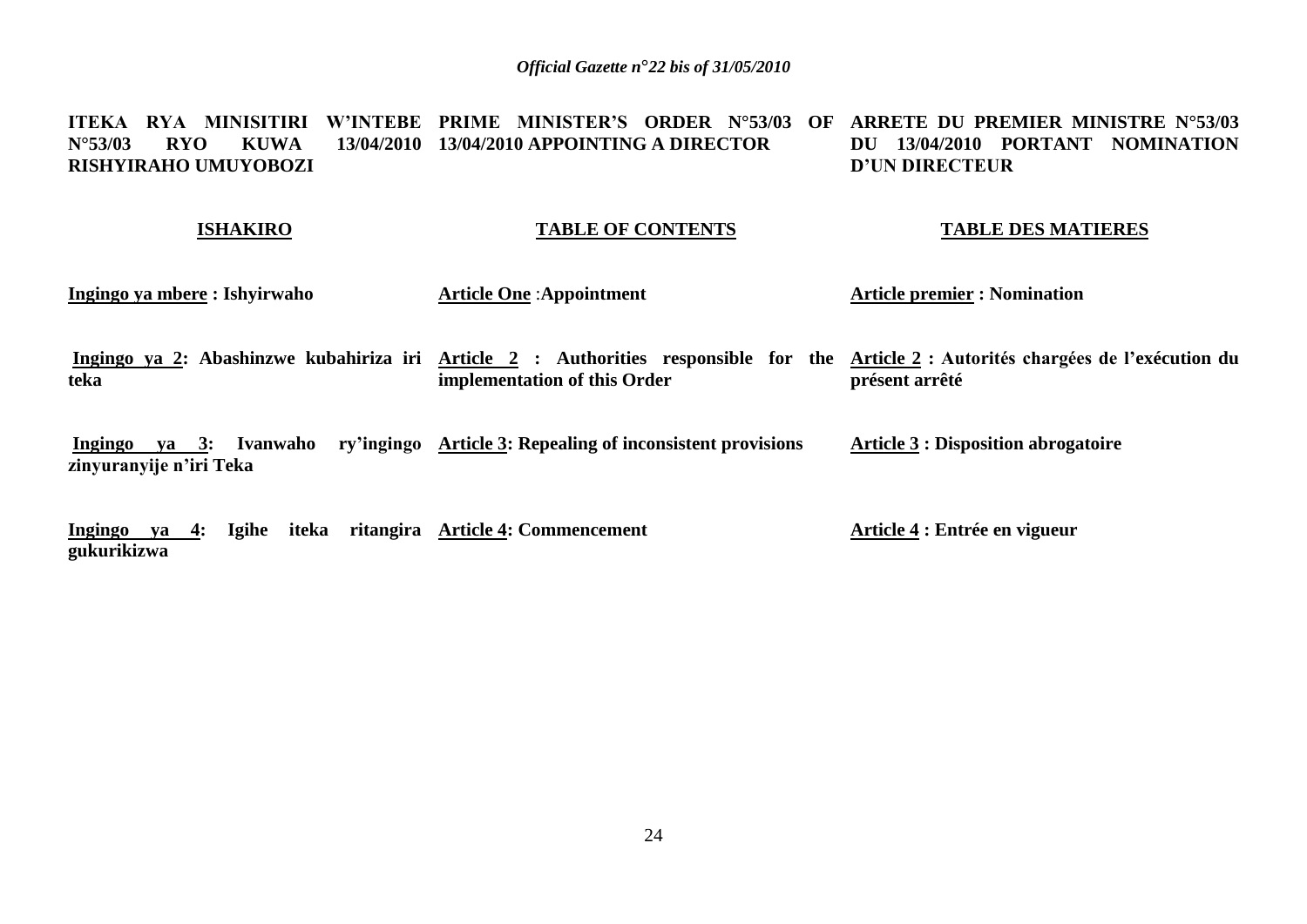### **ITEKA RYA MINISITIRI W"INTEBE PRIME MINISTER"S ORDER N°53/03 OF ARRETE DU PREMIER MINISTRE N°53/03 N°53/03 RYO KUWA 13/04/2010 13/04/2010 APPOINTING A DIRECTOR RISHYIRAHO UMUYOBOZI DU 13/04/2010 PORTANT NOMINATION D"UN DIRECTEUR**

| Minisitiri w'Intebe,                                                                                                                                                                           | The Prime Minister,                                                                                                                                                                                                                                                         | Le Premier Ministre,                                       |
|------------------------------------------------------------------------------------------------------------------------------------------------------------------------------------------------|-----------------------------------------------------------------------------------------------------------------------------------------------------------------------------------------------------------------------------------------------------------------------------|------------------------------------------------------------|
| nk'uko ryavuguruwe kugeza ubu, cyane cyane especially in Articles 118, 119, 121 and 201;<br>mu ngingo zaryo iya 118, iya 119, iya 121,<br>$n$ 'iya 201;                                        | Ashingiye ku Itegeko Nshinga rya Repubulika Pursuant to the Constitution of the Republic of Vu la Constitution de la République du Rwanda du<br>y'u Rwanda ryo kuwa 04 Kamena 2003, Rwanda of 04 June, 2003, as amended to date, 04 juin 2003, telle que révisée à ce jour, | spécialement en ses articles 118, 119, 121 et 201;         |
| 09/07/2002 rishyiraho Sitati Rusange igenga<br>Abakozi ba Leta n'inzego z'imirimo ya Leta, especially in Articles 17, 24 and 35;<br>cyane cyane mu ngingo zaryo iya 17, iya 24<br>$n$ 'iya 35; | Ashingiye ku Itegeko n° 22/2002 ryo kuwa Pursuant to Law n° 22/2002 of 09/07/2002 on Vu la Loi n° 22/2002 du 09/07/2002 portant Statut<br>General Statutes for Rwanda Public Service, Général de la Fonction Publique Rwandaise,                                            | spécialement en ses articles 17, 24 et 35;                 |
| n'Umurimo;                                                                                                                                                                                     | Bisabwe na Minisitiri w'Abakozi ba Leta On proposal by the Minister of Public Service and Sur proposition du Ministre de la Fonction<br>Labour                                                                                                                              | Publique et du Travail;                                    |
| Inama y'Abaminisitiri yo kuwa 24/03/2010,<br>imaze kubisuzuma no kubyemeza;                                                                                                                    | After consideration and approval by the Cabinet in Après examen et adoption par le Conseil des<br>its session of $24/03/2010$ ;                                                                                                                                             | Ministres en sa séance du 24/03/2010;                      |
| <b>ATEGETSE:</b>                                                                                                                                                                               | <b>HEREBY ORDERS:</b>                                                                                                                                                                                                                                                       | <b>ARRETE:</b>                                             |
| Ingingo ya mbere : Ishyirwaho                                                                                                                                                                  | <b>Article One: Appointment</b>                                                                                                                                                                                                                                             | <b>Article premier: Nomination</b>                         |
| Bwana TWAGIRIMANA Cyriaque agizwe Mr. TWAGIRIMANA                                                                                                                                              |                                                                                                                                                                                                                                                                             | Cyriaque is hereby Monsieur TWAGIRIMANA Cyriaque est nommé |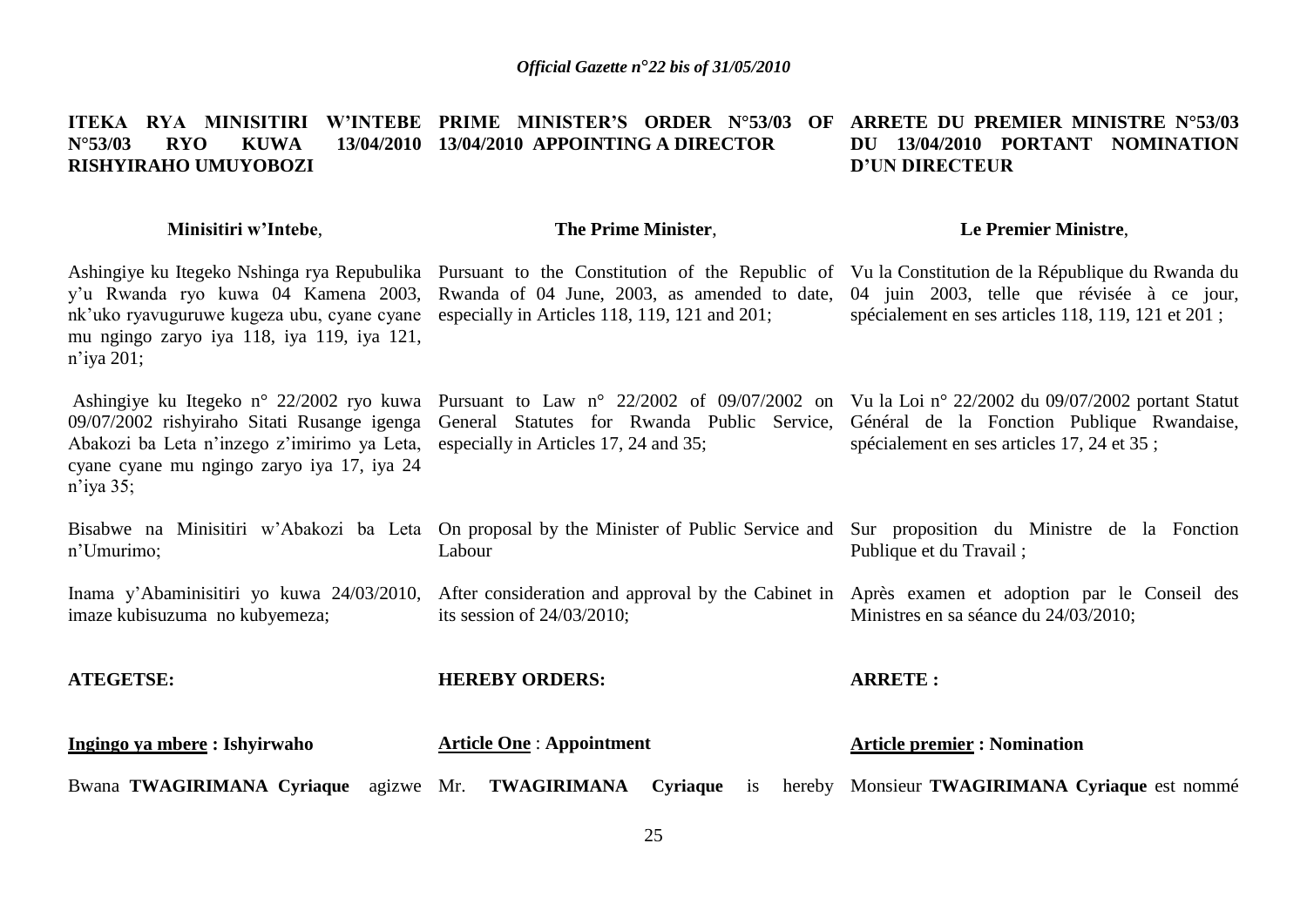| Umuyobozi w'Imari n'Ubutegetsi<br>Minisiteri y'Ibidukikikije n'Ubutaka.                                       | muri appointed Director of Finance and Administration in Directeur des Finances et Administration au<br>the Ministry of Environment and Lands.                     | Ministère de l'Environnement et des Terres.                                                               |
|---------------------------------------------------------------------------------------------------------------|--------------------------------------------------------------------------------------------------------------------------------------------------------------------|-----------------------------------------------------------------------------------------------------------|
| teka                                                                                                          | Ingingo ya 2: Abashinzwe kubahiriza iri Article 2: Authorities responsible for the Article 2: Autorités chargées de l'exécution du<br>implementation of this Order | présent arrêté                                                                                            |
| Minisitiri w'Abakozi ba Leta n'Umurimo<br>asabwe kubahiriza iri teka.                                         | The Minister of Public Service and Labour is<br>entrusted with the implementation of this Order.                                                                   | Le Ministre de la Fonction Publique et du Travail<br>est chargé de l'exécution du présent arrêté.         |
| ry'ingingo<br><u>Ingingo ya 3</u> : Ivanwaho<br>zinyuranyije n'iri teka                                       | <b>Article 3: Repealing provision</b>                                                                                                                              | <b>Article 3: Disposition abrogatoire</b>                                                                 |
| zinyuranyije na ryo zivanyweho.                                                                               | Ingingo zose z'amateka abanziriza iri kandi All prior provisions contrary to this Order are hereby<br>repealed.                                                    | Toutes les dispositions antérieures contraires au<br>présent arrêté sont abrogées.                        |
| Ingingo ya 4:<br>gukurikizwa                                                                                  | Igihe Iteka ritangira Article 4: Commencement                                                                                                                      | Article 4 : Entrée en vigueur                                                                             |
| rishyiriweho umukono. Agaciro karyo gahera signature. It takes effect as for 24/03/2010.<br>ku wa 24/03/2010. | Iri teka ritangira gukurikizwa ku munsi This Order shall come into force on the date of its                                                                        | Le présent arrêté entre en vigueur le jour de sa<br>signature. Il sort ses effets à partir du 24/03/2010. |

Kigali, kuwa **13/04/2010**

Kigali, on **13/04/2010**

Kigali, le **13/04/2010**

(sé) **MAKUZA Bernard** Minisitiri w'Intebe

(sé) **MAKUZA Bernard** Prime Minister

(sé) **MAKUZA Bernard** Premier Ministre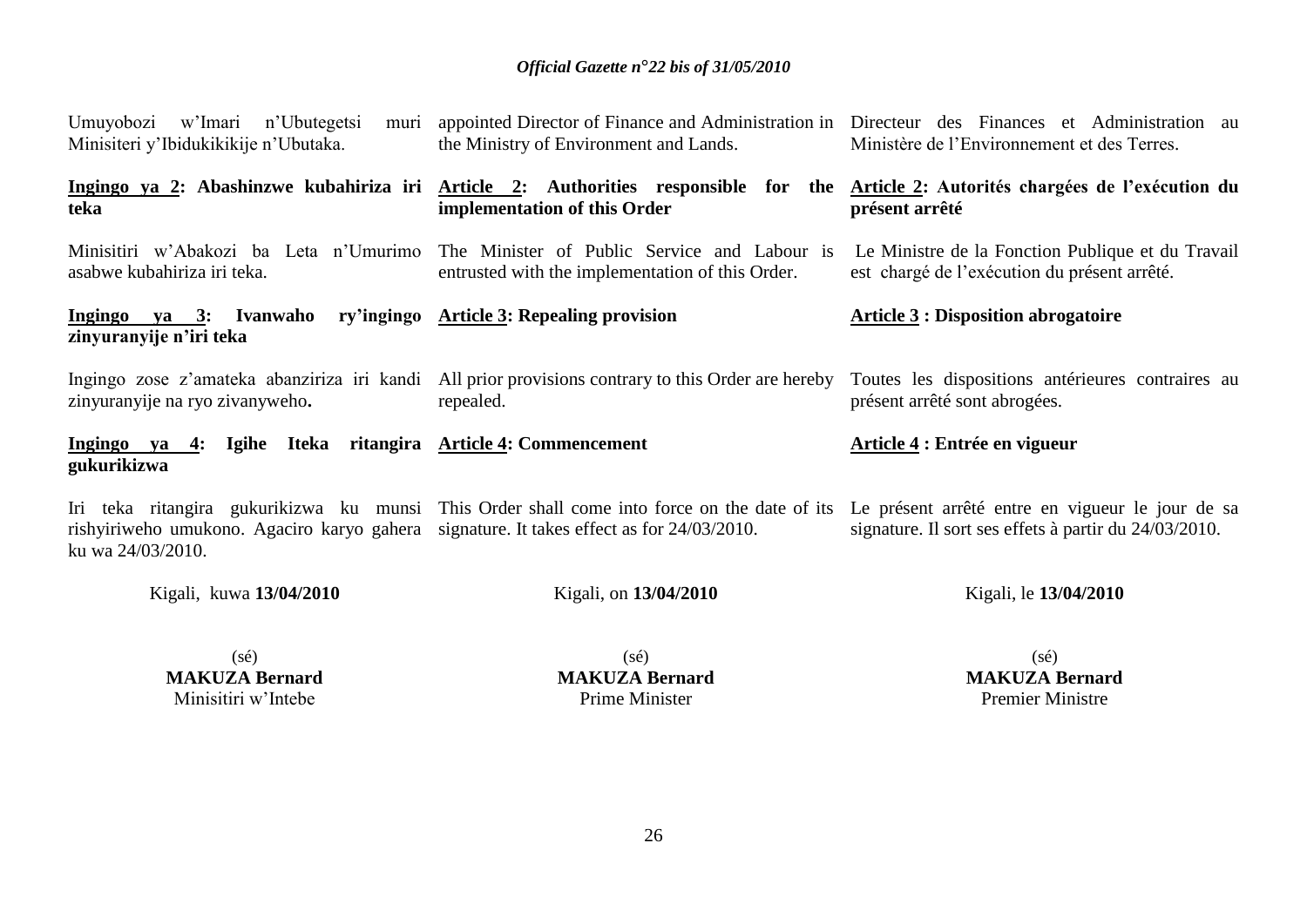$(sé)$ **MUREKEZI Anastase** Minisitiri w'Abakozi ba Leta n'Umurimo

**Bibonywe kandi bishyizweho Ikirango cya Repubulika:**

(sé) **MUREKEZI Anastase** Minister of Public Service and Labour

(sé) **MUREKEZI Anastase** Ministre de la Fonction Publique et du Travail

**Vu et scellé du Sceau de la République :**

(sé) **KARUGARAMA Tharcisse** Minisitiri w'Ubutabera/Intumwa Nkuru ya Leta

**Seen and sealed with the Seal of the Republic:**

(sé) **KARUGARAMA Tharcisse** Minister of Justice/Attorney General

(sé) **KARUGARAMA Tharcisse** Ministre de la Justice/Garde des Sceaux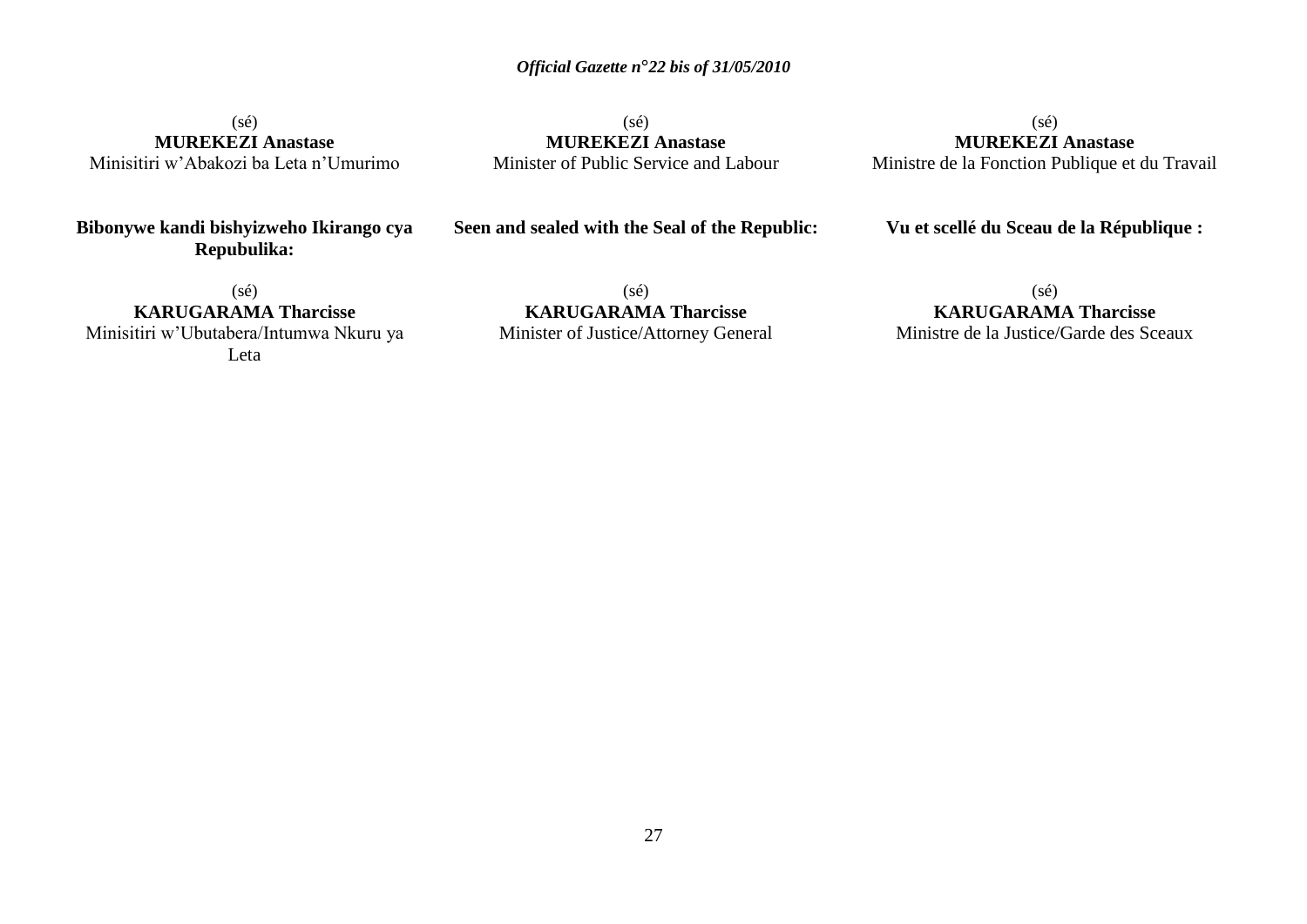**ITEKA RYA MINISITIRI W"INTEBE PRIME MINISTER"S ORDER N°54/03 OF ARRETE DU PREMIER MINISTRE N°54/03 N°54/03 RYO KUWA 13/04/2010 13/04/2010 APPOINTING AN ADVISOR TO DU 13/04/2010 PORTANT NOMINATION RISHYIRAHO UMUJYANAMA MINISITIRI A MINISTER D"UN CONSEILLER D"UN MINISTRE** 

### **ISHAKIRO**

### **TABLE OF CONTENTS**

### **TABLE DES MATIERES**

**Ingingo ya mbere : Ishyirwaho** 

**Article One** : **Appointment** 

**Article premier : Nomination** 

**Ingingo ya 2: Abashinzwe kubahiriza iri teka**

**implementation of this Order**

**Article 2 : Authorities responsible for the Article 2 : Autorités chargées de l"exécution du présent arrêté**

**Ingingo ya 3: Ivanwaho zinyuranyije n"iri teka ry'ingingo Article 3: Repealing provision Article 3 : Disposition abrogatoire**

**Ingingo ya 4: Igihe iteka gukurikizwa Article 4: Commencement Article 4 : Entrée en vigueur**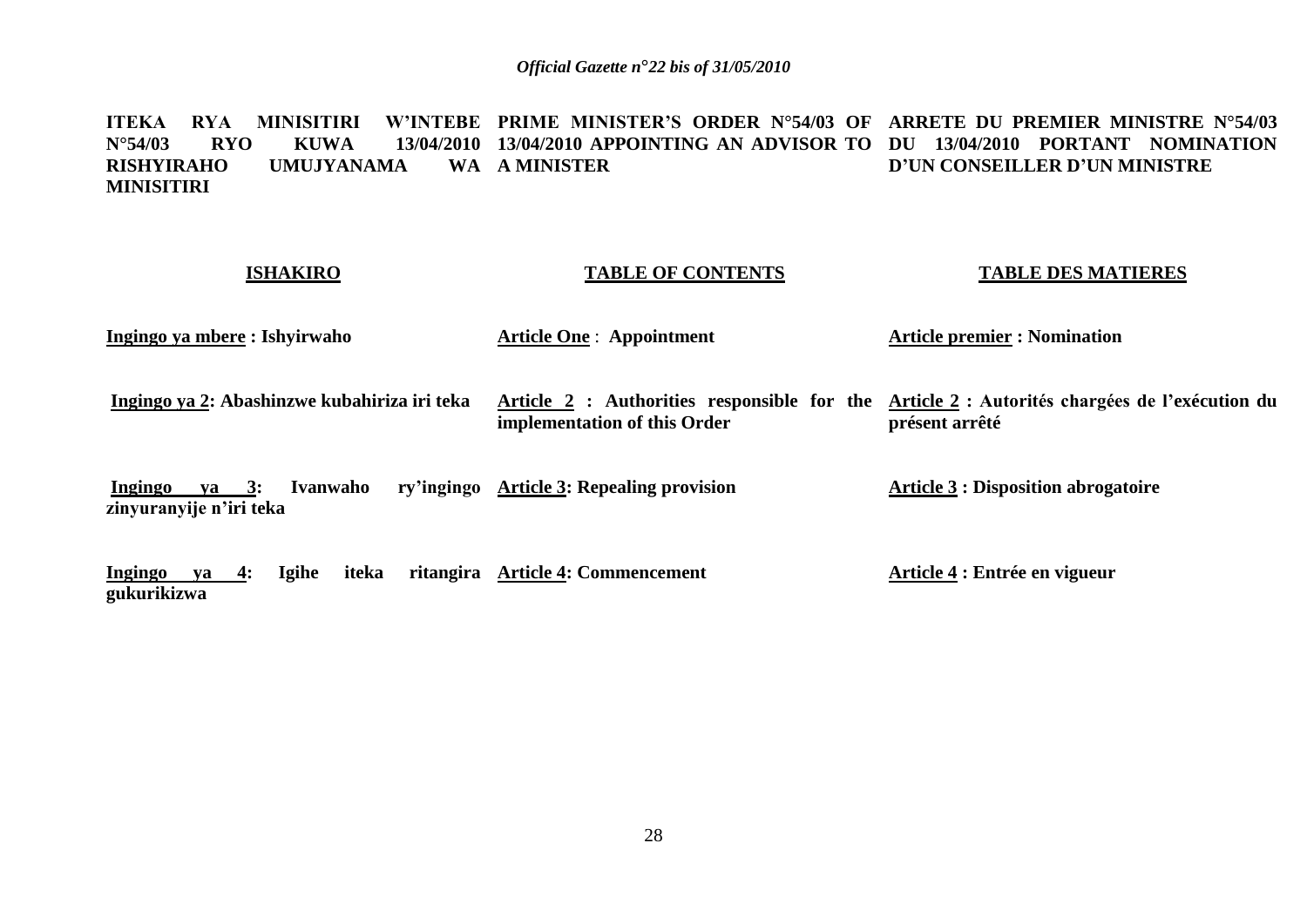### **ITEKA RYA MINISITIRI W'INTEBE PRIME<br>N°54/03 RYO KUWA 13/04/2010 OF13/04 N°54/03 RYO KUWA 13/04/2010 OF13/04/2010 APPOINTING A ADVISOR DU 13/04/2010 PORTANT NOMINATION RISHYIRAHO UMUJYANAMA MINISITIRI PRIME MINISTER"S ORDER N°54/03 ARRETE DU PREMIER MINISTRE N°54/03 TO A MINISTER D"UN CONSEILLER D"UN MINISTRE**

### **Minisitiri w"Intebe**,

## **The Prime Minister**,

### **Le Premier Ministre**,

| Ingingo ya mbere: Ishyirwaho                                                                                                                 | <b>Article One: Appointment</b>                                                              | <b>Article premier : Nomination</b>                                                                                                                                                                                                                                                                                        |
|----------------------------------------------------------------------------------------------------------------------------------------------|----------------------------------------------------------------------------------------------|----------------------------------------------------------------------------------------------------------------------------------------------------------------------------------------------------------------------------------------------------------------------------------------------------------------------------|
| <b>ATEGETSE:</b>                                                                                                                             | <b>HEREBY ORDERS:</b>                                                                        | <b>ARRETE:</b>                                                                                                                                                                                                                                                                                                             |
| Inama<br>y'Abaminisitiri<br>yateranye<br>24/03/2010, imaze kubisuzuma no kubyemeza;                                                          | in its session of $24/03/2010$ ;                                                             | kuwa After consideration and approval by the Cabinet Après examen et adoption par le Conseil des<br>Ministres en sa séance du 24/03/2010;                                                                                                                                                                                  |
| n'Umurimo;                                                                                                                                   | and Labour;                                                                                  | Bisabwe na Minisitiri w'Abakozi ba Leta On proposal by the Minister of Public Service Sur proposition du Ministre de la Fonction<br>Publique et du Travail;                                                                                                                                                                |
| Abakozi ba Leta n'inzego z'imirimo ya Leta, especially in Articles 17, 24 and 35;<br>cyane cyane mu ngingo zaryo iya 17, iya 24 n'iya<br>35; |                                                                                              | Ashingiye ku Itegeko n° 22/2002 ryo kuwa Pursuant to Law n° 22/2002 of 09/07/2002 on Vu la Loi n° 22/2002 du 09/07/2002 portant Statut<br>09/07/2002 rishyiraho Sitati Rusange igenga General Statutes for Rwanda Public Service, Général de la Fonction Publique Rwandaise,<br>spécialement en ses articles 17, 24 et 35; |
| y'u Rwanda ryo kuwa 04 Kamena 2003, nk'uko<br>ryavuguruwe kugeza ubu, cyane cyane mu ngingo<br>zaryo iya 118, iya 119, iya 121, n'iya 201;   | Rwanda of 04 June 2003, as amended to date,<br>especially in Articles 118, 119, 121 and 201; | Ashingiye ku Itegeko Nshinga rya Repubulika Pursuant to the Constitution of the Republic of Vu la Constitution de la République du Rwanda du<br>04 juin 2003, telle que révisée à ce jour,<br>spécialement en ses articles 118, 119, 121 et 201;                                                                           |

Bwana KANUUMA Nuwagaba Stephens agizwe Mr. KANUUMA Nuwagaba Stephens is hereby Monsieur KANUUMA Nuwagaba Stephens est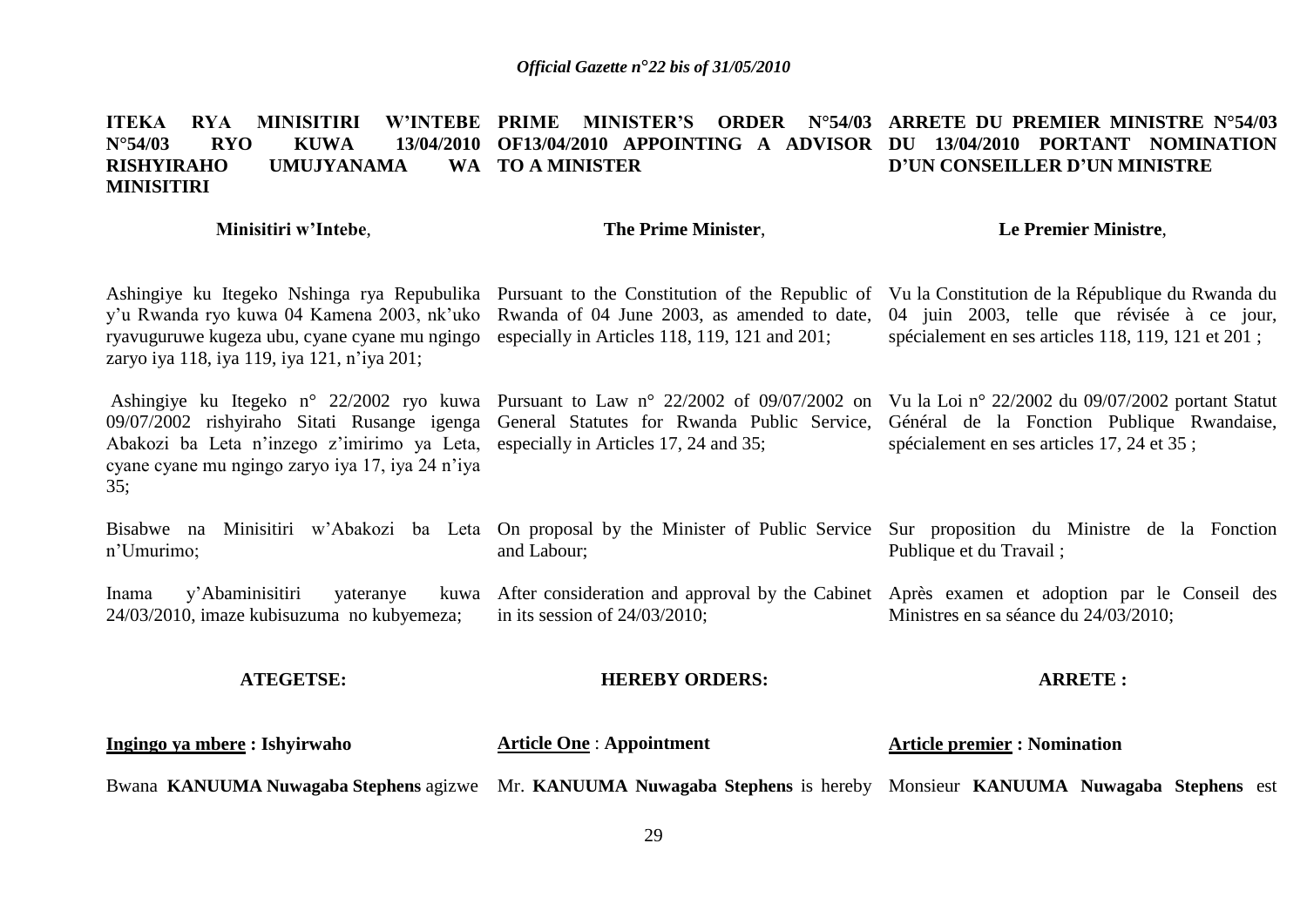| Minisitiri<br>w'Ubutegetsi<br>Umujyanama<br>wa<br>bw'Igihugu.                                                 | Government.                                                                                      | appointed Advisor to the Minister of Local nommé Conseiller du Ministre de l'Administration<br>Locale.                                                                                                |
|---------------------------------------------------------------------------------------------------------------|--------------------------------------------------------------------------------------------------|-------------------------------------------------------------------------------------------------------------------------------------------------------------------------------------------------------|
| Ingingo ya 2: Abashinzwe kubahiriza iri teka                                                                  | Article 2:<br>implementation of this Order                                                       | Authorities responsible for the <u>Article 2</u> : Autorités chargées de l'exécution du<br>présent arrêté                                                                                             |
| Minisitiri w'Abakozi ba Leta n'Umurimo asabwe<br>kubahiriza iri teka.                                         | The Minister of Public Service and Labour is<br>entrusted with the implementation of this Order. | Le Ministre de la Fonction Publique et du Travail<br>est chargé de l'exécution du présent arrêté.                                                                                                     |
| Ingingo ya 3:<br>Ivanwaho<br>zinyuranyije n'iri teka                                                          | ry'ingingo Article 3: Repealing provision                                                        | <b>Article 3: Disposition abrogatoire</b>                                                                                                                                                             |
| zinyuranyije na ryo zivanyweho.                                                                               | hereby repealed.                                                                                 | Ingingo zose z'amateka abanziriza iri kandi All prior provisions contrary to this Order are Toutes les dispositions antérieures contraires au<br>Présent Arrêté sont abrogées.                        |
| Ingingo ya<br><b>Igihe</b><br>Iteka<br>4:<br>gukurikizwa                                                      | ritangira Article 4: Commencement                                                                | Article 4 : Entrée en vigueur                                                                                                                                                                         |
| rishyiriweho umukono. Agaciro karyo gahera ku signature. It takes effect as for 24/03/2010.<br>wa 24/03/2010. |                                                                                                  | Iri teka ritangira gukurikizwa ku munsi This Order shall come into force on the date of its Le présent arrêté entre en vigueur le jour de sa<br>signature. Il sort ses effets à partir du 24/03/2010. |
| Kigali, kuwa 13/04/2010                                                                                       | Kigali, on 13/04/2010                                                                            | Kigali, le 13/04/2010                                                                                                                                                                                 |
| $(s\acute{e})$<br><b>MAKUZA Bernard</b><br>Minisitiri w'Intebe                                                | $(s\acute{e})$<br><b>MAKUZA Bernard</b><br>Prime Minister                                        | $(s\acute{e})$<br><b>MAKUZA Bernard</b><br><b>Premier Ministre</b>                                                                                                                                    |
| $(s\acute{e})$                                                                                                | $(s\acute{e})$                                                                                   | $(s\acute{e})$                                                                                                                                                                                        |

**MUREKEZI Anastase** Minisitiri w'Abakozi ba Leta n'Umurimo

(sé) **MUREKEZI Anastase** Minister of Public Service and Labour

(sé) **MUREKEZI Anastase** Ministre de la Fonction Publique et du Travail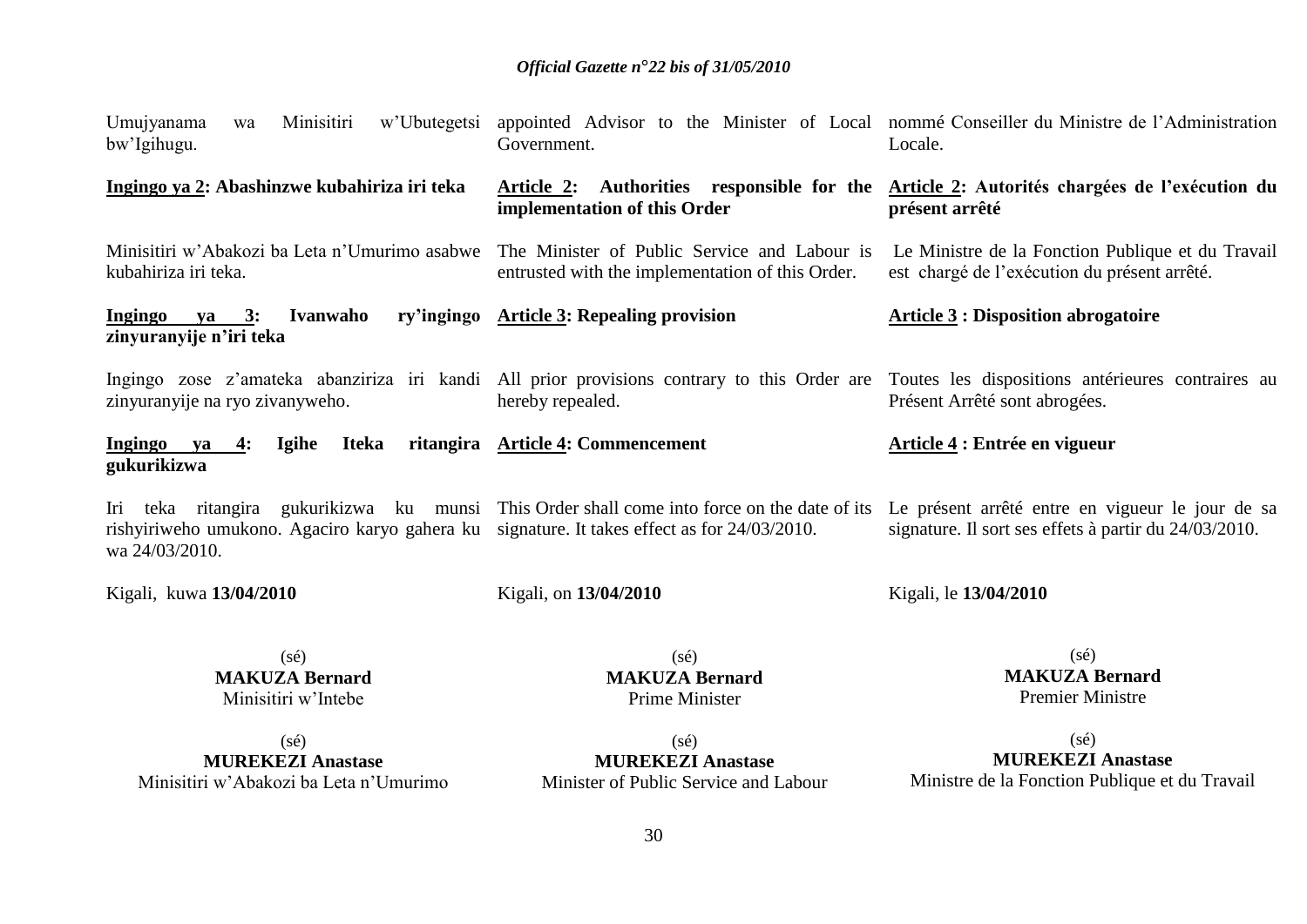**Bibonywe kandi bishyizweho Ikirango cya Repubulika:**

**Seen and sealed with the Seal of the Republic:**

**Vu et scellé du Sceau de la République :**

(sé) **KARUGARAMA Tharcisse** Minisitiri w'Ubutabera/Intumwa Nkuru ya Leta

(sé) **KARUGARAMA Tharcisse** Minister of Justice/Attorney General

(sé) **KARUGARAMA Tharcisse** Ministre de la Justice/Garde des Sceaux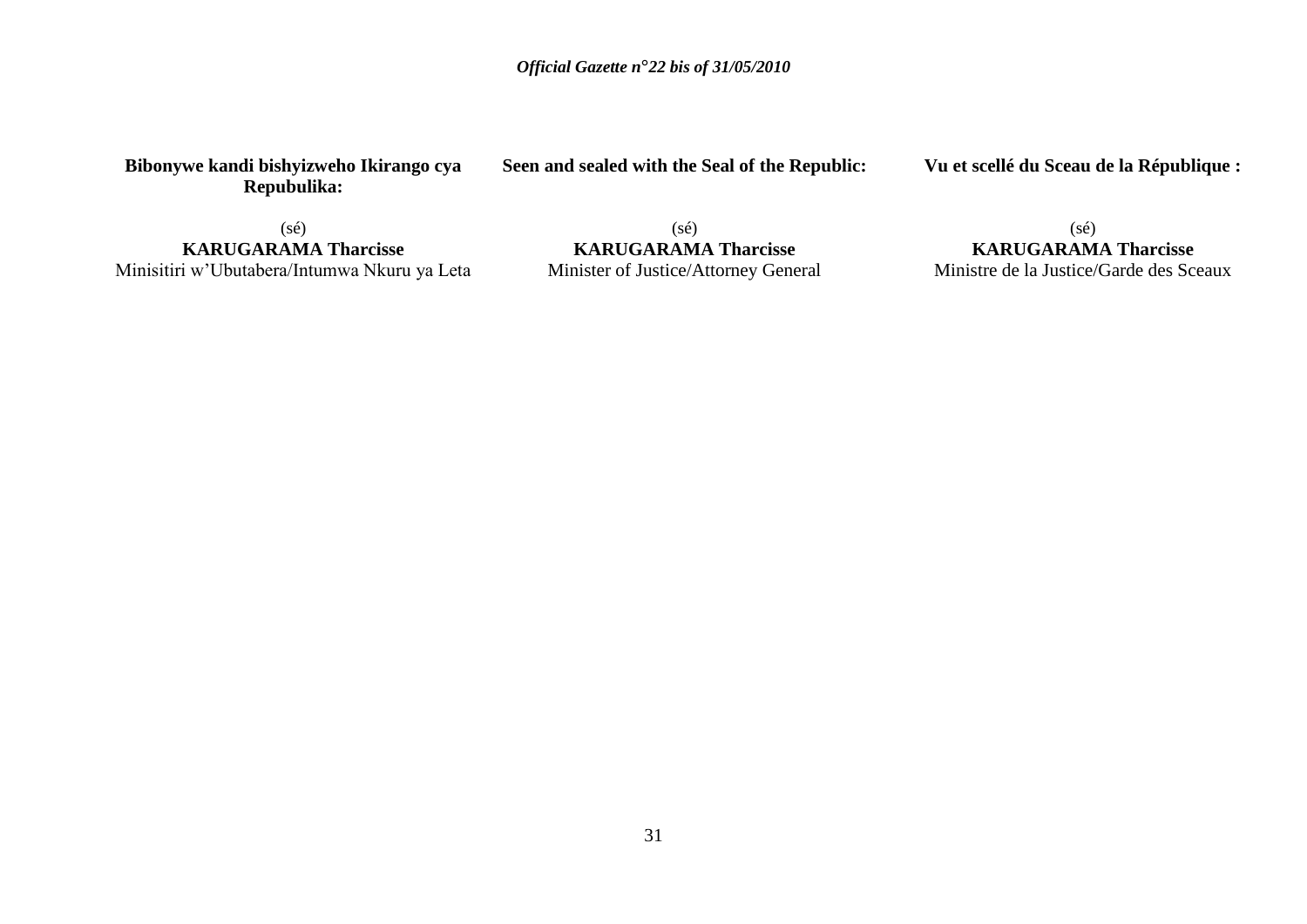#### **ITEKA RYA MINISITIRI<br>N°55/03 RYO KUWA RYO KUWA 13/04/2010 13/04/2010 RISHYIRAHO UMUHUZABIKORWA PRIME MINISTER"S ORDER N°55/03 OF ARRETE DU PREMIER MINISTRE N°55/03 13PPOINTING COORDINATOR DU 13/04/2010 PORTANT NOMINATION D"UNE COORDINATRICE**

### **ISHAKIRO**

### **TABLE OF CONTENTS**

### **TABLE DES MATIERES**

**Ingingo ya mbere : Ishyirwaho** 

**Article One** : **Appointment** 

**Article premier : Nomination** 

**Ingingo ya 2: Abashinzwe kubahiriza iri teka**

**implementation of this Order**

**Article 2 : Authorities responsible for the Article 2 : Autorités chargées de l"exécution du présent arrêté**

**Ingingo ya 3: Ivanwaho ry"ingingo Article 3: Repealing provision zinyuranyije n"iri teka Article 3 : Disposition abrogatoire**

**Ingingo ya 4: Igihe iteka ritangira Article 4: Commencement gukurikizwa Article 4 : Entrée en vigueur**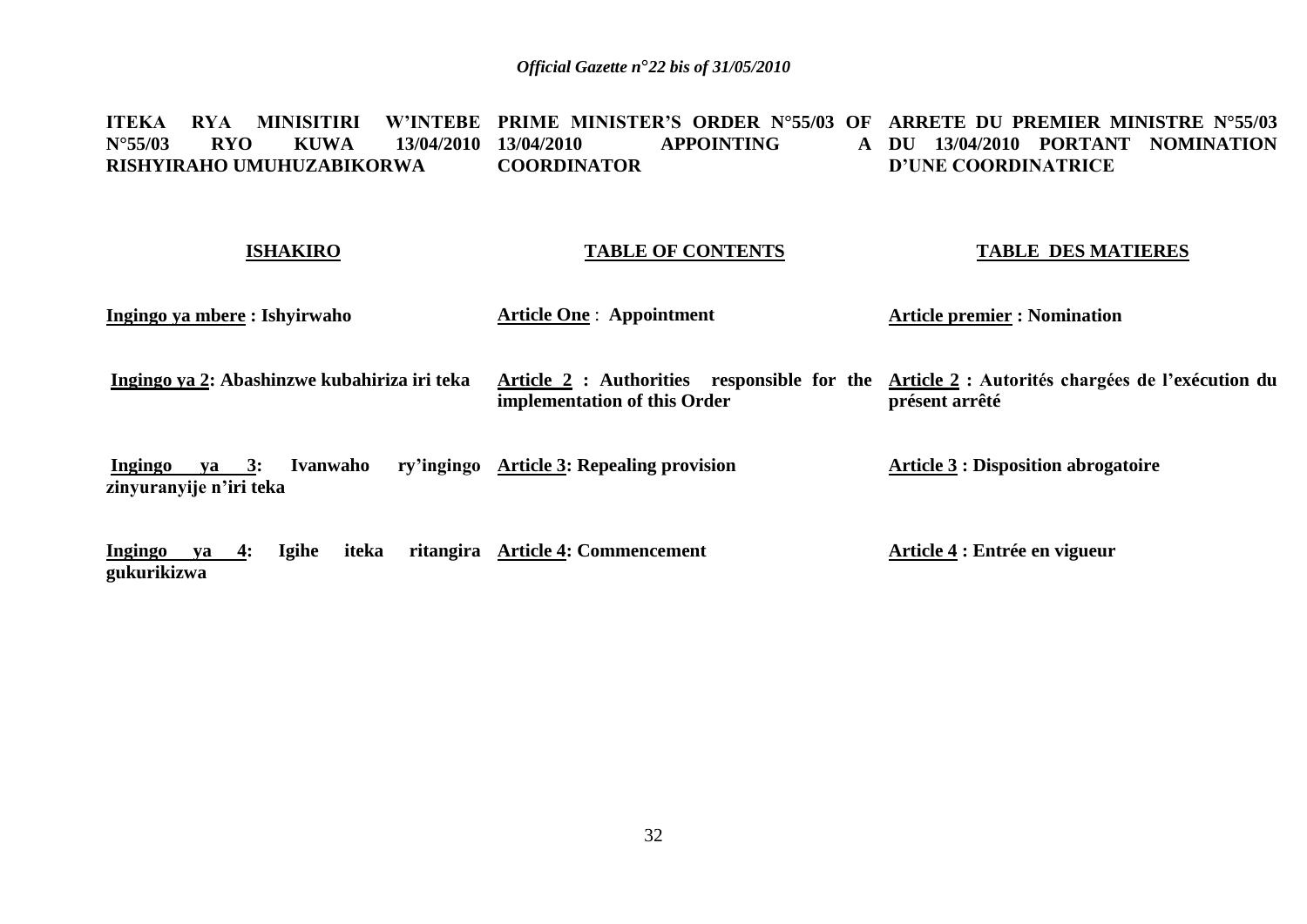| <b>MINISITIRI</b><br><b>ITEKA</b><br><b>RYA</b><br><b>W'INTEBE</b><br>$N^{\circ}55/03$<br><b>RYO</b><br><b>KUWA</b><br>13/04/2010<br>RISHYIRAHO UMUHUZABIKORWA                            | <b>PRIME MINISTER'S ORDER N°55/03 OF</b><br>13/04/2010<br><b>APPOINTING</b><br><b>THE</b><br><b>COORDINATOR</b> | ARRETE DU PREMIER MINISTRE N°55/03<br>13/04/2010 PORTANT<br>DU<br>NOMINATION<br><b>D'UNE COORDINATRICE</b>                                                                                                                        |
|-------------------------------------------------------------------------------------------------------------------------------------------------------------------------------------------|-----------------------------------------------------------------------------------------------------------------|-----------------------------------------------------------------------------------------------------------------------------------------------------------------------------------------------------------------------------------|
| Minisitiri w'Intebe,                                                                                                                                                                      | The Prime Minister,                                                                                             | Le Premier Ministre,                                                                                                                                                                                                              |
| Ashingiye ku Itegeko Nshinga rya Repubulika<br>y'u Rwanda ryo kuwa 04 Kamena 2003, nk'uko<br>ryavuguruwe kugeza ubu, cyane cyane mu ngingo<br>zaryo iya 118, iya 119, iya 121, n'iya 201; | Rwanda of 04 June, 2003, as amended to date,<br>especially in Articles 118, 119, 121 and 201;                   | Pursuant to the Constitution of the Republic of Vu la Constitution de la République du Rwanda du<br>04 juin 2003, telle que révisée à ce jour,<br>spécialement en ses articles 118, 119, 121 et 201;                              |
| 09/07/2002 rishyiraho Sitati Rusange igenga<br>Abakozi ba Leta n'inzego z'imirimo ya Leta,<br>cyane cyane mu ngingo zaryo iya 17, iya 24 n'iya<br>35;                                     | General Statutes for Rwanda Public Service,<br>especially in Articles 17, 24 and 35;                            | Ashingiye ku Itegeko n°22/2002 ryo kuwa Pursuant to Law n° 22/2002 of 09/07/2002 on Vu la Loi n° 22/2002 du 09/07/2002 portant Statut<br>Général de la Fonction Publique Rwandaise,<br>spécialement en ses articles 17, 24 et 35; |
| Bisabwe na<br>n'Umurimo;                                                                                                                                                                  | and Labour;                                                                                                     | Minisitiri w'Abakozi ba Leta On proposal by the Minister of Public Service Sur proposition du Ministre de la Fonction<br>Publique et du Travail;                                                                                  |
| Inama y'Abaminisitiri yo kuwa 24/03/2010,<br>imaze kubisuzuma no kubyemeza;                                                                                                               | in its session of $24/03/2010$ ;                                                                                | After consideration and approval by the Cabinet Après exament et adoption par le Conseil des<br>Ministres en sa séance du 24/03/2010;                                                                                             |
| <b>ATEGETSE:</b>                                                                                                                                                                          | <b>HEREBY ORDERS:</b>                                                                                           | <b>ARRETE:</b>                                                                                                                                                                                                                    |
| Ingingo ya mbere: Ishyirwaho                                                                                                                                                              | <b>Article One: Appointment</b>                                                                                 | <b>Article premier: Nomination</b>                                                                                                                                                                                                |
| Madamu<br><b>SALAFINA</b><br>Flavia<br>Umuhuzabikorwa w'Itumanaho muri Minisiteri of Communication in the Ministry of Information.<br>y'Itangazamakuru.                                   | agizwe Mrs SALAFINA Flavia is appointed Coordinator                                                             | Madame<br><b>SALAFINA</b><br>Flavia<br>est nommée<br>Coordinatrice de communication au Ministère de<br>l'Information.                                                                                                             |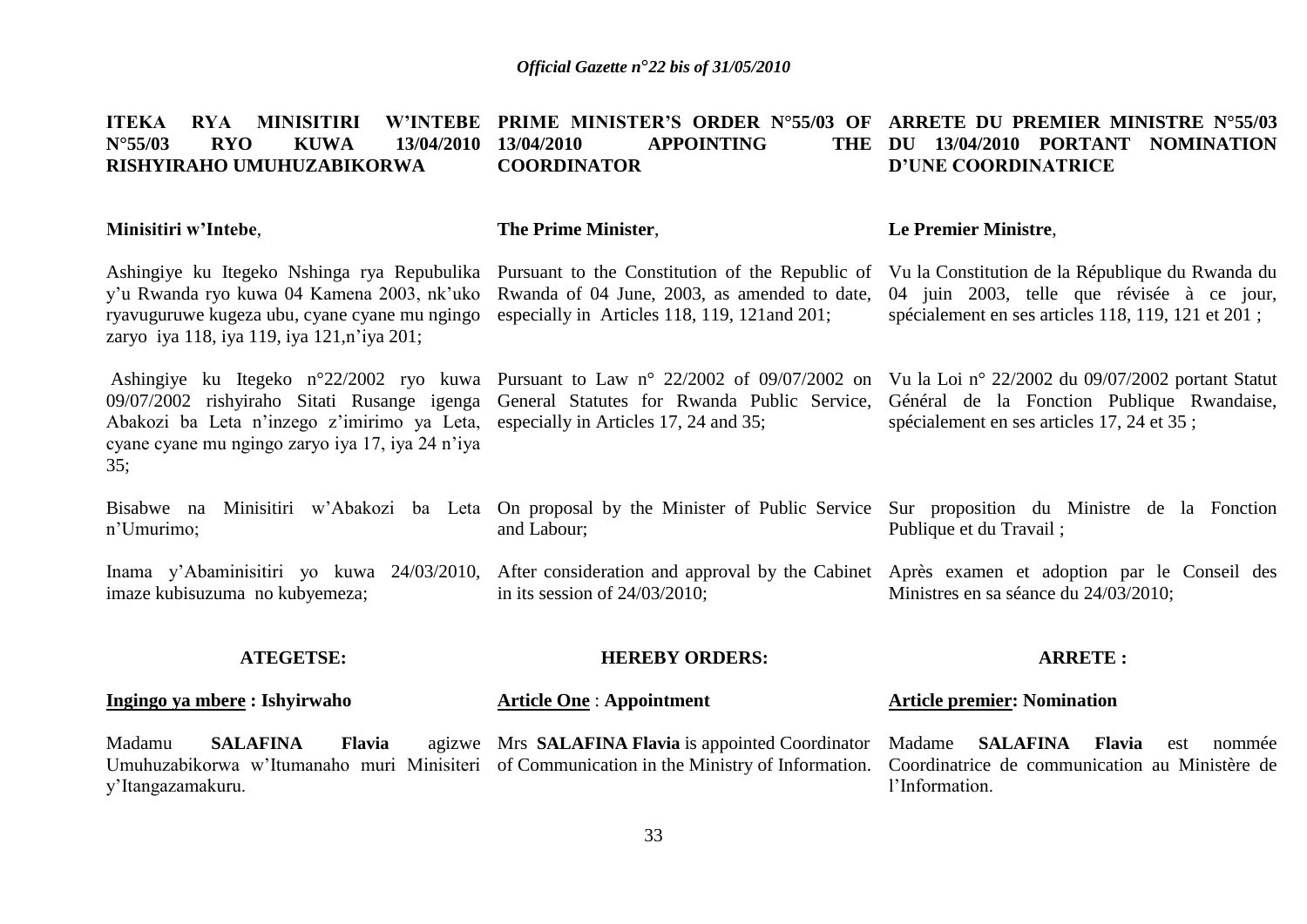| Ingingo ya 2: Abashinzwe kubahiriza iri teka                                                                  | implementation of this Order                                                                                                                   | Article 2: Authorities responsible for the Article 2: Autorités chargées de l'exécution du<br>présent arrêté                                                                   |
|---------------------------------------------------------------------------------------------------------------|------------------------------------------------------------------------------------------------------------------------------------------------|--------------------------------------------------------------------------------------------------------------------------------------------------------------------------------|
| kubahiriza iri teka.                                                                                          | Minisitiri w'Abakozi ba Leta n'Umurimo asabwe The Minister of Public Service and Labour is<br>entrusted with the implementation of this Order. | Le Ministre de la Fonction Publique et du Travail<br>est chargé de l'exécution du présent arrêté.                                                                              |
| Ingingo ya 3:<br>Ivanwaho<br>zinyuranyije n'iri teka                                                          | ry'ingingo Article 3: Repealing provision                                                                                                      | <b>Article 3: Disposition abrogatoire</b>                                                                                                                                      |
| zinyuranyije na ryo zivanyweho.                                                                               | hereby repealed.                                                                                                                               | Ingingo zose z'amateka abanziriza iri kandi All prior provisions contrary to this Order are Toutes les dispositions antérieures contraires au<br>présent arrêté sont abrogées. |
| Ingingo ya 4:<br><b>Igihe</b><br>iteka<br>gukurikizwa                                                         | ritangira Article 4: Commencement                                                                                                              | Article 4 : Entrée en vigueur                                                                                                                                                  |
| rishyiriweho umukono. Agaciro karyo gahera ku signature. It takes effect as for 24/03/2010.<br>wa 24/03/2010. | Iri teka ritangira gukurikizwa ku munsi This Order shall come into force on the date of its                                                    | Le présent arrêté entre en vigueur le jour de sa<br>signature. Il sort ses effets à partir du 24/03/2010.                                                                      |
| Kigali, kuwa 13/04/2010                                                                                       | Kigali, on 13/04/2010                                                                                                                          | Kigali, le 13/04/2010                                                                                                                                                          |
|                                                                                                               |                                                                                                                                                |                                                                                                                                                                                |

(sé) **MAKUZA Bernard** Minisitiri w'Intebe

(sé) **MAKUZA Bernard** Prime Minister

(sé) **MAKUZA Bernard** Premier Ministre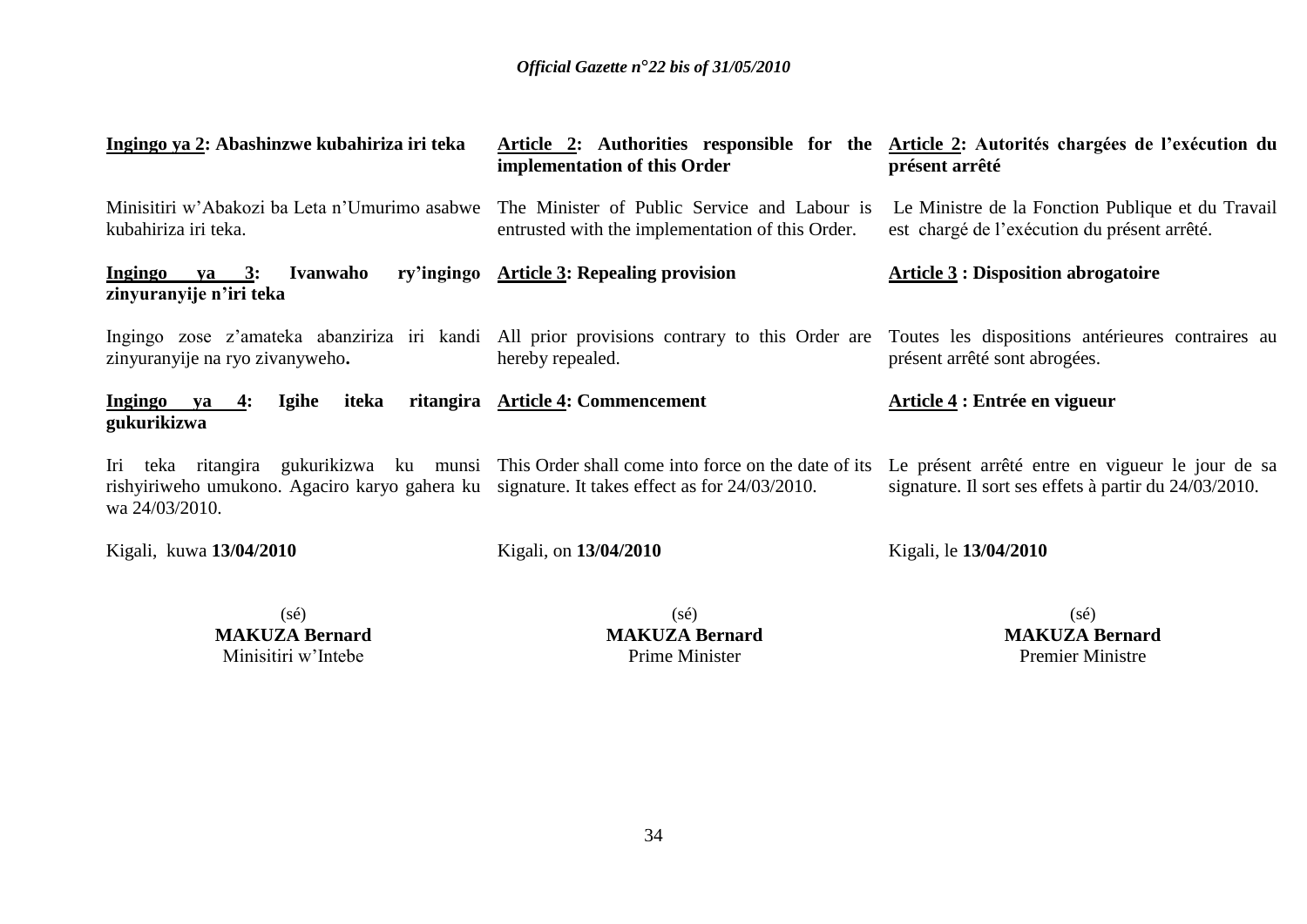(sé) **MUREKEZI Anastase** Minisitiri w'Abakozi ba Leta n'Umurimo

(sé) **MUREKEZI Anastase** Minister of Public Service and Labour

(sé) **MUREKEZI Anastase** Ministre de la Fonction Publique et du Travail

**Bibonywe kandi bishyizweho Ikirango cya Repubulika:**

**Seen and sealed with the Seal of the Republic:**

**Vu et scellé du Sceau de la République :**

 $(sé)$ **KARUGARAM**A **Tharcisse** Minisitiri w'Ubutabera/Intumwa Nkuru ya Leta

 $(s\acute{e})$ **KARUGARAMA Tharcisse** Minister of Justice/Attorney General

(sé) **KARUGARAMA Tharcisse** Ministre de la Justice/Garde des Sceaux

35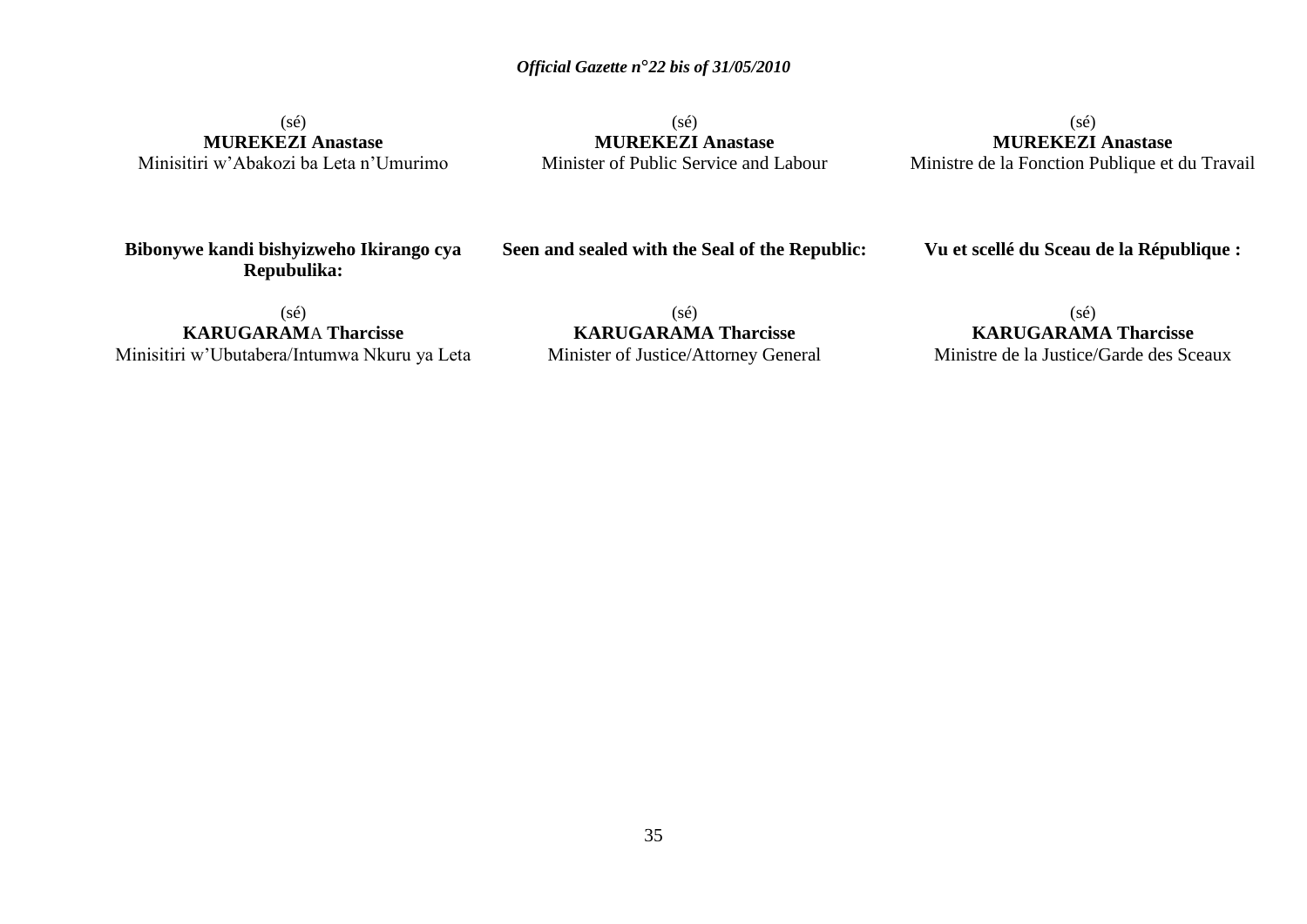**ITEKA RYA MINISITIRI W"INTEBE PRIME MINISTER"S ORDER N°56/03 N°56/03 RYO KUWA 22/04/2010 OF 22/04/2010 APPOINTING A SECOND RISHYIRAHO UMUJYANAMA KABIRI MURI AMBASADE COUNSELLOR IN THE EMBASSY ARRETE DU PREMIER MINISTRE N°56/03 DU 22/04/2010 PORTANT NOMINATION CONSEILLER DANS UN AMBASSADE**

| <b>ISHAKIRO</b>                                              | <b>TABLE OF CONTENTS</b>                                                         | <b>TABLE DES MATIERES</b>                                       |
|--------------------------------------------------------------|----------------------------------------------------------------------------------|-----------------------------------------------------------------|
| Ingingo ya mbere: Ishyirwaho                                 | <b>Article One: Appointment</b>                                                  | <b>Article premier : Nomination</b>                             |
| Ingingo ya 2: Ushinzwe kubahiriza iri<br>teka                | <b>Article 2 : Authority responsible for</b><br>the implementation of this Order | Article 2: Autorité chargée de l'exécution<br>du présent arrêté |
| Ingingo ya 3: Ivanwaho ry'ingingo<br>zinyuranyije n'iri teka | <b>Article 3 : Repealing provision</b>                                           | <b>Article 3 : Disposition abrogatoire</b>                      |
| <b>Igihe</b><br>iteka<br>Ingingo ya $4$ :<br>gukurikizwa     | ritangira Article 4: Commencement                                                | Article 4 : Entrée en vigueur                                   |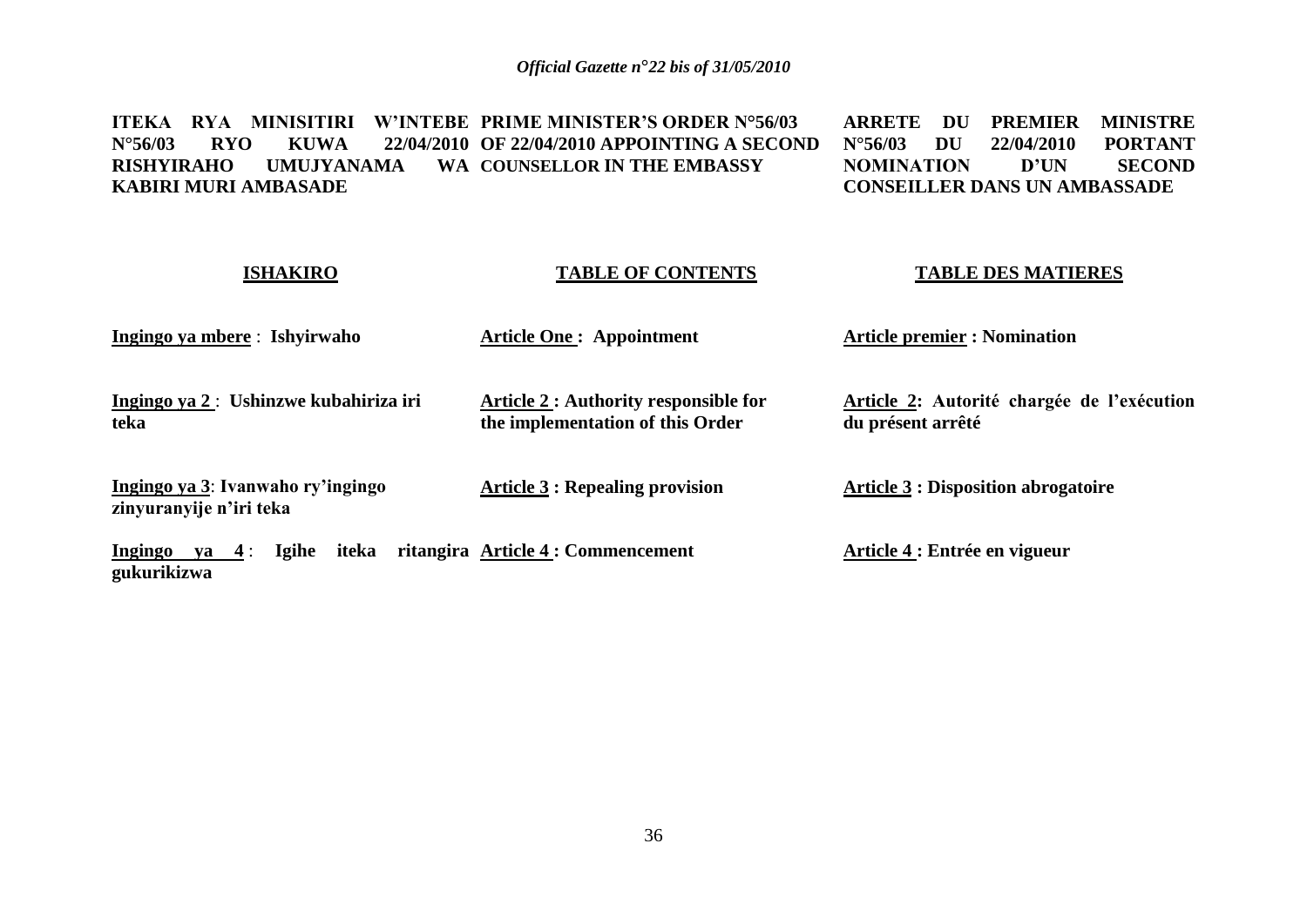ITEKA RYA MINISITIRI W'INTEBE PRIME MINISTER'S ORDER N°56/03 OF ARRETE DU PREMIER MINISTRE **N°56/03 RYO KUWA 22/04/2010 22/04/2010 APPOINTING A SECOND RISHYIRAHO UMUJYANAMA KABIRI MURI AMBASADE COUNSELLOR IN THE EMBASSY N°56/03 DU 22/04/2010 PORTANT NOMINATION D"UN SECOND CONSEILLER DANS UN AMBASSADE**

| Minisitiri w'Intebe,                                                                                                                             | The Prime Minister,                                                                                                                                                                                                                                                                                                                                                                                               | <b>Le Premier Ministre,</b>                                                                                                                                                                     |
|--------------------------------------------------------------------------------------------------------------------------------------------------|-------------------------------------------------------------------------------------------------------------------------------------------------------------------------------------------------------------------------------------------------------------------------------------------------------------------------------------------------------------------------------------------------------------------|-------------------------------------------------------------------------------------------------------------------------------------------------------------------------------------------------|
| ngingo zaryo iya 118, iya 119, iya 121 n'iya<br>201;                                                                                             | Ashingiye ku Itegeko Nshinga rya Repubulika Pursuant to the Constitution of the Republic of Vu la Constitution de la République du<br>y'u Rwanda ryo kuwa 04 Kamena 2003 nk'uko Rwanda of 04 June 2003, as amended to date Rwanda du 04 juin 2003 telle que révisée à ce<br>ryavuguruwe kugeza ubu, cyane cyane mu especially in Articles 118, 119, 121 and 201; jour, spécialement en ses articles 118, 119, 121 | et $201$ ;                                                                                                                                                                                      |
| abakozi ba Leta n'Inzego z'Imirimo ya Leta, especially in Articles 17, 24 and 35;<br>cyane cyane mu ngingo zaryo iya 17, iya 24,<br>n'iya $35$ ; | 09/07/2002 rishyiraho Sitati Rusange igenga General Statutes for Rwanda Public Service, Statut Général de la Fonction Publique                                                                                                                                                                                                                                                                                    | Ashingiye ku Itegeko n° 22/2002 ryo kuwa Pursuant to Law n° 22/2002 of 09/07/2002 on Vu la Loi n° 22/2002 du 09/07/2002 portant<br>Rwandaise, spécialement en ses articles 17, 24,<br>et $35$ ; |
| Minisitiri<br><b>Bisabwe</b><br>na<br>n'Amahanga n'Ubutwererane;                                                                                 | w'Ububanyi On proposal by the Minister of Foreign Affairs Sur proposition du Ministre des Affaires<br>and Cooperation;                                                                                                                                                                                                                                                                                            | Etrangères et de la Coopération;                                                                                                                                                                |

Inama y'Abaminisitiri yateranye kuwa 13 After consideration and approval by the Après examen et adoption par le Conseil des Mutarama 2010 imaze kubisuzuma no Cabinet in its session of 13 January 2010; kubyemeza; Ministres en sa séance du 13 janvier 2010;

| <b>ATEGETSE:</b> | <b>HEREBY ORDERS:</b> | <b>ARRETE:</b> |
|------------------|-----------------------|----------------|
|                  |                       |                |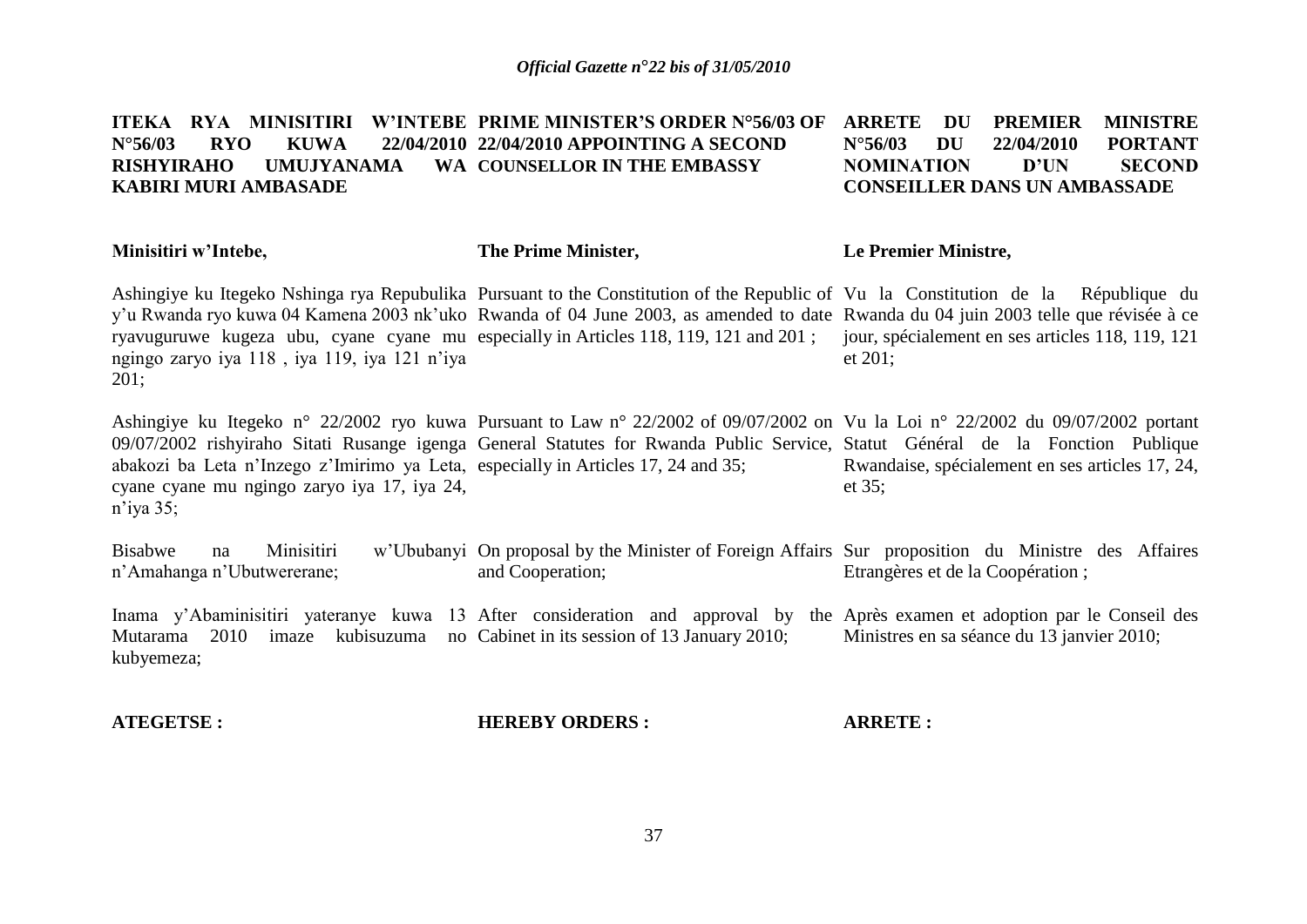| Ingingo ya mbere: Ishyirwaho                                                                                | <b>Article One: Appointment</b>                                                                                                                                                                                                                                                                                                                                                                                               | <b>Article premier: Nomination</b>                                                                                  |
|-------------------------------------------------------------------------------------------------------------|-------------------------------------------------------------------------------------------------------------------------------------------------------------------------------------------------------------------------------------------------------------------------------------------------------------------------------------------------------------------------------------------------------------------------------|---------------------------------------------------------------------------------------------------------------------|
| Bwana<br>Rwanda i Buruseli mu Bubiligi.                                                                     | UWAMUNGU Joseph agizwe Mr. UWAMUNGU Joseph is hereby Monsieur UWAMUNGU Joseph est nommé<br>Umujyanama wa Kabiri muri Ambasade y'u appointed the Second Counsellor of the Second Conseiller de l'Ambassade du Rwanda<br>Rwandan Embassy in Brussels, Belgium.                                                                                                                                                                  | à Bruxelles en Belgique.                                                                                            |
| Ingingo ya 2 : Ushinzwe kubahiriza iri<br>teka                                                              | <b>Article 2: Authority responsible for the</b><br>implementation of this Order                                                                                                                                                                                                                                                                                                                                               | Article 2 : Autorité chargée de l'exécution<br>du présent arrêté                                                    |
| Minisitiri<br>w'Ububanyi n'Amahanga The Minister of Foreign<br>n'Ubutwererane ashinzwe kubahiriza iri teka. | Affairs<br>Cooperation is<br>with<br>entrusted<br>implementation of this Order.                                                                                                                                                                                                                                                                                                                                               | and Le Ministre des Affaires Etrangères et de la<br>the Coopération est chargé de l'exécution du<br>présent arrêté. |
| Ingingo ya 3: Ivanwaho ry'ingingo Article 3: Repealing provision<br>zinyuranyije n'iri teka                 |                                                                                                                                                                                                                                                                                                                                                                                                                               | <b>Article 3: Disposition abrogatoire</b>                                                                           |
| zinyuranyije naryo zivanyweho.                                                                              | Ingingo zose z'amateka abanziriza iri kandi All prior legal provisions contrary to this Order Toutes les autres dispositions antérieures<br>are hereby repealed.                                                                                                                                                                                                                                                              | contraires au présent arrêté sont abrogées.                                                                         |
| Ingingo ya 4 : Igihe iteka ritangira Article 4: Commencement<br>gukurikizwa                                 |                                                                                                                                                                                                                                                                                                                                                                                                                               | Article 4 : Entrée en vigueur                                                                                       |
| kuwa 13 Mutarama 2010.                                                                                      | Iri teka ritangira gukurikizwa ku munsi This Order shall come into force on the date of Le présent arrêté entre en vigueur le jour de sa<br>ritangarijweho mu Igazeti ya Leta ya its publication in the Official Gazette of the publication au Journal Officiel de la<br>Repubulika y'u Rwanda. Agaciro karyo gahera Republic of Rwanda. It takes effect as of 13 République du Rwanda. Il sort ses effets à<br>January 2010. | partir du 13 janvier 2010.                                                                                          |

| Kigali, kuwa 22/04/2010 | Kigali, on 22/04/2010 | Kigali, le 22/04/2010 |
|-------------------------|-----------------------|-----------------------|
|                         |                       |                       |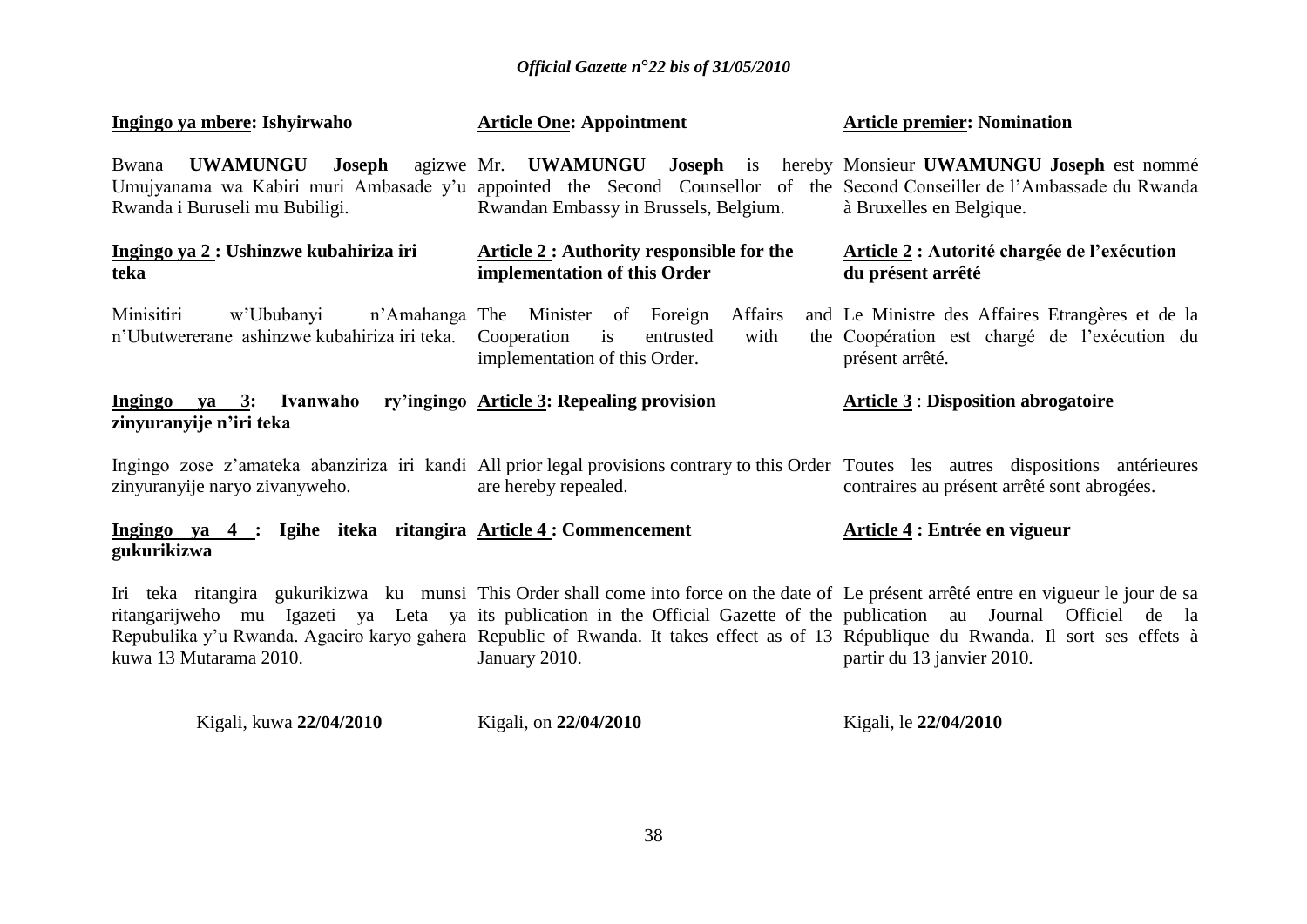(sé) **MAKUZA Bernard** Minisitiri w'Intebe

 $(s\acute{e})$ **MAKUZA Bernard** Prime Minister

(sé) **MUSHIKIWABO Louise** Minister of Foreign Affairs and Cooperation

(sé) **MAKUZA Bernard** Premier Ministre

(sé) **MUSHIKIWABO Louise** Ministre des Affaires Etrangères et de la Coopération

(sé) **MUSHIKIWABO Louise** Minisitiri w'Ububanyi n'Amahanga n'Ubutwererane

**Bibonywe kandi bishyizweho Ikirango cya Repubulika:**

**Seen and sealed with the Seal of the Republic:**

**Vu et scellé du Sceau de la République :**

 $(sé)$ **KARUGARAMA Tharcisse** Minisitiri w'Ubutabera / Intumwa Nkuru ya Leta

(sé) **KARUGARAMA Tharcisse** Minister of Justice /Attorney General

 $(sé)$ **KARUGARAMA Tharcisse** Ministre de la Justice / Garde des Sceaux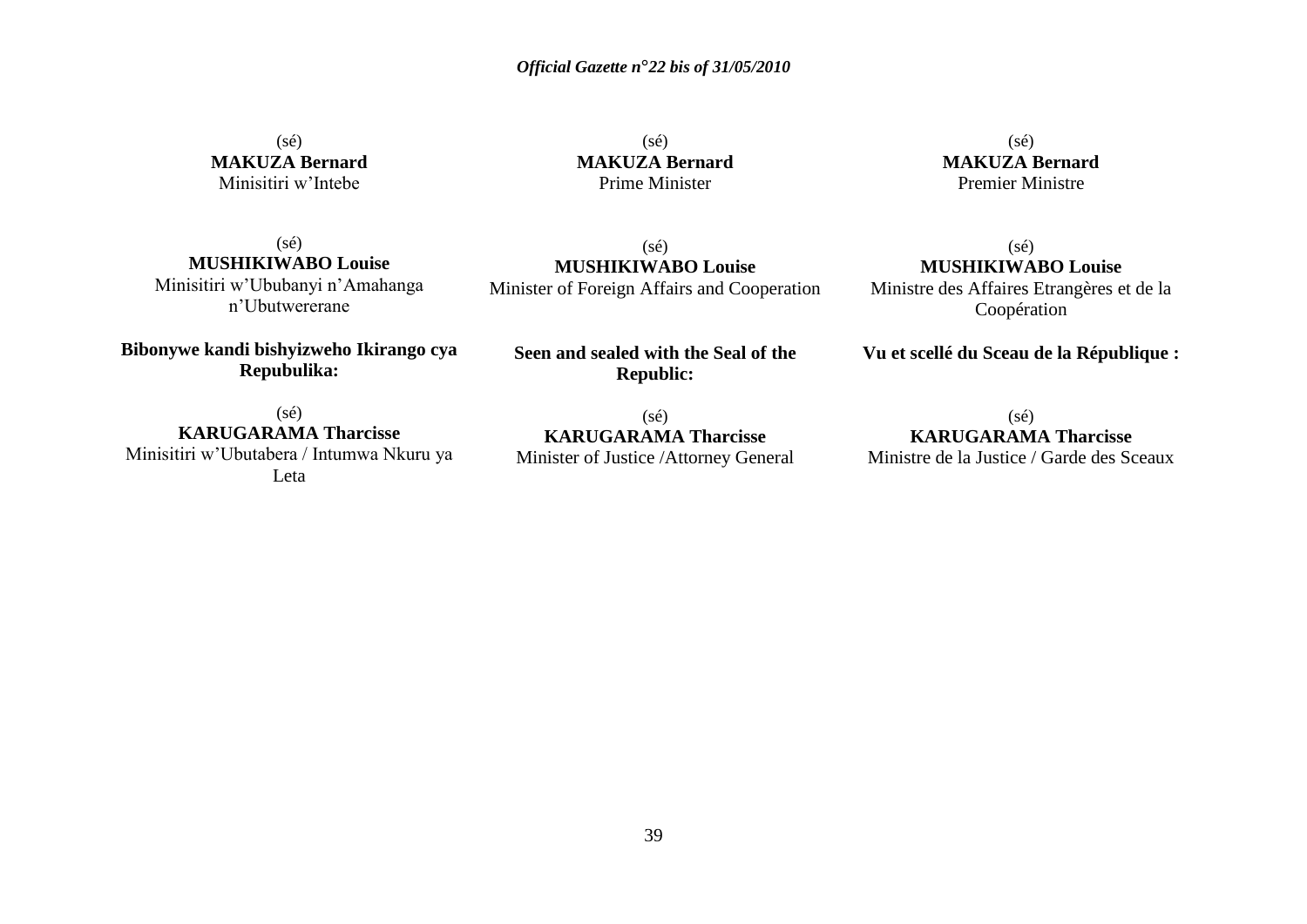ITEKA RYA MINISITIRI W'INTEBE PRIME MINISTER'S ORDER N°57/03 ARRETE DU PREMIER MINISTRE **N°57/03 RYO KUWA 22/04/2010 OF 22/04/2010 APPOINTING A SECOND RISHYIRAHO UMUJYANAMA WA COUNSELLOR IN THE EMBASSY KABIRI MURI AMBASADE 22/04/2010 PORTANT<br>D'UN SECOND NOMINATION CONSEILLER DANS UN AMBASSADE**

#### **ISHAKIRO**

#### **TABLE OF CONTENTS**

#### **TABLE DES MATIERES**

| Ingingo ya mbere: Ishyirwaho                                 | <b>Article One: Appointment</b>                                                                                      | <b>Article premier : Nomination</b>        |
|--------------------------------------------------------------|----------------------------------------------------------------------------------------------------------------------|--------------------------------------------|
| Ingingo ya 2: Ushinzwe kubahiriza<br>iri teka                | Article 2 : Authority responsible for the Article 2: Autorité chargée de l'exécution<br>implementation of this Order | du présent arrêté                          |
| Ingingo ya 3: Ivanwaho ry'ingingo<br>zinyuranyije n'iri teka | <b>Article 3 : Repealing provision</b>                                                                               | <b>Article 3 : Disposition abrogatoire</b> |
|                                                              |                                                                                                                      |                                            |

**Ingingo ya 4** : **Igihe iteka ritangira Article 4 : Commencement gukurikizwa Article 4 : Entrée en vigueur**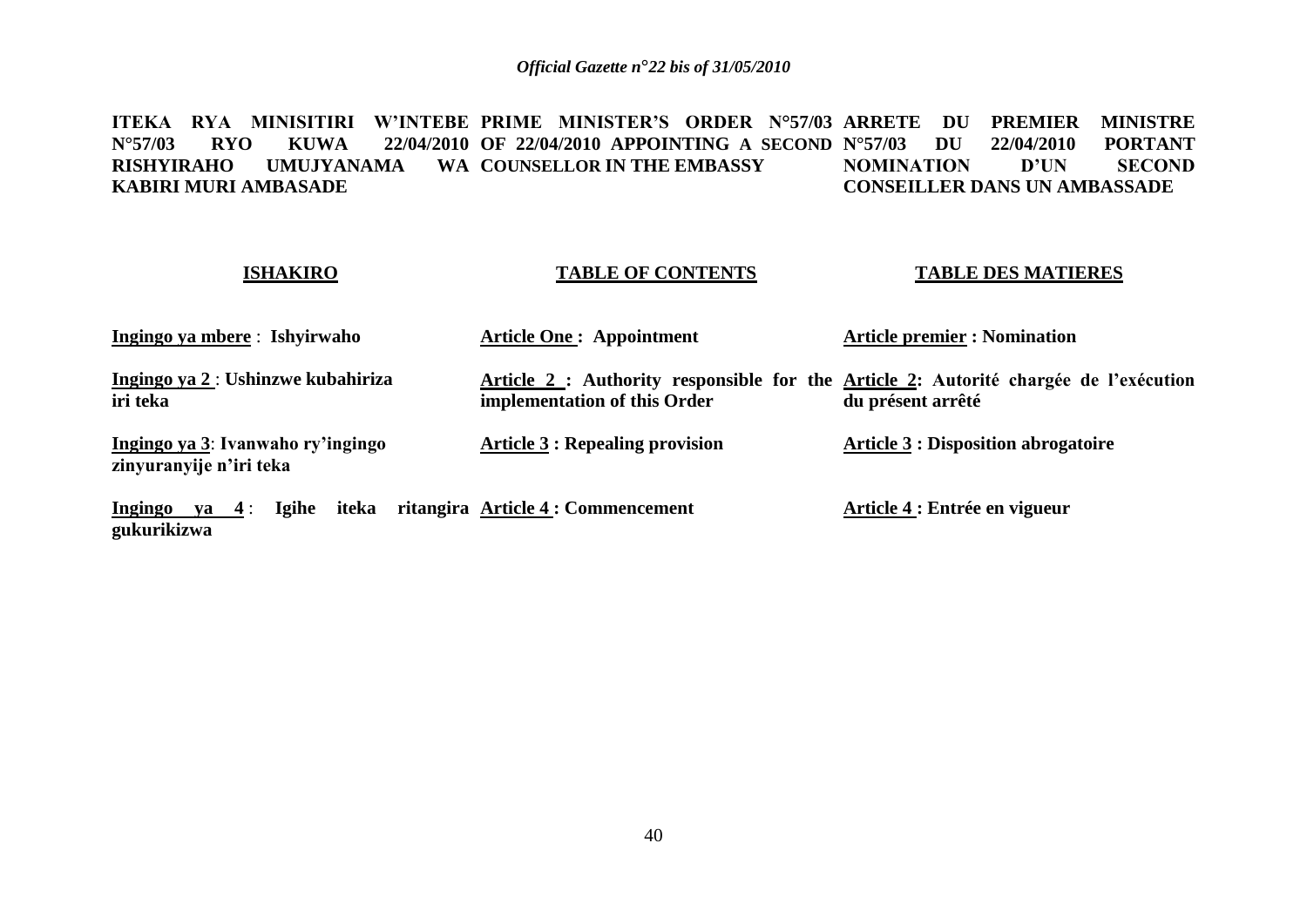#### ITEKA RYA MINISITIRI W'INTEBE PRIME MINISTER'S ORDER N°57/03 OF ARRETE DU PREMIER MINISTRE **N°57/03 RYO KUWA 22/04/2010 22/04/2010 APPOINTING A SECOND RISHYIRAHO UMUJYANAMA KABIRI MURI AMBASADE COUNSELLOR IN THE EMBASSY N°57/03 DU22/04/2010 PORTANT NOMINATION D"UN SECOND CONSEILLER DANS UN AMBASSADE**

#### **Minisitiri w"Intebe,** Ashingiye ku Itegeko Nshinga rya Repubulika Pursuant to the Constitution of the Republic of Vu la Constitution de la République du y'u Rwanda ryo kuwa 04 Kamena 2003 nk'uko Rwanda of 04 June 2003, as amended to date Rwanda du 04 juin 2003 telle que révisée à ce ryavuguruwe kugeza ubu, cyane cyane mu especially in Articles 118, 119, 121 and 201 ; ngingo zaryo iya 118 , iya 119, iya 121 n'iya 201; Ashingiye ku Itegeko n° 22/2002 ryo kuwa Pursuant to Law n° 22/2002 of 09/07/2002 on Vu la Loi n° 22/2002 du 09/07/2002 portant 09/07/2002 rishyiraho Sitati Rusange igenga General Statutes for Rwanda Public Service, Statut Général de la Fonction Publique abakozi ba Leta n'Inzego z'Imirimo ya Leta, especially in Articles 17, 24 and 35; cyane cyane mu ngingo zaryo iya 17, iya 24, n'iya 35; Bisabwe na Minisitiri w'Ububanyi On proposal by the Minister of Foreign Affairs Sur proposition du Ministre des Affaires n'Amahanga n'Ubutwererane; **The Prime Minister,** and Cooperation; **Le Premier Ministre,** jour, spécialement en ses articles 118, 119, 121 et 201; Rwandaise, spécialement en ses articles 17, 24, et 35; Etrangères et de la Coopération ;

Inama y'Abaminisitiri yateranye kuwa 13 After consideration and approval by the Après examen et adoption par le Conseil des Mutarama 2010 imaze kubisuzuma no Cabinet in its session of 13 January 2010; kubyemeza; Ministres en sa séance du 13 janvier 2010;

| <b>ATEGETSE:</b> | <b>HEREBY ORDERS:</b> | <b>ARRETE :</b> |
|------------------|-----------------------|-----------------|
|                  |                       |                 |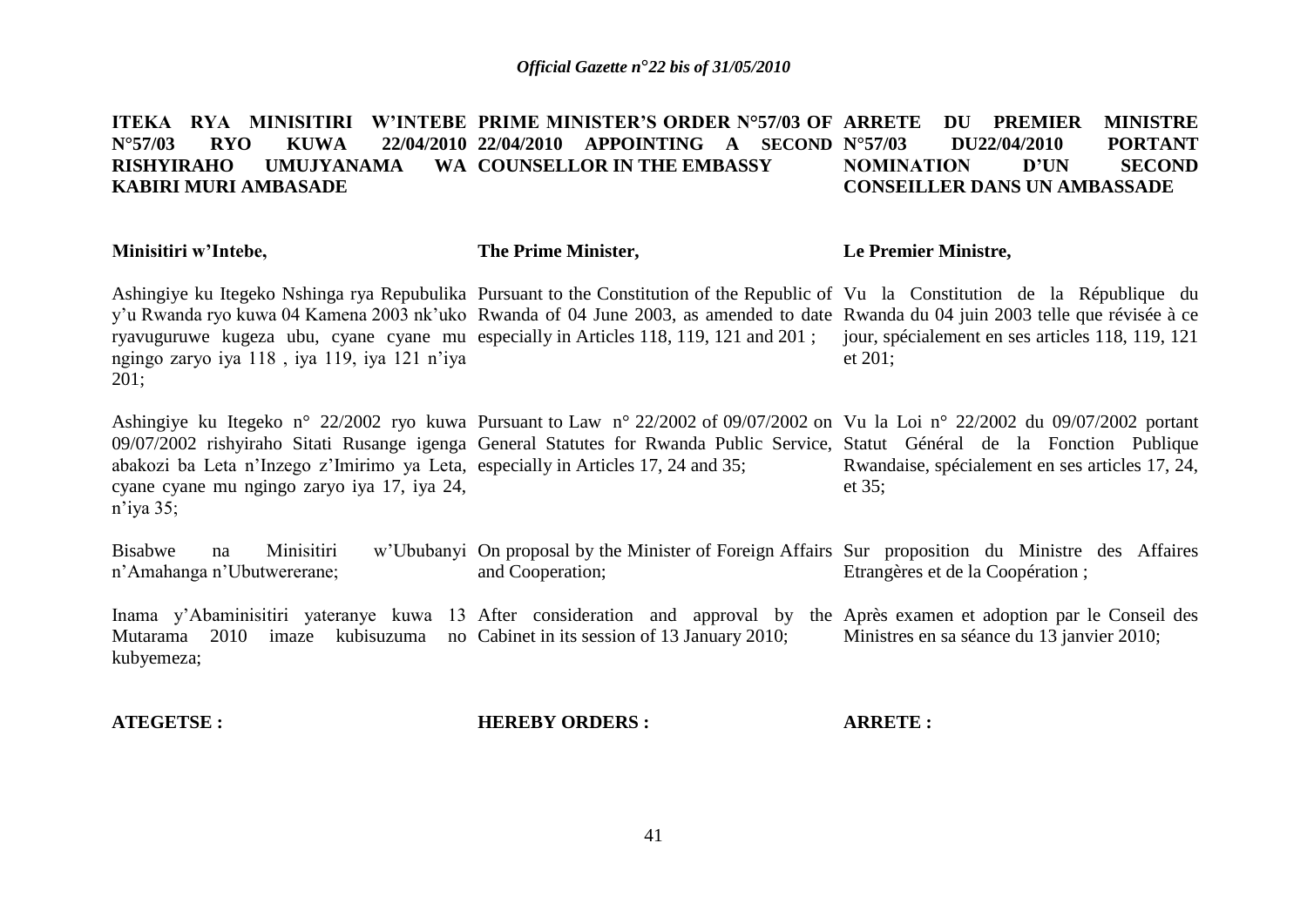| Ingingo ya mbere: Ishyirwaho                                                                | <b>Article One: Appointment</b>                                                                                                                                                                                                                                                   | <b>Article premier: Nomination</b>                                                                                                                                     |
|---------------------------------------------------------------------------------------------|-----------------------------------------------------------------------------------------------------------------------------------------------------------------------------------------------------------------------------------------------------------------------------------|------------------------------------------------------------------------------------------------------------------------------------------------------------------------|
| KAYUMBA Olivier<br>Bwana<br>Rwanda i Paris mu Bufaransa.                                    | agizwe Mr. KAYUMBA Olivier is hereby appointed Monsieur KAYUMBA Olivier est nommé<br>Umujyanama wa Kabiri muri Ambasade y'u the Second Counsellor of the Rwandan Second Conseiller de l'Ambassade du Rwanda<br>Embassy in Paris, France.                                          | à Paris en France.                                                                                                                                                     |
| Ingingo ya 2 : Ushinzwe kubahiriza iri teka Article 2 : Authority responsible for the       | implementation of this Order                                                                                                                                                                                                                                                      | Article 2 : Autorité chargée de l'exécution<br>du présent arrêté                                                                                                       |
| Minisitiri w'Ububanyi n'Amahanga ashinzwe The Minister of Foreign<br>kubahiriza iri teka.   | Affairs<br>Cooperation<br>entrusted<br>with<br>$\frac{1}{1}$<br>implementation of this Order.                                                                                                                                                                                     | and Le Ministre des Affaires Etrangères et de la<br>the Coopération est chargé de l'exécution du<br>présent arrêté.                                                    |
| Ingingo ya 3: Ivanwaho ry'ingingo Article 3: Repealing provision<br>zinyuranyije n'iri teka |                                                                                                                                                                                                                                                                                   | <b>Article 3: Disposition abrogatoire</b>                                                                                                                              |
| zinyuranyije naryo zivanyweho.                                                              | Ingingo zose z'amateka abanziriza iri kandi All prior legal provisions contrary to this Order Toutes les autres dispositions antérieures<br>are hereby repealed.                                                                                                                  | contraires au présent arrêté sont abrogées.                                                                                                                            |
| Ingingo ya 4 : Igihe iteka ritangira Article 4: Commencement<br>gukurikizwa                 |                                                                                                                                                                                                                                                                                   | Article 4 : Entrée en vigueur                                                                                                                                          |
| kuwa 13 Mutarama 2010.                                                                      | ritangarijweho mu Igazeti ya Leta ya its publication in the Official Gazette of the publication au Journal Officiel de la<br>Repubulika y'u Rwanda. Agaciro karyo gahera Republic of Rwanda. It takes effect as of 13 République du Rwanda. Il sort ses effets à<br>January 2010. | Iri teka ritangira gukurikizwa ku munsi This Order shall come into force on the date of Le présent arrêté entre en vigueur le jour de sa<br>partir du 13 janvier 2010. |

| Kigali, kuwa 22/04/2010 | Kigali, on 22/04/2010 | Kigali, le 22/04/2010 |
|-------------------------|-----------------------|-----------------------|
|                         |                       |                       |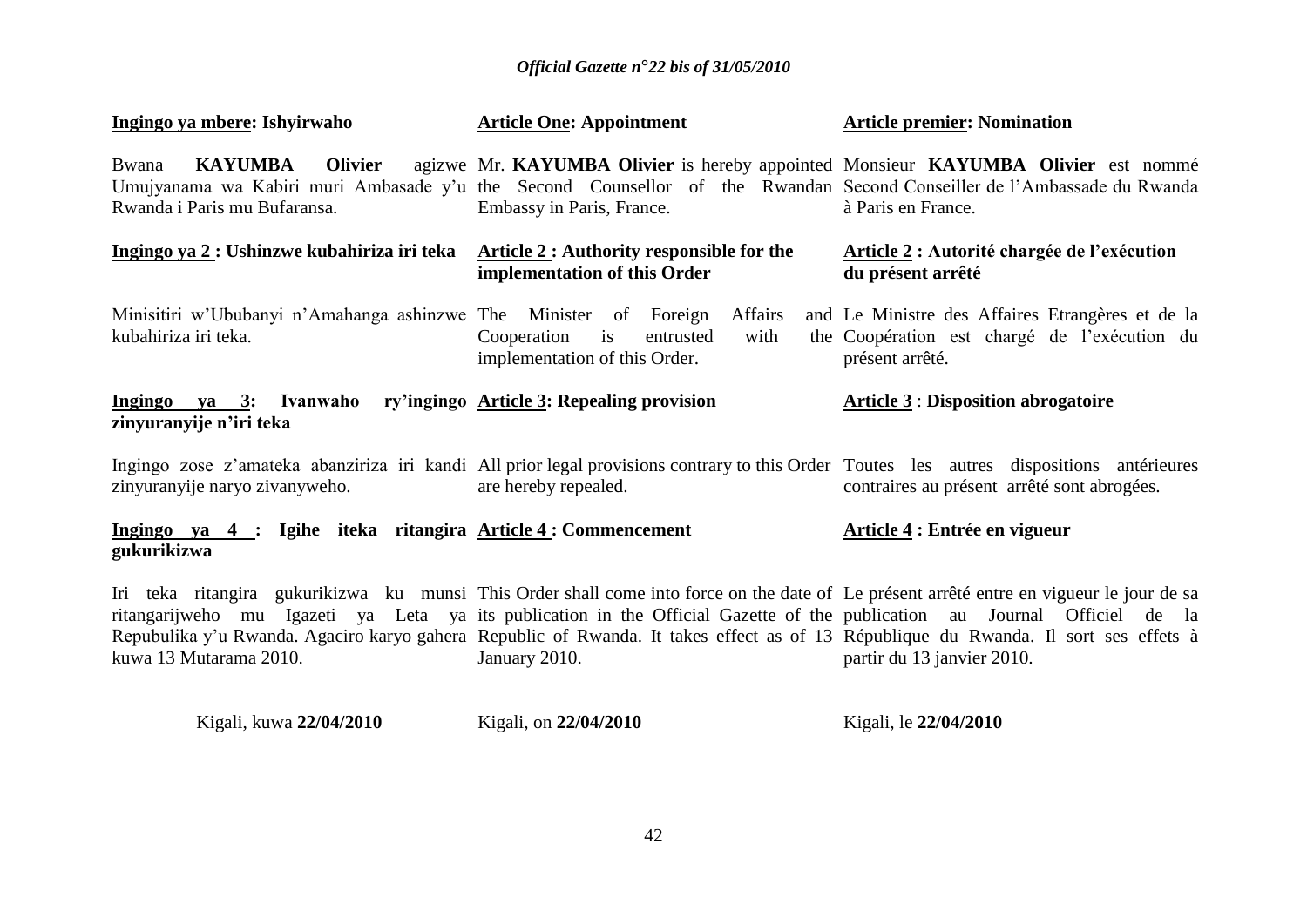(sé) **MAKUZA Bernard** Minisitiri w'Intebe

 $(sé)$ **MUSHIKIWABO Louise** Minisitiri w'Ububanyi n'Amahanga n'Ubutwererane

**Bibonywe kandi bishyizweho Ikirango cya Repubulika:**

 $(s\acute{e})$ **MAKUZA Bernard** Prime Minister

(sé) **MUSHIKIWABO Louise** Minister of Foreign Affairs and Cooperation

**Seen and sealed with the Seal of the Republic:**

> (sé) **KARUGARAMA Tharcisse**

Minister of Justice /Attorney General

(sé) **MAKUZA Bernard** Premier Ministre

 $(sé)$ **MUSHIKIWABO Louise** Ministre des Affaires Etrangères et de la Coopération

**Vu et scellé du Sceau de la République :**

 $(sé)$ **KARUGARAMA Tharcisse** Minisitiri w'Ubutabera / Intumwa Nkuru ya Leta

(sé) **KARUGARAMA Tharcisse** Ministre de la Justice / Garde des Sceaux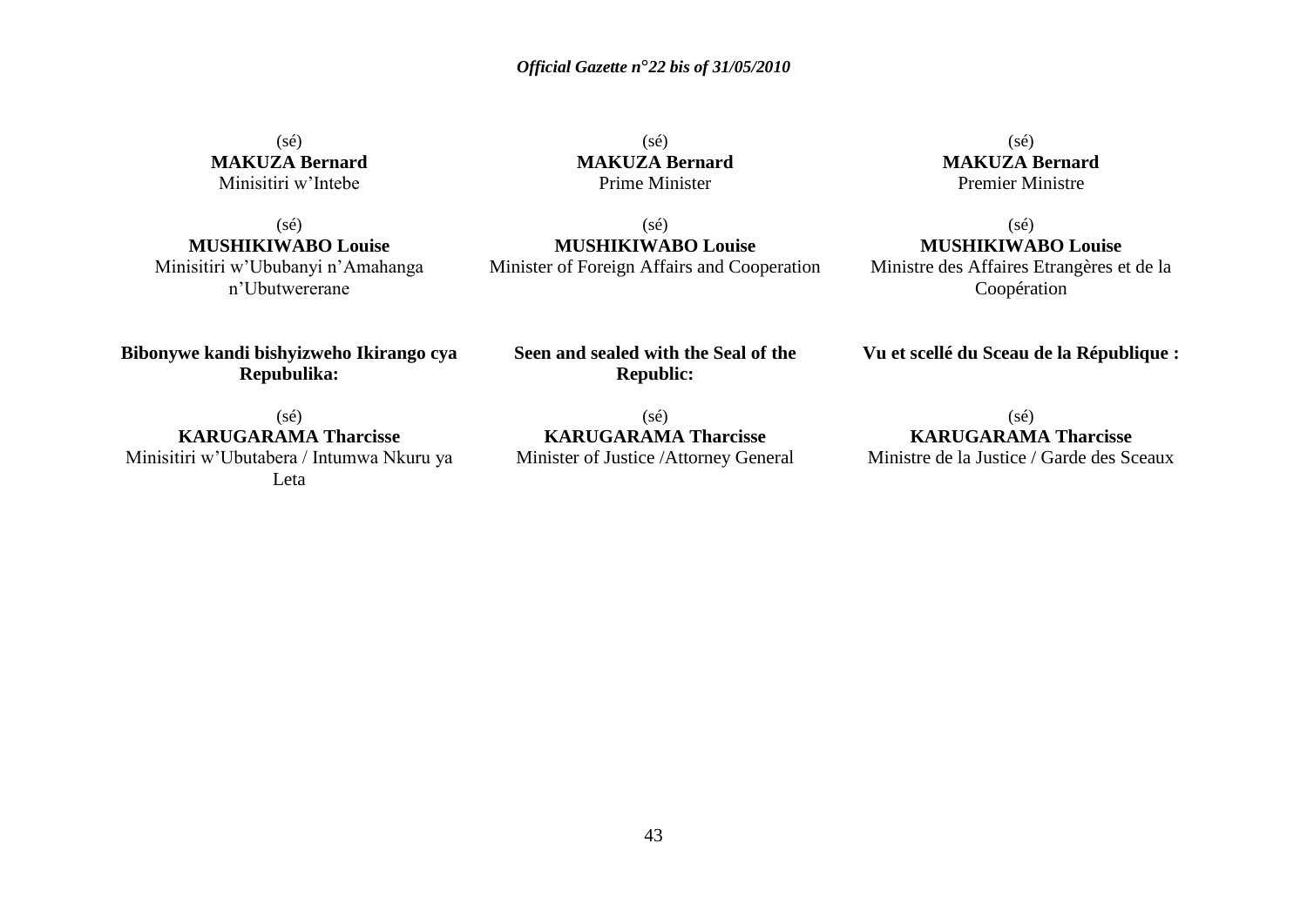ITEKA RYA MINISITIRI W'INTEBE PRIME MINISTER'S ORDER N°58/03 OF ARRETE DU PREMIER MINISTRE **N°58/03 RYO KUWA 22/04/2010 22/04/2010 APPOINTING PRINCIPAL RISHYIRAHO ABA "PRINCIPAL STATE ATTORNEYS STATE ATTORNEYS" N°58/03 DU 22/04/2010 PORTANT NOMINATION DES « PRINCIPAL STATE ATTORNEYS »**

#### **ISHAKIRO**

### **TABLE OF CONTENTS**

#### **TABLE DES MATIERES**

| Ingingo ya mbere : Ishyirwaho                          | <b>Article One: Appointment</b>                     | <b>Article premier : Nomination</b>                                                                                                                    |
|--------------------------------------------------------|-----------------------------------------------------|--------------------------------------------------------------------------------------------------------------------------------------------------------|
| teka                                                   | implementation of this Order                        | Ingingo ya 2 : Abashinzwe kubahiriza iri Article 2 : Authorities responsible for the Article 2: Autorités chargées de l'exécution<br>du présent arrêté |
| Ingingo ya $3$ :<br>zinyuranyije n'iri teka            | Ivanwaho ry'ingingo Article 3 : Repealing provision | <b>Article 3 : Disposition abrogatoire</b>                                                                                                             |
| Ingingo ya 4 : Igihe iri teka ritangira<br>gukurikizwa | <b>Article 4 : Commencement</b>                     | Article 4 : Entrée en vigueur                                                                                                                          |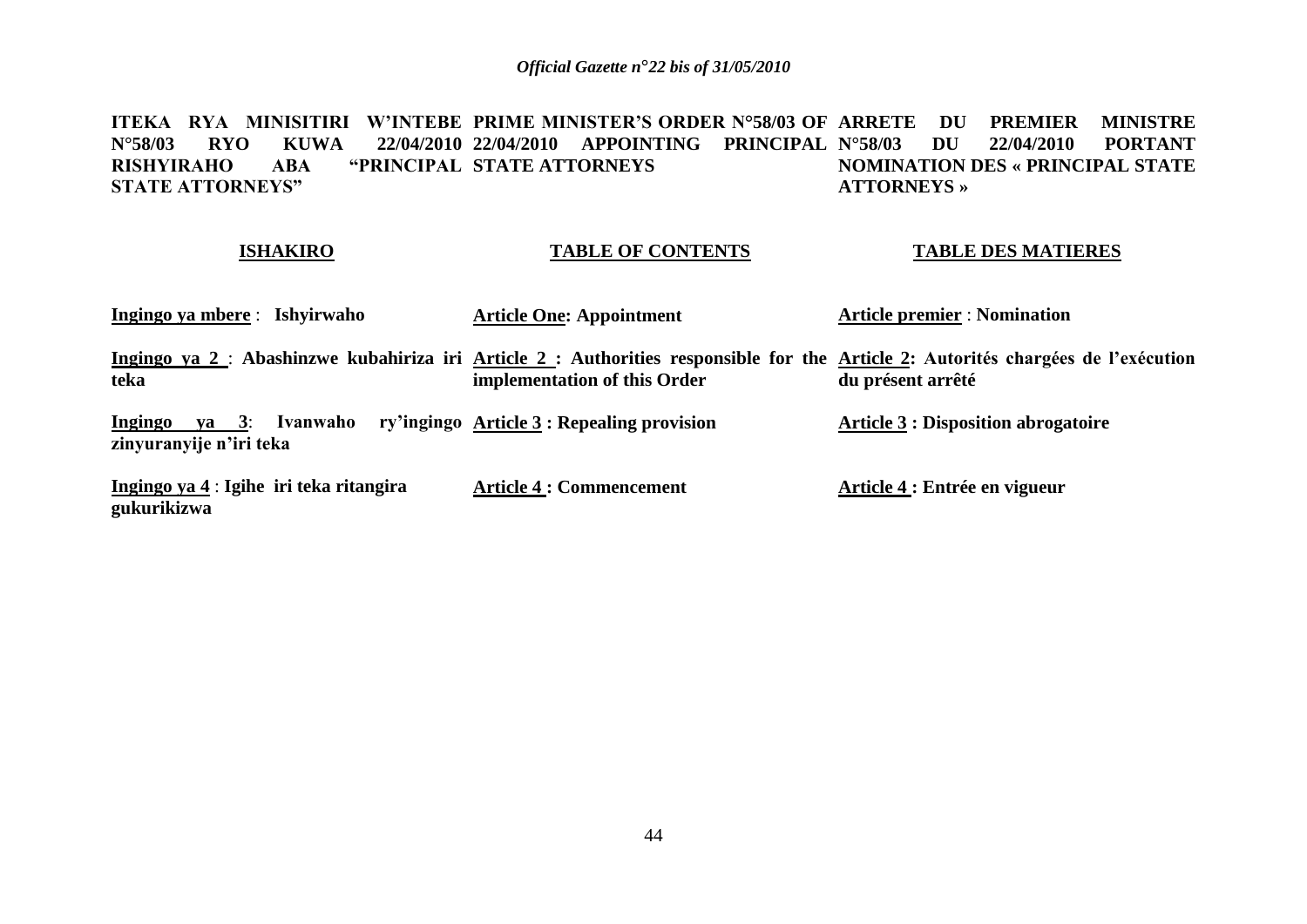#### ITEKA RYA MINISITIRI W'INTEBE PRIME MINISTER'S ORDER N°58/03 ARRETE DU PREMIER MINISTRE **N°58/03 RYO KUWA 22/04/2010 OF 22/04/2010 APPOINTING PRINCIPAL N°58/03 DU 22/04/2010 PORTANT RISHYIRAHO ABA "PRINCIPAL STATE STATE ATTORNEYS ATTORNEYS" NOMINATION DES « PRINCIPAL STATE ATTORNEYS »**

| Minisitiri w'Intebe,                                                                                                                            | The Prime Minister,                            | Le Premier Ministre,                                                                                                                                                                                                                                                                                                                                                                                                         |
|-------------------------------------------------------------------------------------------------------------------------------------------------|------------------------------------------------|------------------------------------------------------------------------------------------------------------------------------------------------------------------------------------------------------------------------------------------------------------------------------------------------------------------------------------------------------------------------------------------------------------------------------|
| mu ngingo zaryo iya 118, iya 119, 121 n'iya<br>201;                                                                                             |                                                | Ashingiye ku Itegeko Nshinga rya Repubulika Pursuant to the Constitution of the Republic of Vu la Constitution de la République du<br>y'u Rwanda ryo kuwa 04 Kamena 2003 Rwanda of 04 June 2003, as amended to date Rwanda du 04 juin 2003 telle que révisée à ce<br>nk'uko ryavuguruwe kugeza ubu, cyane cyane especially in Articles 118, 119, 121 and 201; jour, spécialement en ses articles 118, 119, 121<br>et $201$ ; |
| abakozi ba Leta n'inzego z'imirimo ya Leta, especially in Articles 17, 24 and 35;<br>cyane cyane mu ngingo zaryo iya 17, iya 24<br>$n$ 'iya 35; |                                                | Ashingiye ku Itegeko n°22/2002 ryo kuwa Pursuant to the Law n°22/2002 of 09/07/2002 Vu la Loi n° 22/2002 du 09/07/2002 portant<br>09/07/2002 rishyiraho Sitati Rusange igenga on General Statutes for Rwanda Public service, Statut Général de la Fonction Publique<br>Rwandaise, spécialement en ses articles 17, 24<br>et $35$ ;                                                                                           |
| Mata 2010 imaze kubisuzuma no kubyemeza. Cabinet in its session of 1 <sup>st</sup> April 2010.                                                  |                                                | Inama y Abaminisitiri yateranye kuwa 01 After consideration and approval by the Après examen et adoption par le Conseil des<br>Ministres en sa séance du 1 <sup>er</sup> avril 2010.                                                                                                                                                                                                                                         |
| <b>ATEGETSE:</b>                                                                                                                                | <b>HEREBY ORDERS:</b>                          | <b>ARRETE:</b>                                                                                                                                                                                                                                                                                                                                                                                                               |
| Ingingo ya mbere : Ishyirwaho                                                                                                                   | <b>Article One: Appointment</b>                | <b>Article premier : Nomination</b>                                                                                                                                                                                                                                                                                                                                                                                          |
| "Principal State Attorneys in Community the                                                                                                     | "Principal<br><b>State</b><br><b>Attorneys</b> | Abantu bakurikira bashyizwe mu myanya ya The following people are hereby appointed as Les personnes dont les noms suivent sont<br>in nommées au poste de "Principal State"                                                                                                                                                                                                                                                   |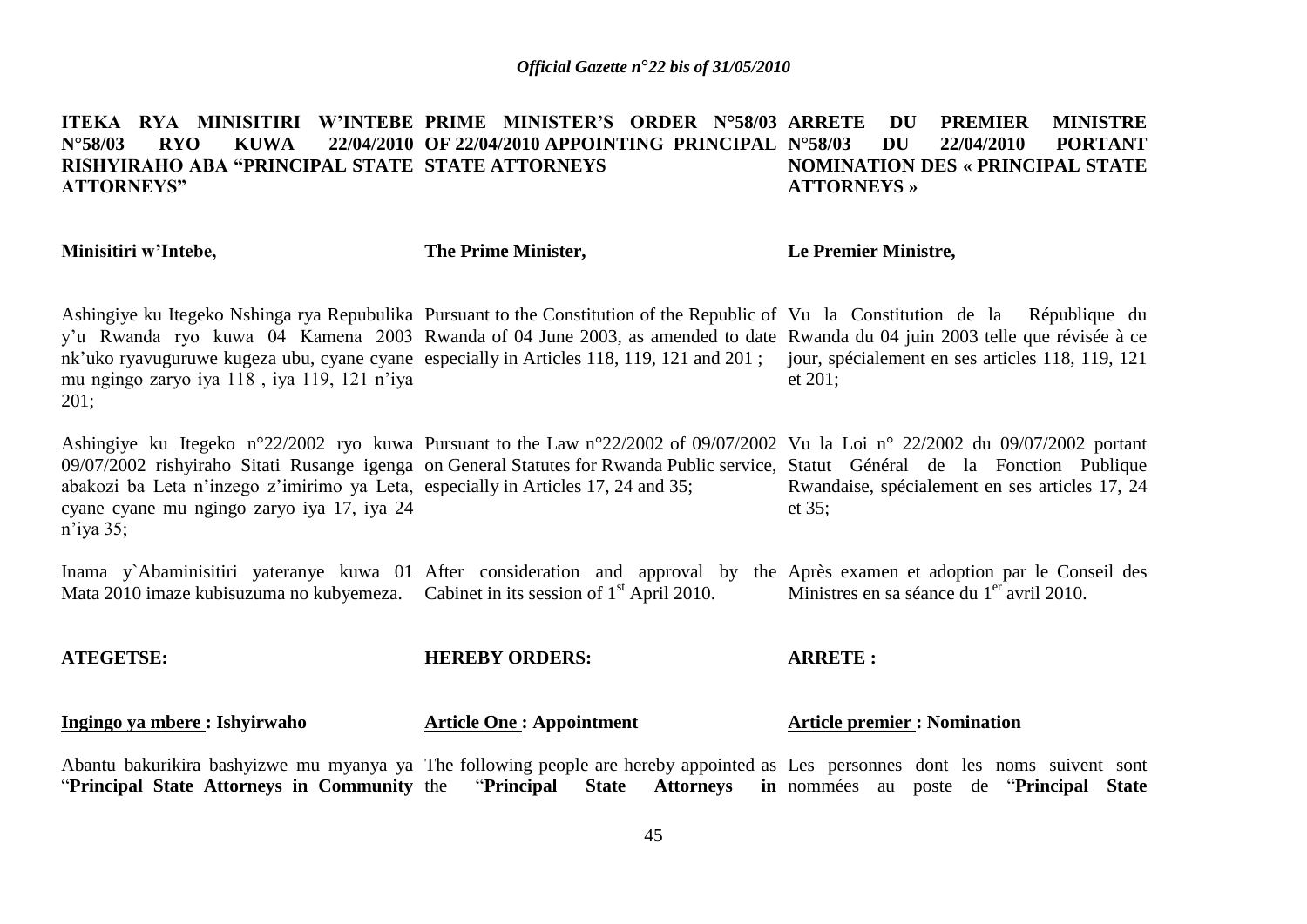| muri Minisiteri y'Ubutabera:                                                                                     | <b>Legal Aid</b> " in the Ministry of Justice :                                | Program, Human Rights, and Legal Aid" Community Program, Human Rights, and Attorneys in Community Program, Human<br>Rights, and Legal Aid" au Ministère de la<br>Justice:                                                                                                                                                                            |
|------------------------------------------------------------------------------------------------------------------|--------------------------------------------------------------------------------|------------------------------------------------------------------------------------------------------------------------------------------------------------------------------------------------------------------------------------------------------------------------------------------------------------------------------------------------------|
| 1. Bwana RUSANGANWA Eugène,<br><b>NTUKANYAGWE</b><br>2. Bwana<br><b>BUHURA Valence.</b>                          | 1. Mr. RUSANGANWA Eugène,<br>2. Mr. NTUKANYAGWE BUHURA<br>Valence.             | 1. Monsieur RUSANGANWA Eugène,<br><b>NTUKANYAGWE</b><br>2. Monsieur<br><b>BUHURA Valence.</b>                                                                                                                                                                                                                                                        |
| teka                                                                                                             | implementation of this Order                                                   | Ingingo ya 2: Abashinzwe kubahiriza iri Article 2: Authorities responsible for the Article 2: Autorités chargées de l'exécution<br>du présent arrêté                                                                                                                                                                                                 |
| kubahiriza iri teka.                                                                                             | Planning<br>with<br>entrusted<br>are<br>implementation of this Order.          | Minisitiri w'Abakozi ba Leta n'Umurimo na The Minister of Public Service and Labour and Le Ministre de la Fonction Publique et du<br>Minisitiri w'Imari n'Igenamigambi bashinzwe the Minister of Finance and Economic Travail et le Ministre des Finances et de la<br>the Planification Economique sont chargés de<br>l'exécution du présent arrêté. |
| Ingingo ya 3: Ivanwaho<br>zinyuranyije n'iri teka                                                                | ry'ingingo Article 3: Repealing provision                                      | <b>Article 3: Disposition abrogatoire</b>                                                                                                                                                                                                                                                                                                            |
| z'amateka<br>Ingingo<br>zose<br>zinyuranyije naryo zivanyweho.                                                   | abanziriza All prior provisions contrary to this Order are<br>hereby repealed. | Toutes les dispositions antérieures contraires<br>au présent arrêté sont abrogées.                                                                                                                                                                                                                                                                   |
| Ingingo ya 4: Igihe iri teka ritangira<br>gukurikizwa                                                            | <b>Article 4: Commencement</b>                                                 | Article 4 : Entrée en vigueur                                                                                                                                                                                                                                                                                                                        |
| rishyiriweho umukono. Agaciro karyo gahera its signature. It takes effect as of 01/04/2010.<br>ku wa 01/04/2010. |                                                                                | Iri teka ritangira gukurikizwa ku munsi This Order shall come into force on the date of Le présent arrêté entre en vigueur le jour de sa<br>signature. Il sort ses effets à partir du<br>01/04/2010.                                                                                                                                                 |
| Kigali, kuwa 22/04/2010                                                                                          | Kigali, on 22/04/2010                                                          | Kigali, le 22/04/2010                                                                                                                                                                                                                                                                                                                                |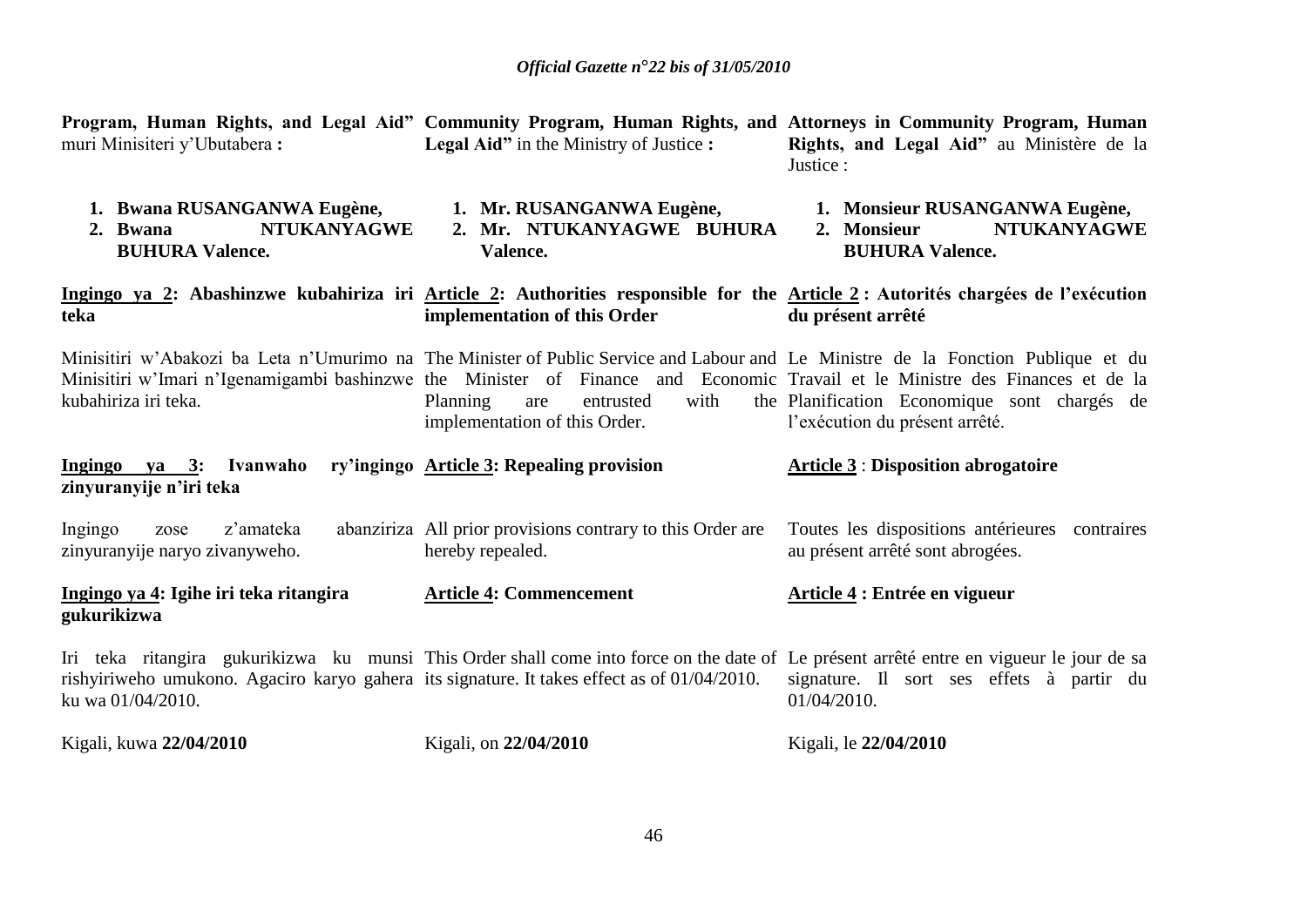(sé) **MAKUZA Bernard** Minisitiri w'Intebe

 $(sé)$ **MAKUZA Bernard** Prime Minister

(sé) **MUREKEZI Anastase** Minisitiri w'Abakozi ba Leta n'Umurimo

**Bibonywe kandi bishyizweho Ikirango cya Seen and sealed with the Seal of the Repubulika:**

(sé) **KARUGARAMA Tharcisse** Minisitiri w'Ubutabera / Intumwa Nkuru ya Leta

 $(s\acute{e})$ **MUREKEZI Anastase** Minister of Public Service and Labour

(sé) **KARUGARAMA Tharcisse** Minister of Justice /Attorney General

**Republic:**

**Vu et scellé du Sceau de la République :**

(sé) **KARUGARAMA Tharcisse** Ministre de la Justice / Garde des Sceaux

 $(s\acute{e})$ 

(sé) **MUREKEZI Anastase** Ministre de la Fonction Publique et du Travail

**MAKUZA Bernard** Premier Ministre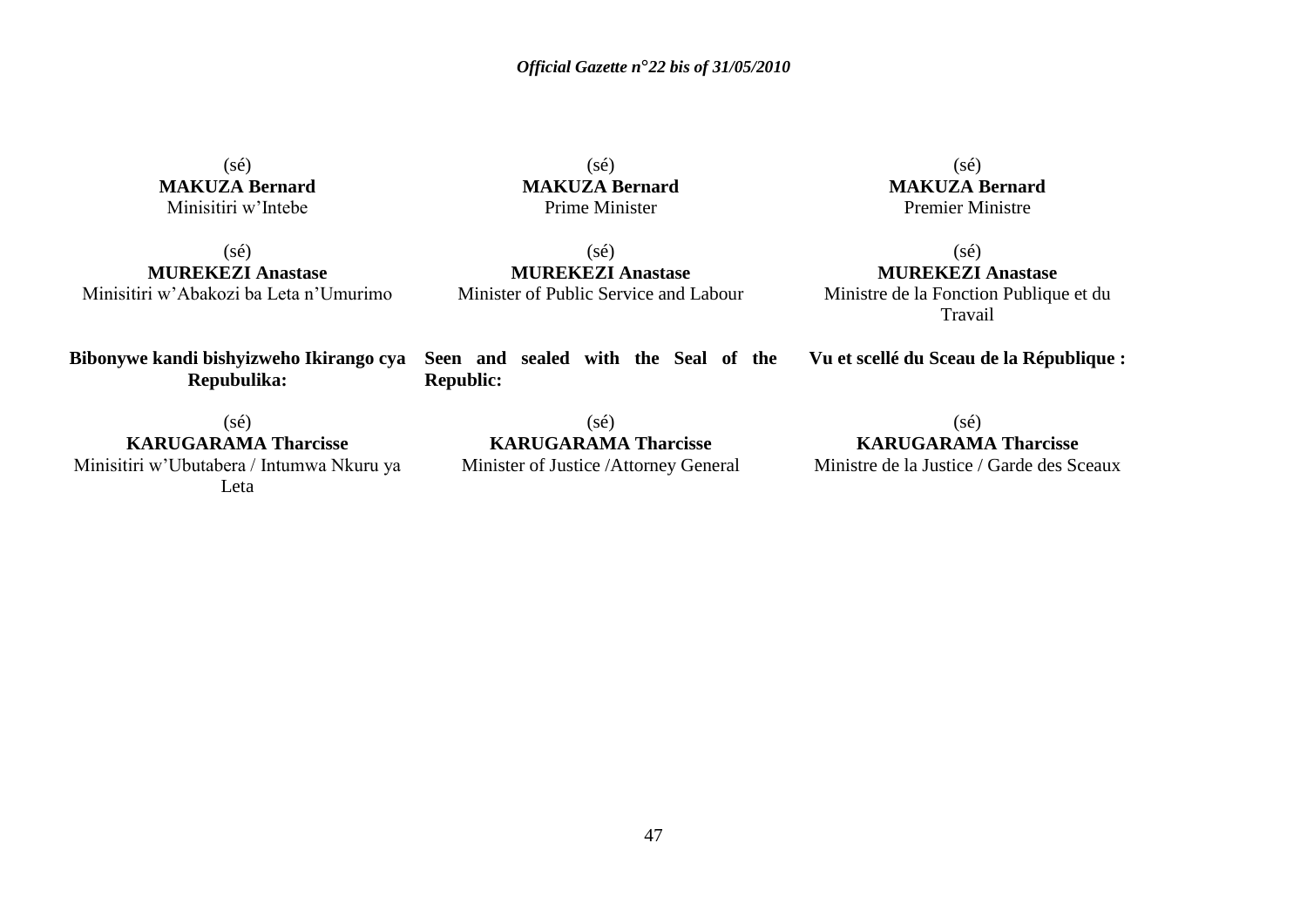**ITEKA RYA MINISITIRI W'INTEBE PRIME<code>MINISTER'S</code> ORDER N°59/03 OF ARRETE DU PREMIER MINISTRE N°59/03 RYO KUWA 22/04/2010 22/04/2010 APPOINTING PRINCIPAL RISHYIRAHO ABA "PRINCIPAL STATE STATE ATTORNEYS ATTORNEYS" N°42010 PORTANT<br>DES « PRINCIPAL NOMINATION DES STATE ATTORNEYS »**

#### **ISHAKIRO**

### **TABLE OF CONTENTS**

### **TABLE DES MATIERES**

| Ingingo ya mbere: Ishyirwaho                                                                                                              | <b>Article One: Appointment</b>                     | <b>Article premier : Nomination</b>        |
|-------------------------------------------------------------------------------------------------------------------------------------------|-----------------------------------------------------|--------------------------------------------|
| Ingingo ya 2 : Abashinzwe kubahiriza iri Article 2 : Authorities responsible for the Article 2: Autorités chargées de l'exécution<br>teka | implementation of this Order                        | du présent arrêté                          |
| $\mathbf{v}$ a 3:<br><b>Ingingo</b><br>zinyuranyije n'iri teka                                                                            | Ivanwaho ry'ingingo Article 3 : Repealing provision | <b>Article 3 : Disposition abrogatoire</b> |
| Ingingo ya 4 : Igihe iri teka ritangira<br>gukurikizwa                                                                                    | <b>Article 4 : Commencement</b>                     | Article 4 : Entrée en vigueur              |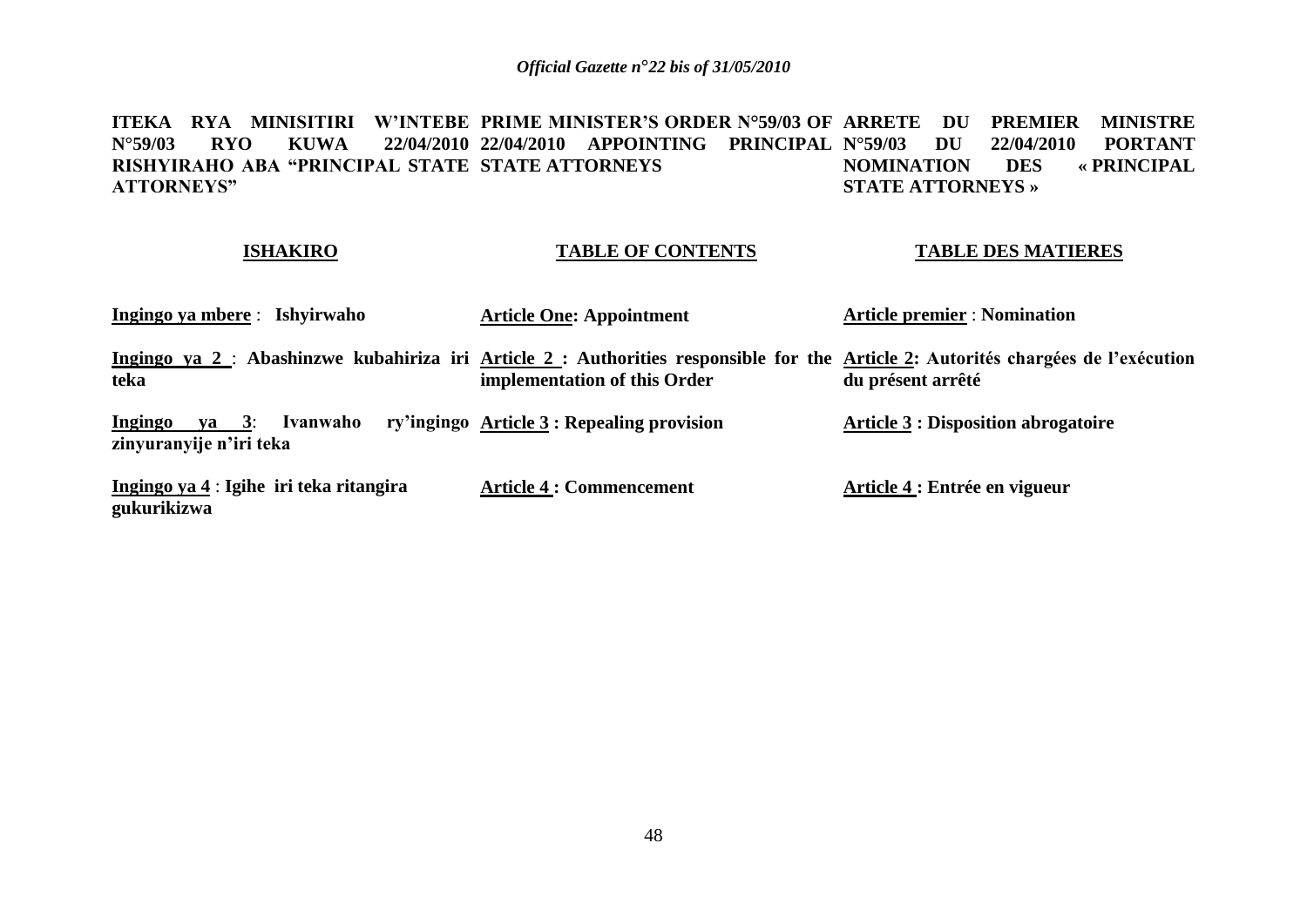#### ITEKA RYA MINISITIRI W'INTEBE PRIME MINISTER'S ORDER N°59/03 OF ARRETE DU PREMIER MINISTRE **N°59/03 RYO KUWA 22/04/2010 22/04/2010 APPOINTING PRINCIPAL RISHYIRAHO ABA "PRINCIPAL STATE STATE ATTORNEYS ATTORNEYS" N°40 DU 22/04/2010 PORTANT<br>FION DES « PRINCIPAL NOMINATION DES « PRINCIPAL STATE ATTORNEYS »**

| Minisitiri w'Intebe,                                                                                                                            | The Prime Minister,                          | Le Premier Ministre,                                                                                                                                                                                                                                                                                                                                                                                                         |
|-------------------------------------------------------------------------------------------------------------------------------------------------|----------------------------------------------|------------------------------------------------------------------------------------------------------------------------------------------------------------------------------------------------------------------------------------------------------------------------------------------------------------------------------------------------------------------------------------------------------------------------------|
| ngingo zaryo iya 118, iya 119, 121 n'iya 201;                                                                                                   |                                              | Ashingiye ku Itegeko Nshinga rya Repubulika Pursuant to the Constitution of the Republic of Vu la Constitution de la République du<br>y'u Rwanda ryo kuwa 04 Kamena 2003 nk'uko Rwanda of 04 June 2003, as amended to date Rwanda du 04 juin 2003 telle que révisée à ce<br>ryavuguruwe kugeza ubu, cyane cyane mu especially in Articles 118, 119, 121 and 201; jour, spécialement en ses articles 118, 119, 121<br>et 201; |
| abakozi ba Leta n'inzego z'imirimo ya Leta, especially in Articles 17, 24 and 35;<br>cyane cyane mu ngingo zaryo iya 17, iya 24<br>$n$ 'iya 35; |                                              | Ashingiye ku Itegeko n°22/2002 ryo kuwa Pursuant to the Law n°22/2002 of 09/07/2002 Vu la Loi n° 22/2002 du 09/07/2002 portant<br>09/07/2002 rishyiraho Sitati Rusange igenga on General Statutes for Rwanda Public service, Statut Général de la Fonction Publique<br>Rwandaise, spécialement en ses articles 17, 24<br>et $35$ ;                                                                                           |
| 2010 imaze kubisuzuma no kubyemeza.                                                                                                             | Cabinet in its session of $1st$ April 2010.  | Inama y Abaminisitiri yateranye kuwa 01 Mata After consideration and approval by the Après examen et adoption par le Conseil des<br>Ministres en sa séance du 1 <sup>er</sup> avril 2010.                                                                                                                                                                                                                                    |
| <b>ATEGETSE:</b>                                                                                                                                | <b>HEREBY ORDERS:</b>                        | <b>ARRETE:</b>                                                                                                                                                                                                                                                                                                                                                                                                               |
| Ingingo ya mbere : Ishyirwaho                                                                                                                   | <b>Article One: Appointment</b>              | <b>Article premier: Nomination</b>                                                                                                                                                                                                                                                                                                                                                                                           |
| <b>Drafting</b> " muri Minisiteri y'Ubutabera :                                                                                                 | <b>Drafting</b> in the Ministry of Justice : | Abantu bakurikira bashyizwe mu myanya ya The following people are hereby appointed as Les personnes dont les noms suivent sont<br>"Principal State Attorneys in Legislative the Principal State Attorneys in Legislative nommées au poste de «Principal State<br>Attorneys in Legislative Drafting" au<br>Ministère de la Justice :                                                                                          |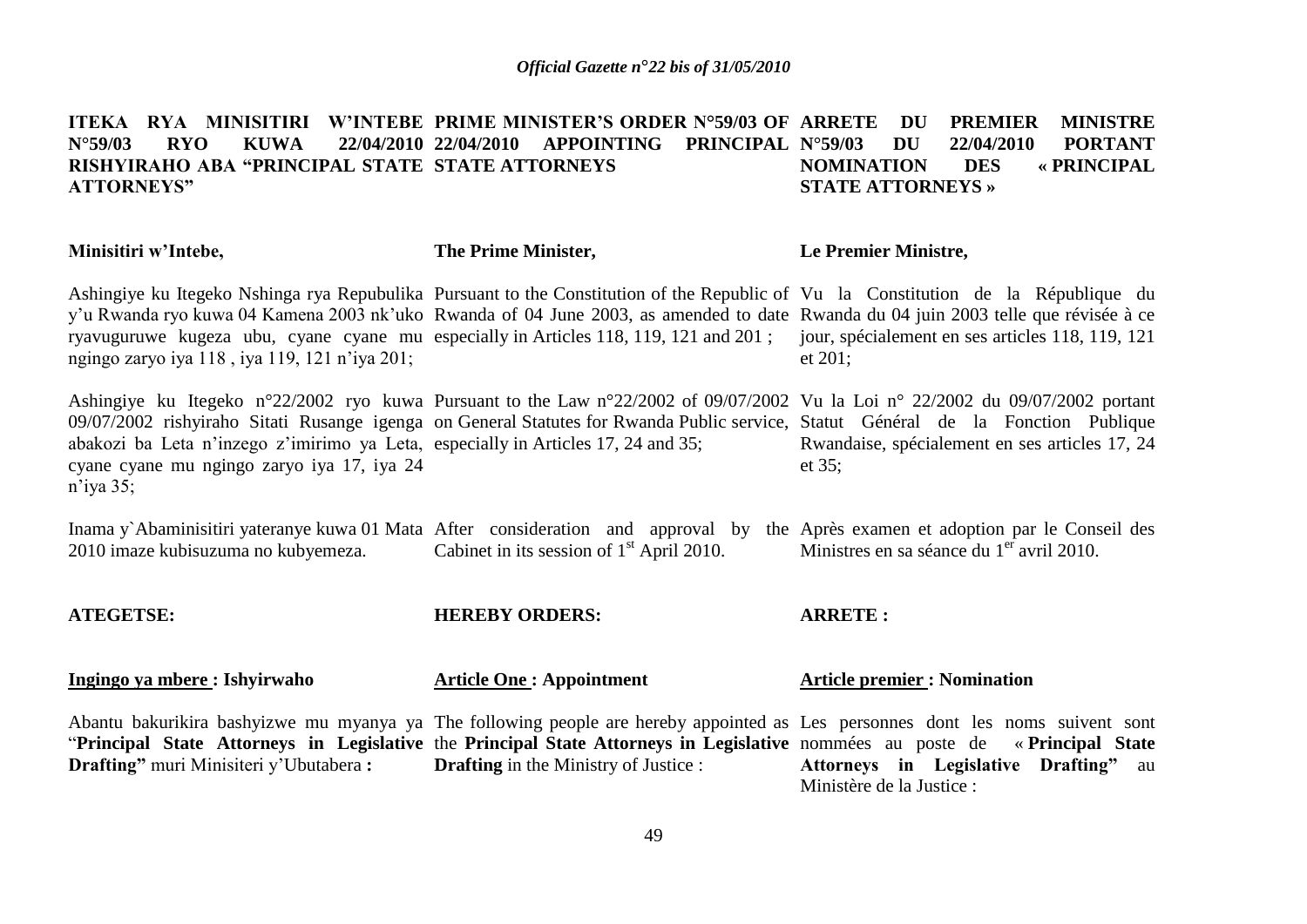| 1. Bwana SINDIKUBWABO<br><b>Emmanuel</b><br><b>Bwana DUSHIMIMANA Lambert</b><br>2.<br><b>Madamu KAGOYIRE Alice</b><br>3.<br>4. Bwana HAVUGIYAREMYE<br><b>Aimable</b><br>5. Bwana NGIRINSHUTI Samuel<br><b>Bwana GATERA Ruke Raymond</b><br>6.<br>7. Bwana SONGA GASHABIZI Alain | 1. Mr. SINDIKUBWABO Emmanuel<br>2. Mr. DUSHIMIMANA Lambert<br>3. Mrs. KAGOYIRE Alice<br>4. Mr. HAVUGIYAREMYE Aimable<br>5. Mr. NGIRINSHUTI Samuel<br>6. Mr. GATERA Ruke Raymond<br>7. Mr. SONGA GASHABIZI Alain                                                                      | 1. Monsieur SINDIKUBWABO<br><b>Emmanuel</b><br>2. Monsieur DUSHIMIMANA Lambert<br>3. Madame KAGOYIRE Alice<br>4. Monsieur HAVUGIYAREMYE<br><b>Aimable</b><br>5. Monsieur NGIRINSHUTI Samuel<br>6. Monsieur GATERA Ruke Raymond<br>7. Monsieur SONGA GASHABIZI<br><b>Alain</b> |
|---------------------------------------------------------------------------------------------------------------------------------------------------------------------------------------------------------------------------------------------------------------------------------|--------------------------------------------------------------------------------------------------------------------------------------------------------------------------------------------------------------------------------------------------------------------------------------|-------------------------------------------------------------------------------------------------------------------------------------------------------------------------------------------------------------------------------------------------------------------------------|
| teka                                                                                                                                                                                                                                                                            | Ingingo ya 2: Abashinzwe kubahiriza iri Article 2: Authorities responsible for the Article 2: Autorités chargées de l'exécution<br>implementation of this Order                                                                                                                      | du présent arrêté                                                                                                                                                                                                                                                             |
| kubahiriza iri teka.                                                                                                                                                                                                                                                            | Minisitiri w'Abakozi ba Leta n'Umurimo na The Minister of Public Service and Labour and Le Ministre de la Fonction Publique et du<br>Minisitiri w'Imari n'Igenamigambi bashinzwe the Minister of Finance and Economic Travail et le Ministre des Finances et de la<br>of this Order. | Planning are entrusted with the implementation Planification Economique sont chargés de<br>l'exécution du présent arrêté.                                                                                                                                                     |
| Ingingo ya 3: Ivanwaho<br>zinyuranyije n'iri teka                                                                                                                                                                                                                               | ry'ingingo Article 3: Repealing provision                                                                                                                                                                                                                                            | <b>Article 3 : Disposition abrogatoire</b>                                                                                                                                                                                                                                    |
| z'amateka<br>Ingingo<br>zose<br>zinyuranyije naryo zivanyweho.                                                                                                                                                                                                                  | abanziriza All prior provisions contrary to this Order are<br>hereby repealed.                                                                                                                                                                                                       | Toutes les dispositions antérieures contraires<br>au présent arrêté sont abrogées.                                                                                                                                                                                            |
| Ingingo ya 4: Igihe iri teka ritangira<br>gukurikizwa                                                                                                                                                                                                                           | <b>Article 4: Commencement</b>                                                                                                                                                                                                                                                       | Article 4 : Entrée en vigueur                                                                                                                                                                                                                                                 |
| rishyiriweho umukono. Agaciro karyo gahera its signature. It takes effect as of $01/04/2010$ .<br>kuwa 01/04/2010.                                                                                                                                                              | Iri teka ritangira gukurikizwa ku munsi This Order shall come into force on the date of Le présent arrêté entre en vigueur le jour de sa                                                                                                                                             | signature. Il sort ses effets à partir du<br>01/04/2010.                                                                                                                                                                                                                      |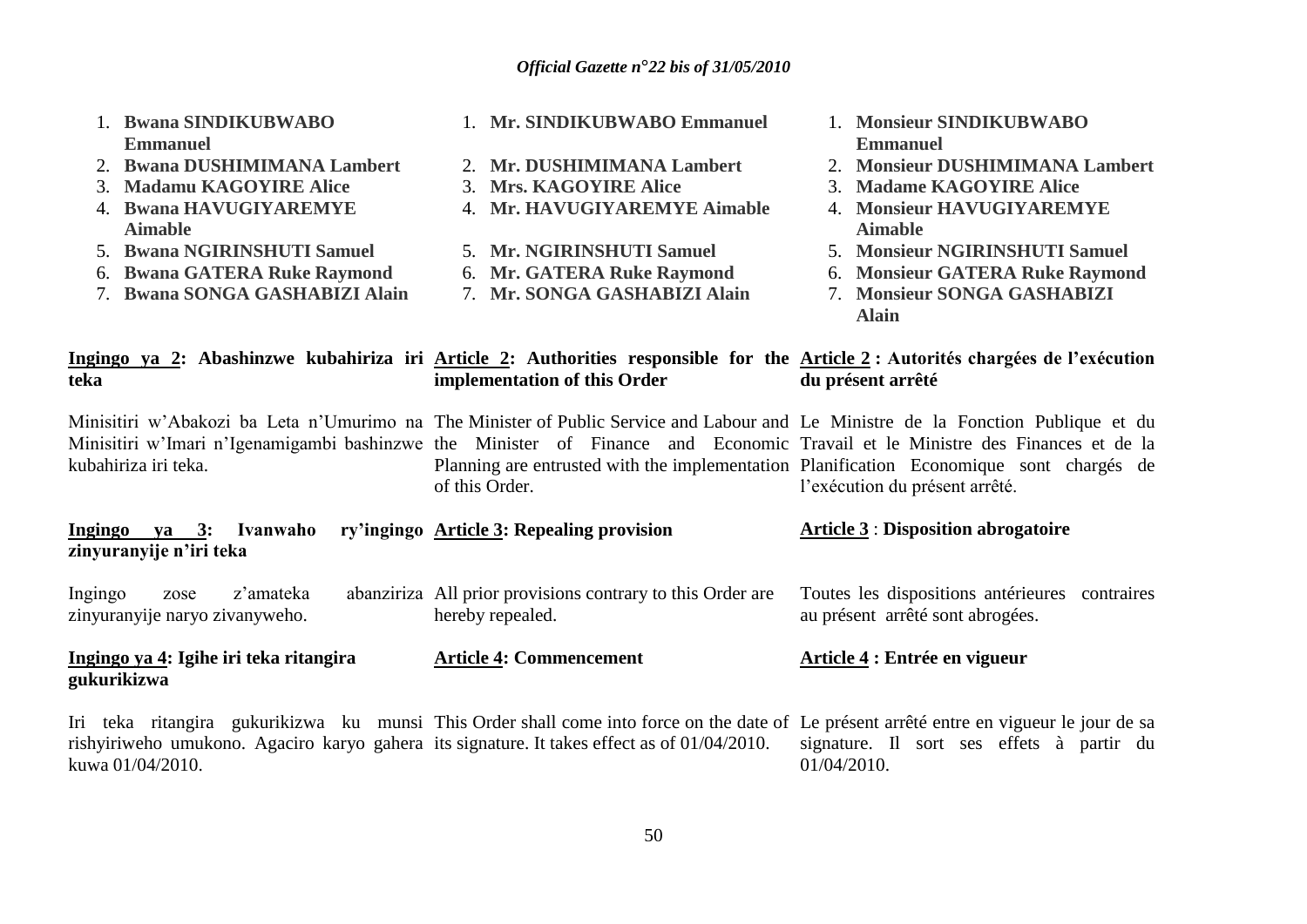Kigali, kuwa **22/04/2010**

(sé) **MAKUZA Bernard** Minisitiri w'Intebe

(sé) **MUREKEZI Anastase** Minisitiri w'Abakozi ba Leta n'Umurimo

**Bibonywe kandi bishyizweho Ikirango cya Repubulika:**

(sé) **KARUGARAMA Tharcisse** Minisitiri w'Ubutabera / Intumwa Nkuru ya Leta

Kigali, on **22/04/2010**

(sé) **MAKUZA Bernard** Prime Minister

(sé) **MUREKEZI Anastase** Minister of Public Service and Labour

**Seen and sealed with the Seal of the Republic:**

(sé) **KARUGARAMA Tharcisse** Minister of Justice /Attorney General Kigali, le **22/04/2010**

 $(sé)$ **MAKUZA Bernard** Premier Ministre

 $(s\acute{e})$ **MUREKEZI Anastase** Ministre de la Fonction Publique et du Travail

**Vu et scellé du Sceau de la République :**

(sé) **KARUGARAMA Tharcisse** Ministre de la Justice / Garde des Sceaux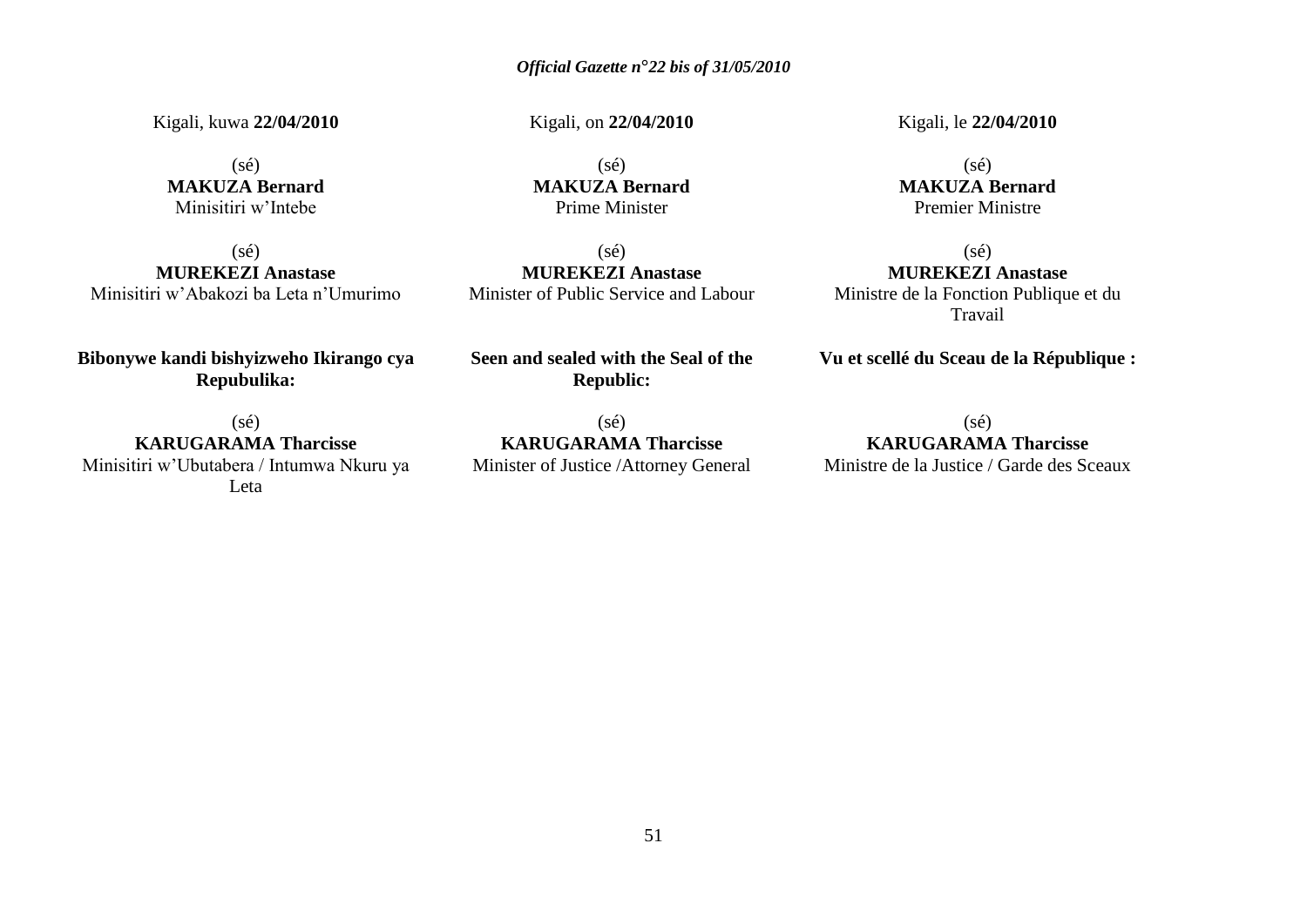ITEKA RYA MINISITIRI W'INTEBE PRIME MINISTER'S ORDER N°60/03 ARRETE DU PREMIER MINISTRE **N°60/03 RYO KUWA 22/04/2010 OF 22/04/2010 APPOINTING PRINCIPAL RISHYIRAHO ABA "PRINCIPAL STATE STATE ATTORNEYS ATTORNEYS" N°61/2010 PORTANT<br>DES « PRINCIPAL NOMINATION DES STATE ATTORNEYS »**

#### **ISHAKIRO**

### **TABLE OF CONTENTS**

#### **TABLE DES MATIERES**

| Ingingo ya mbere : Ishyirwaho                                                                                                             | <b>Article One: Appointment</b>                     | <b>Article premier : Nomination</b>        |
|-------------------------------------------------------------------------------------------------------------------------------------------|-----------------------------------------------------|--------------------------------------------|
| Ingingo ya 2 : Abashinzwe kubahiriza iri Article 2 : Authorities responsible for the Article 2: Autorités chargées de l'exécution<br>teka | implementation of this Order                        | du présent arrêté                          |
| Ingingo ya $3$ :<br>zinyuranyije n'iri teka                                                                                               | Ivanwaho ry'ingingo Article 3 : Repealing provision | <b>Article 3 : Disposition abrogatoire</b> |
| Ingingo ya 4 : Igihe iri teka ritangira<br>gukurikizwa                                                                                    | <b>Article 4 : Commencement</b>                     | Article 4 : Entrée en vigueur              |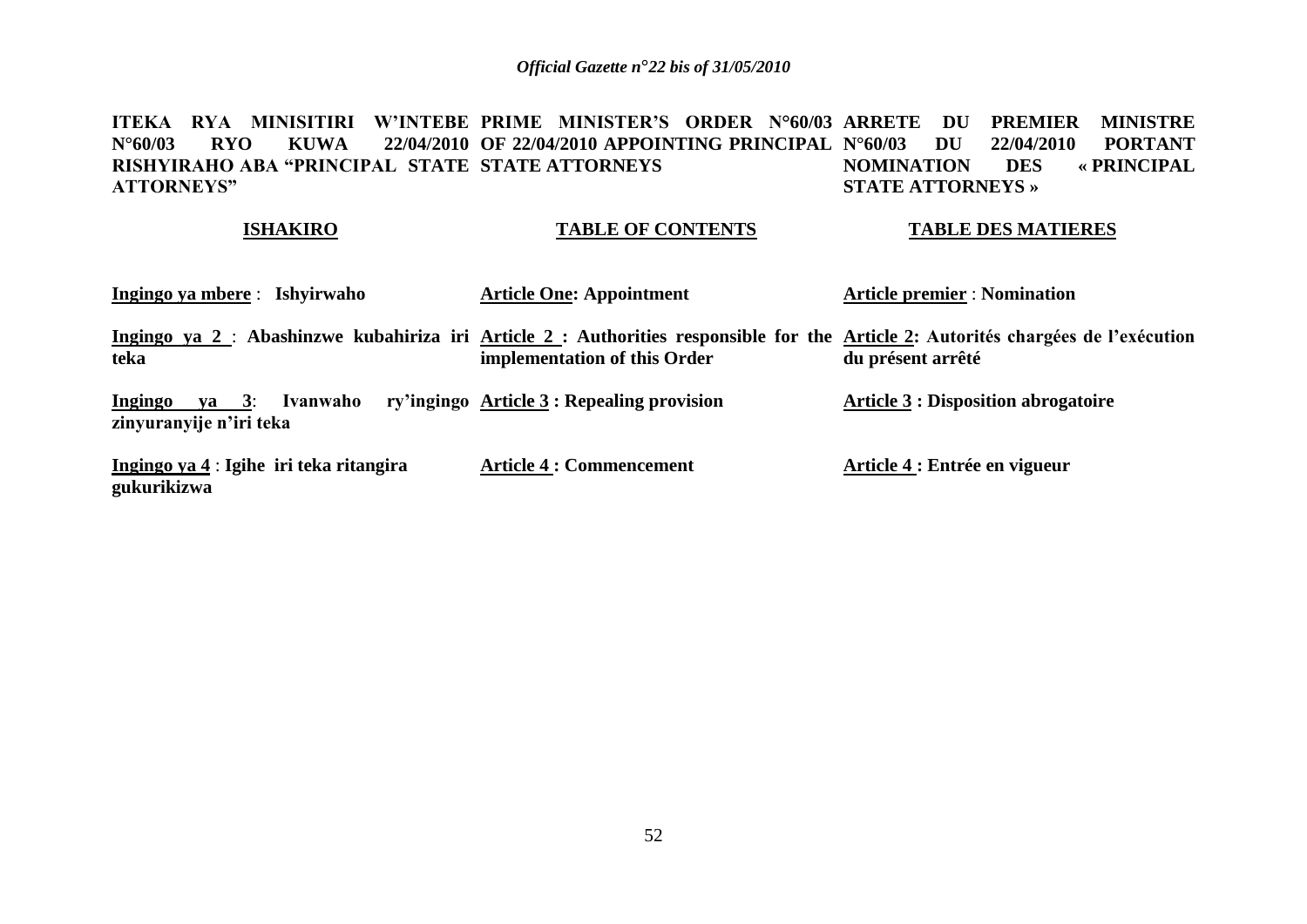#### ITEKA RYA MINISITIRI W'INTEBE PRIME MINISTER'S ORDER N°60/03 OF ARRETE DU PREMIER MINISTRE **N°60/03 RYO KUWA 22/04/2010. RISHYIRAHO ABA "PRINCIPAL STATE STATE ATTORNEYS ATTORNEYS"** 22/04/2010. 22/04/2010APPOINTING **PRINCIPAL N°60/03 DU 22/04/2010 PORTANT NOMINATION DES « PRINCIPAL NOMINATION DES STATE ATTORNEYS »**

| Minisitiri w'Intebe,                                                                                                                                        | The Prime Minister,                                                                                                                                                                                                                                                                                                                                                                                                              | Le Premier Ministre,                                           |
|-------------------------------------------------------------------------------------------------------------------------------------------------------------|----------------------------------------------------------------------------------------------------------------------------------------------------------------------------------------------------------------------------------------------------------------------------------------------------------------------------------------------------------------------------------------------------------------------------------|----------------------------------------------------------------|
| ryavuguruwe kugeza ubu, cyane cyane mu especially in Articles 118, 119, 121 and 201;<br>ngingo zaryo iya 118, iya 119, 121 n'iya 201;                       | Ashingiye ku Itegeko Nshinga rya Repubulika Pursuant to the Constitution of the Republic of Vu la Constitution de la République du<br>y'u Rwanda ryo kuwa 04 Kamena 2003 nk'uko Rwanda of 04 June 2003, as amended to date Rwanda du 04 juin 2003 telle que révisée à ce                                                                                                                                                         | jour, spécialement en ses articles 118, 119, 121<br>$et 201$ ; |
| abakozi ba Leta n'inzego z'imirimo ya Leta, especially in Articles 17, 24 and 35;<br>cyane cyane mu ngingo zaryo iya 17, iya 24<br>$n$ <sup>'</sup> iya 35; | Ashingiye ku Itegeko n°22/2002 ryo kuwa Pursuant to the Law n°22/2002 of 09/07/2002 Vu la Loi n° 22/2002 du 09/07/2002 portant<br>09/07/2002 rishyiraho Sitati Rusange igenga on General Statutes for Rwanda Public service, Statut Général de la Fonction Publique                                                                                                                                                              | Rwandaise, spécialement en ses articles 17, 24<br>et $35$ ;    |
| 2010 imaze kubisuzuma no kubyemeza.                                                                                                                         | Inama y Abaminisitiri yateranye kuwa 01 Mata After consideration and approval by the Après examen et adoption par le Conseil des<br>Cabinet in its session of $1st$ April 2010.                                                                                                                                                                                                                                                  | Ministres en sa séance du 1 <sup>er</sup> avril 2010.          |
| <b>ATEGETSE:</b>                                                                                                                                            | <b>HEREBY ORDERS:</b>                                                                                                                                                                                                                                                                                                                                                                                                            | <b>ARRETE:</b>                                                 |
| Ingingo ya mbere : Ishyirwaho                                                                                                                               | <b>Article One: Appointment</b>                                                                                                                                                                                                                                                                                                                                                                                                  | <b>Article premier: Nomination</b>                             |
| Minisiteri y'Ubutabera:                                                                                                                                     | Abantu bakurikira bashyizwe mu myanya ya The following people are hereby appointed as Les personnes suivantes sont nommées au<br>"Principal State Attorneys in Legal and the "Principal State Attorneys in Legal and poste de « Principal State Attorneys in Legal<br>Legislative Translation Coordination" muri Legislative Translation Coordination" in the and Legislative Translation Coordination »<br>Ministry of Justice: | au Ministère de la Justice :                                   |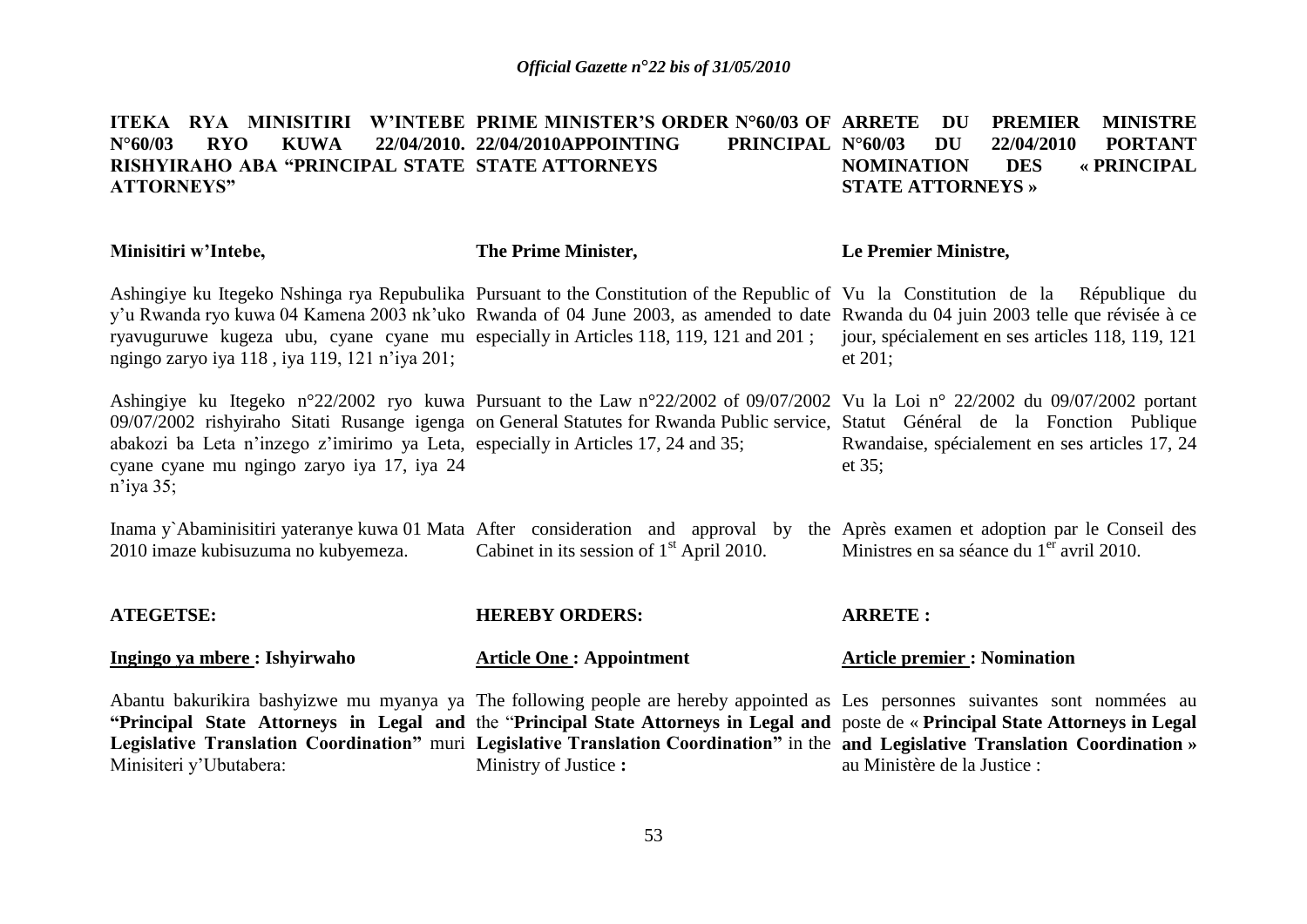| 1. Madamu ATUKUNDA Linda Grace                                                                                  | 1. Mrs. ATUKUNDA Linda Grace                                                                                                                                                                                                                                                         | Madame ATUKUNDA Linda Grace                                                                                                                                                                          |
|-----------------------------------------------------------------------------------------------------------------|--------------------------------------------------------------------------------------------------------------------------------------------------------------------------------------------------------------------------------------------------------------------------------------|------------------------------------------------------------------------------------------------------------------------------------------------------------------------------------------------------|
| 2. Bwana AGUMA KALIMBA Charles                                                                                  | 2. Mr. AGUMA KALIMBA Charles                                                                                                                                                                                                                                                         | Monsieur AGUMA KALIMBA<br>2.<br><b>Charles</b>                                                                                                                                                       |
| 3. Bwana MUGISHA Frank MWINE                                                                                    | 3. Mr. MUGISHA Frank MWINE                                                                                                                                                                                                                                                           | <b>Monsieur MUGISHA Frank MWINE</b><br>3 <sub>1</sub>                                                                                                                                                |
| <b>Madamu IKIRIZA Ruth</b><br>4.                                                                                | 4. Mrs. IKIRIZA Ruth                                                                                                                                                                                                                                                                 | <b>Madame IKIRIZA Ruth</b><br>$\mathbf{4}$                                                                                                                                                           |
| Madamu BIRUNGI KAMUGUNDU<br>5.                                                                                  | 5. Mrs. BIRUNGI<br><b>KAMUGUNDU</b>                                                                                                                                                                                                                                                  | <b>Madame BIRUNGI KAMUGUNDU</b><br>5.                                                                                                                                                                |
| <b>Odethie</b>                                                                                                  | <b>Odethie</b>                                                                                                                                                                                                                                                                       | <b>Odethie</b>                                                                                                                                                                                       |
| teka                                                                                                            | Ingingo ya 2: Abashinzwe kubahiriza iri Article 2: Authorities responsible for the Article 2: Autorités chargées de l'exécution<br>implementation of this Order                                                                                                                      | du présent arrêté                                                                                                                                                                                    |
| kubahiriza iri teka.                                                                                            | Minisitiri w'Abakozi ba Leta n'Umurimo na The Minister of Public Service and Labour and Le Ministre de la Fonction Publique et du<br>Minisitiri w'Imari n'Igenamigambi bashinzwe the Minister of Finance and Economic Travail et le Ministre des Finances et de la<br>of this Order. | Planning are entrusted with the implementation Planification Economique sont chargés de<br>l'exécution du présent arrêté.                                                                            |
| Ingingo ya 3: Ivanwaho<br>zinyuranyije n'iri teka                                                               | ry'ingingo Article 3: Repealing provision                                                                                                                                                                                                                                            | <b>Article 3: Disposition abrogatoire</b>                                                                                                                                                            |
| z'amateka<br>Ingingo<br>zose<br>zinyuranyije naryo zivanyweho.                                                  | abanziriza All prior provisions contrary to this Order are<br>hereby repealed.                                                                                                                                                                                                       | Toutes les dispositions antérieures contraires<br>au présent arrêté sont abrogées.                                                                                                                   |
| Ingingo ya 4: Igihe iri teka ritangira<br>gukurikizwa                                                           | <b>Article 4: Commencement</b>                                                                                                                                                                                                                                                       | Article 4 : Entrée en vigueur                                                                                                                                                                        |
| rishyiriweho umukono. Agaciro karyo gahera its signature. It takes effect as of 01/04/2010.<br>kuwa 01/04/2010. |                                                                                                                                                                                                                                                                                      | Iri teka ritangira gukurikizwa ku munsi This Order shall come into force on the date of Le présent arrêté entre en vigueur le jour de sa<br>signature. Il sort ses effets à partir du<br>01/04/2010. |
| Kigali, kuwa 22/04/2010                                                                                         | Kigali, on 22/04/2010                                                                                                                                                                                                                                                                | Kigali, le 22/04/2010                                                                                                                                                                                |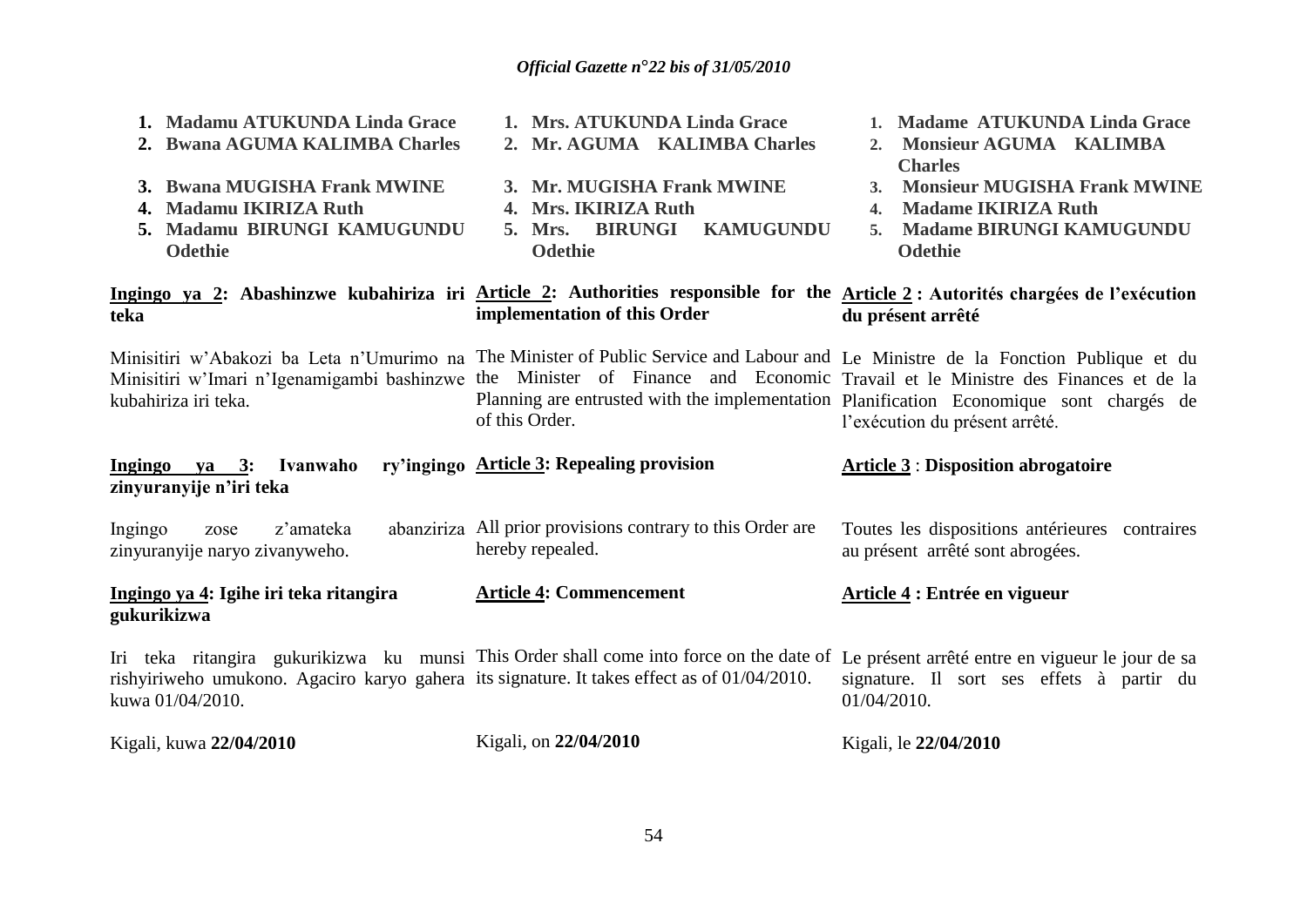$(s\acute{e})$ **MAKUZA Bernard** Minisitiri w'Intebe

(sé) **MUREKEZI Anastase** Minisitiri w'Abakozi ba Leta n'Umurimo

**Bibonywe kandi bishyizweho Ikirango cya Repubulika:**

(sé) **KARUGARAMA Tharcisse** Minisitiri w'Ubutabera / Intumwa Nkuru ya Leta

 $(s\acute{e})$ **MAKUZA Bernard** Prime Minister

(sé) **MUREKEZI Anastase** Minister of Public Service and Labour

**Seen and sealed with the Seal of the Republic:**

(sé) **KARUGARAMA Tharcisse** Minister of Justice /Attorney General

 $(s\acute{e})$ **MAKUZA Bernard** Premier Ministre

 $(sé)$ **MUREKEZI Anastase** Ministre de la Fonction Publique et du Travail

**Vu et scellé du Sceau de la République :**

(sé) **KARUGARAMA Tharcisse** Ministre de la Justice / Garde des Sceaux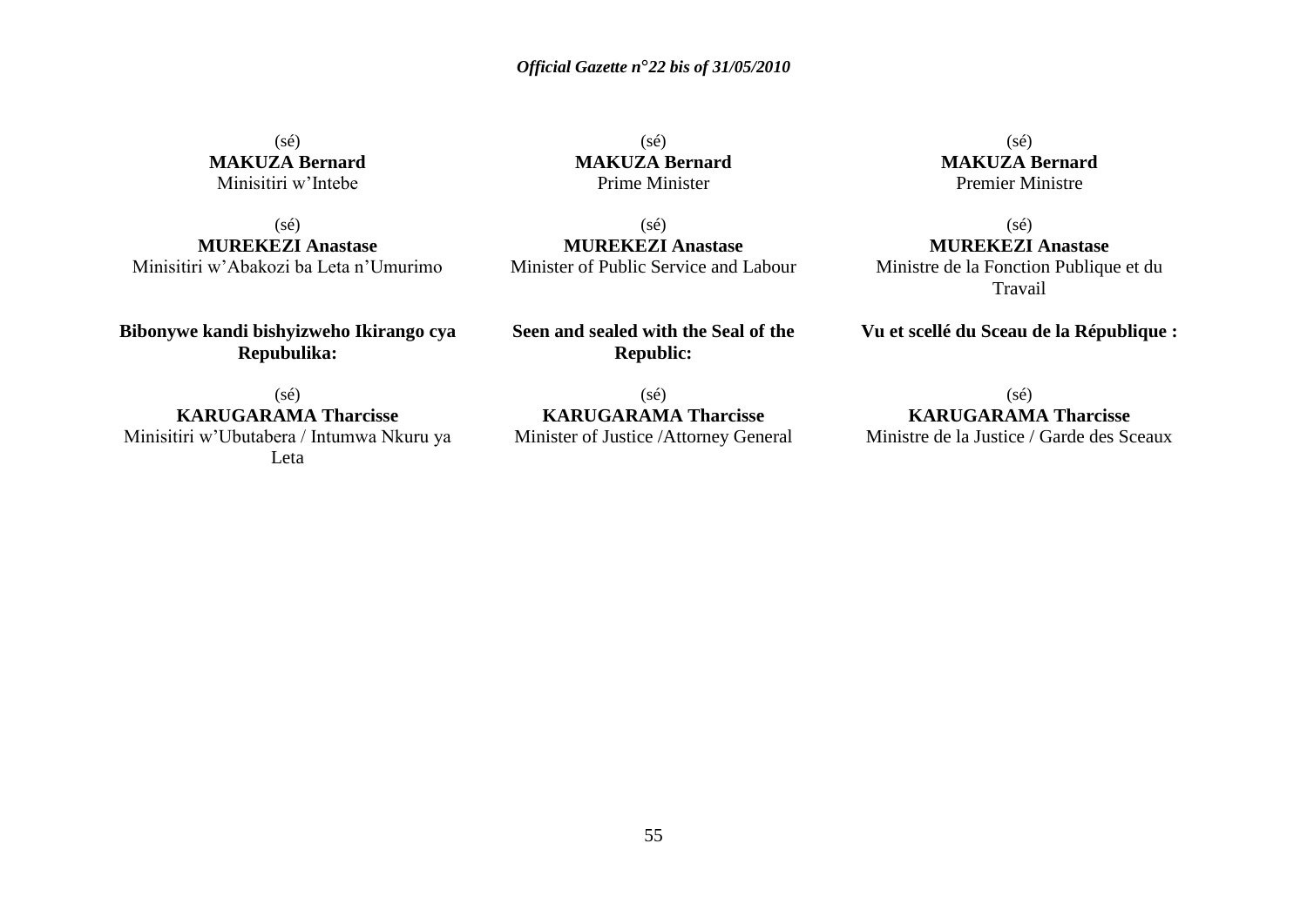**ITEKA RYA MINISITIRI W"INTEBE PRIME MINISTER"S ORDER N°62/03 OF ARRETE DU PREMIER MINISTRE N°62/03 RYO KUWA 04/05/2010 04/05/2010 APPOINTING STAFF TO** RISHYIRAHO ABAKOZI B'URWEGO-RWANDA DEVELOPMENT BOARD-NOMINATION DES CADRES DE **RUSHINZWE ITERAMBERE RWANDA (RDB) (RDB) N°62/03 DU 04/05/2010 PORTANT L"OFFICE POUR LA PROMOTION DU DEVELOPPEMENT AU RWANDA (RDB)**

#### **ISHAKIRO**

#### **TABLE OF CONTENTS**

#### **TABLE DES MATIERES**

**Ingingo ya mbere: Ishyirwaho**

**Article One: Appointment**

**Article premier: Nomination** 

**Ingingo ya 2: Ushinzwe kubahiriza iri teka Article 2: Authority responsible for the Article 2: Autorité chargée de l"exécution implementation of this Order du présent arrêté**

**Ingingo ya 3: Ivanwaho ry"ingingo Article 3: Repealing provision zinyuranyije n"iri teka Article 3: Disposition abrogatoire**

**Ingingo ya 4: Igihe iteka ritangira Article 4: Commencement gukurikizwa Article 4: Entrée en vigueur**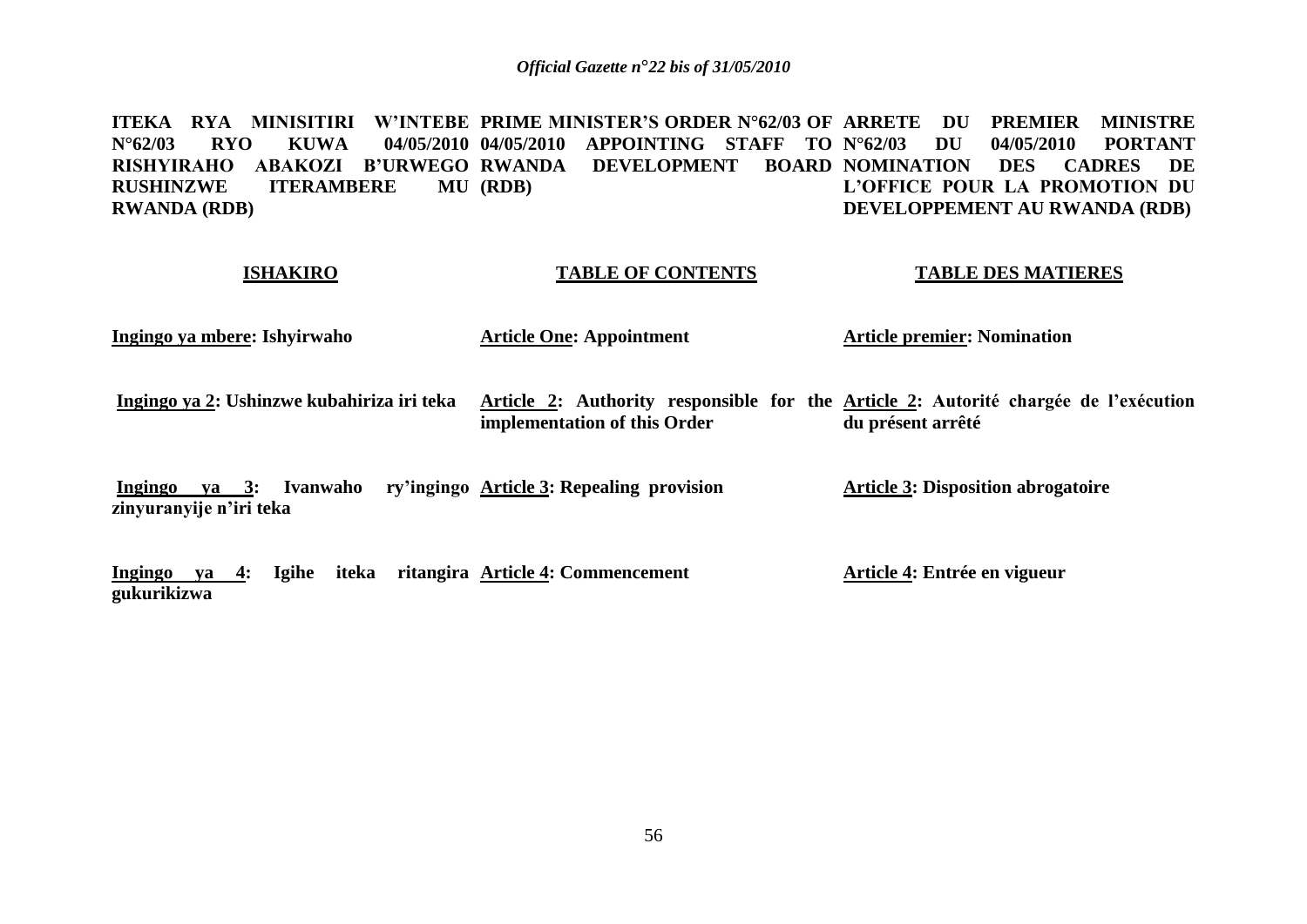**ITEKA RYA MINISITIRI W"INTEBE PRIME MINISTER"S ORDER N°62/03 OF ARRETE DU PREMIER MINISTRE N°62/03 RYO KUWA04/05/2010 04/05/2010 APPOINTING STAFF TO RISHYIRAHO ABAKOZI B"URWEGO RUSHINZWE ITERAMBERE RWANDA (RDB) DEVELOPMENT (RDB) N°62/03 DU 04/05/2010 PORTANT NOMINATION DES CADRES DE L"OFFICE POUR LA PROMOTION DU DEVELOPPEMENT AU RWANDA (RDB)**

| Minisitiri w'Intebe,                                                                                                                             | The Prime Minister,                                                                                                                                                                                                                                                 | <b>Le Premier Ministre,</b>                                    |
|--------------------------------------------------------------------------------------------------------------------------------------------------|---------------------------------------------------------------------------------------------------------------------------------------------------------------------------------------------------------------------------------------------------------------------|----------------------------------------------------------------|
| nk'uko ryavuguruwe kugeza ubu, cyane cyane especially in Articles 118, 119, 121 and 201;<br>mu ngingo zaryo iya 118, 119, 121 n'iya 201;         | Ashingiye ku Itegeko Nshinga rya Repubulika Pursuant to the Constitution of the Republic of Vu la Constitution de la République du<br>y'u Rwanda ryo ku wa 04 Kamena 2003 Rwanda of 04 June 2003, as amended to date, Rwanda du 04 juin 2003 telle que révisée à ce | jour, spécialement en ses articles 118, 119, 121<br>et $201$ : |
| Abakozi ba Leta n'inzego z'imirimo ya Leta, especially in Articles 17, 24 and 35;<br>cyane cyane mu ngingo zaryo, iya 17, iya 24<br>$n$ 'iya 35; | Ashingiye ku Itegeko n° 22/2002 ryo kuwa Pursuant to Law n° 22/2002 of 09/07/2002 on Vu la Loi n° 22/2002 du 09/07/2002 portant<br>09/07/2002 rishyiraho Sitati Rusange igenga General Statutes for Rwanda Public service, Statut Général de la Fonction Publique   | Rwandaise, spécialement en ses articles 17, 24<br>et $35$ ;    |

Inama y'Abaminisitiri yateranye kuwa After consideration and approval by the Après examen et adoption par le Conseil des 01/04/2010 imaze kubisuzuma no kubyemeza; Cabinet in its session of 01/04/2010; Ministres en sa séance du 01/04/2010;

| <b>ATEGETSE:</b>             | <b>HEREBY ORDERS:</b>                                                                                          | <b>ARRETE:</b>                     |  |
|------------------------------|----------------------------------------------------------------------------------------------------------------|------------------------------------|--|
| Ingingo ya mbere: Ishyirwaho | <b>Article One: Appointment</b>                                                                                | <b>Article premier: Nomination</b> |  |
|                              | Abantu bakurikira bashyizwe mu myanya The under mentioned persons are hereby Les personnes dont les noms       |                                    |  |
|                              | m'Urwego rushinzwe Iterambere mu Rwanda appointed as staff of Rwanda Development nommées aux postes suivants à |                                    |  |

Board "RDB" as follows :

(RDB) ku buryo bukurikira:

à l'Office pour la Promotion du Développement au Rwanda (RDB):

suivent sont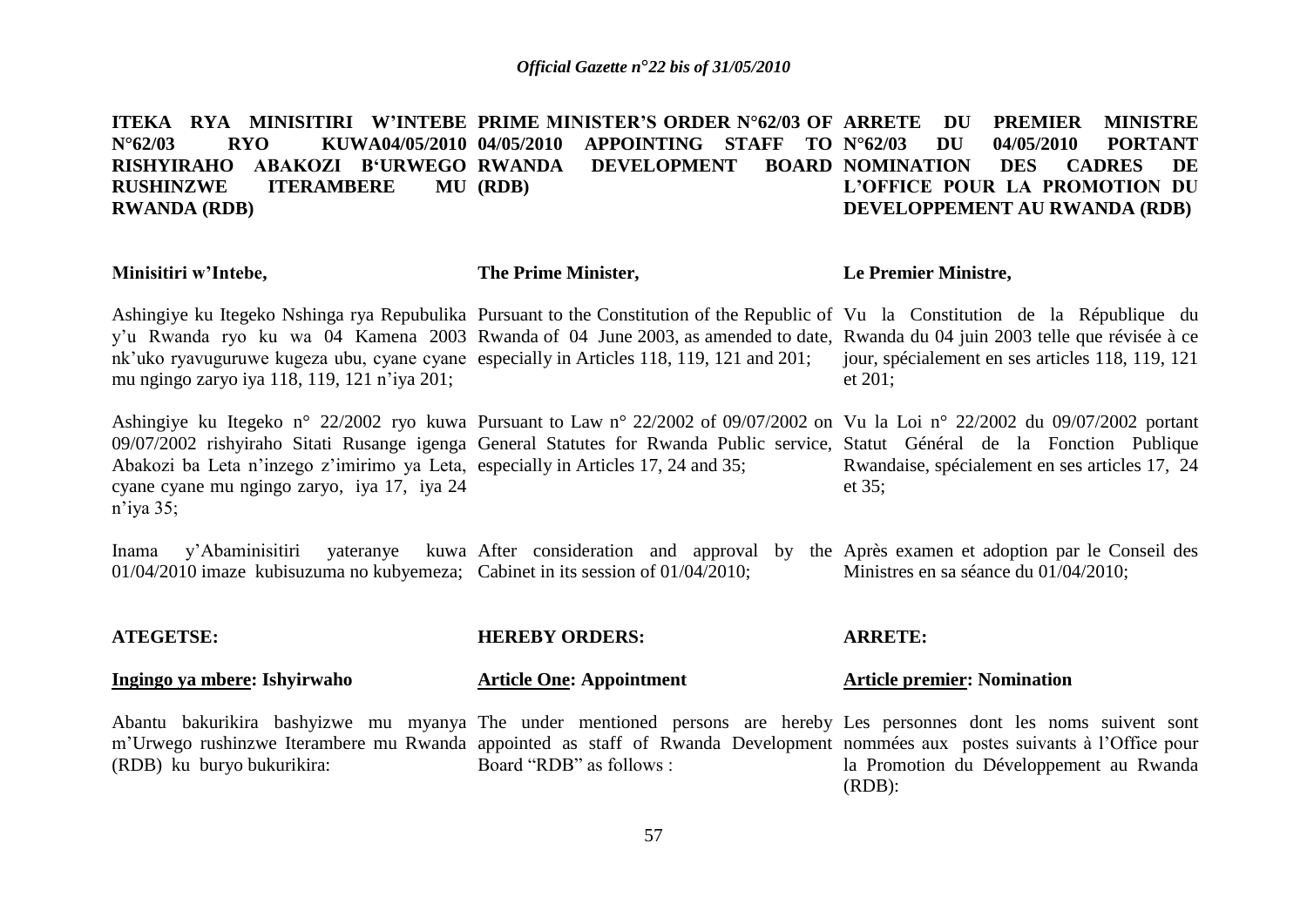| AKAMANZI<br>1.Madamu<br>Clare,<br>Chief<br>Operating Officer (COO);                                                                                           | 1. Ms. AKAMANZI Clare, Chief Operating<br>Officer (COO);                                                                                                                | 1. Madame AKAMANZI Clare, Chief<br>Operating Officer (COO);                                                                                                                                                                        |
|---------------------------------------------------------------------------------------------------------------------------------------------------------------|-------------------------------------------------------------------------------------------------------------------------------------------------------------------------|------------------------------------------------------------------------------------------------------------------------------------------------------------------------------------------------------------------------------------|
| 2. Bwana KAMANZI James, Chief Financial<br>Officer $(CFO)$ ;                                                                                                  | 2. Mr. KAMANZI James, Chief Financial<br>Officer (CFO);                                                                                                                 | 2. Monsieur KAMANZI<br>James,<br>Chief<br>Financial Officer (CFO);                                                                                                                                                                 |
| 3.Bwana NYIRISHEMA Patrick, Head of<br><b>Information Technology;</b>                                                                                         | 3. Mr. NYIRISHEMA Patrick, Head of<br><b>Information Technology;</b>                                                                                                    | 3. Monsieur NYIRISHEMA Patrick, Head<br>of Information Technology;                                                                                                                                                                 |
| 4.Bwana HAKIZABERA Pipien, Head of<br>Trade and Manufacturing;                                                                                                | 4. Mr. HAKIZABERA Pipien, Head of<br>Trade and Manufacturing;                                                                                                           | 4. Monsieur HAKIZABERA Pipien, Head<br>of Trade and Manufacturing;                                                                                                                                                                 |
| 5.Madamu RWIGAMBA Rica, Head of<br>Tourism and Conservation;                                                                                                  | 5. Ms. RWIGAMBA Rica, Head of Tourism<br>and Conservation;                                                                                                              | 5. Madame RWIGAMBA Rica, Head of<br>Tourism and Conservation;                                                                                                                                                                      |
| 6.Bwana UFITIKIREZI Daniel, Head of<br>Asset and Investment Management;<br>7.Bwana KAYOBOKE Paul, Head of the<br>Human Capital and Institutional Development. | 6. Mr. UFITIKIREZI Daniel, Head of Asset<br>and Investment Management;<br>7. Mr. KAYOBOKE Paul, Head of the<br>Capital<br>Human<br>Institutional<br>and<br>Development. | 6. Monsieur UFITIKIREZI Daniel, Head of<br>Asset and Investment Management;<br>7. Monsieur KAYOBOKE Paul, Head of the<br>Human Capital<br>and<br>Institutional<br>Development.                                                     |
| Ingingo ya 2 : Ushinzwe kubahiriza iri teka                                                                                                                   | implementation of this Order                                                                                                                                            | Article 2 : Authority responsible for the Article 2 : Autorité chargée de l'exécution<br>du présent arrêté                                                                                                                         |
| asabwe kubahiriza iri teka.                                                                                                                                   | Order.                                                                                                                                                                  | Minisitiri w'Abakozi ba Leta n'Umurimo The Minister of Public Service and Labour is Le Ministre de la Fonction Publique et du<br>entrusted with the implementation of this Travail est chargé de l'exécution du présent<br>arrêté. |
| Ingingo ya 3: Ivanwaho<br>zinyuranyije n'iri teka                                                                                                             | ry'ingingo Article 3: Repealing provision                                                                                                                               | <b>Article 3: Disposition abrogatoire</b>                                                                                                                                                                                          |
| Ingingo zose z'amateka abanziriza iri kandi All prior provisions contrary to this Order are<br>zinyuranyije naryo zivanyweho.                                 | hereby repealed.                                                                                                                                                        | Toutes les dispositions antérieures contraires<br>au présent arrêté sont abrogées.                                                                                                                                                 |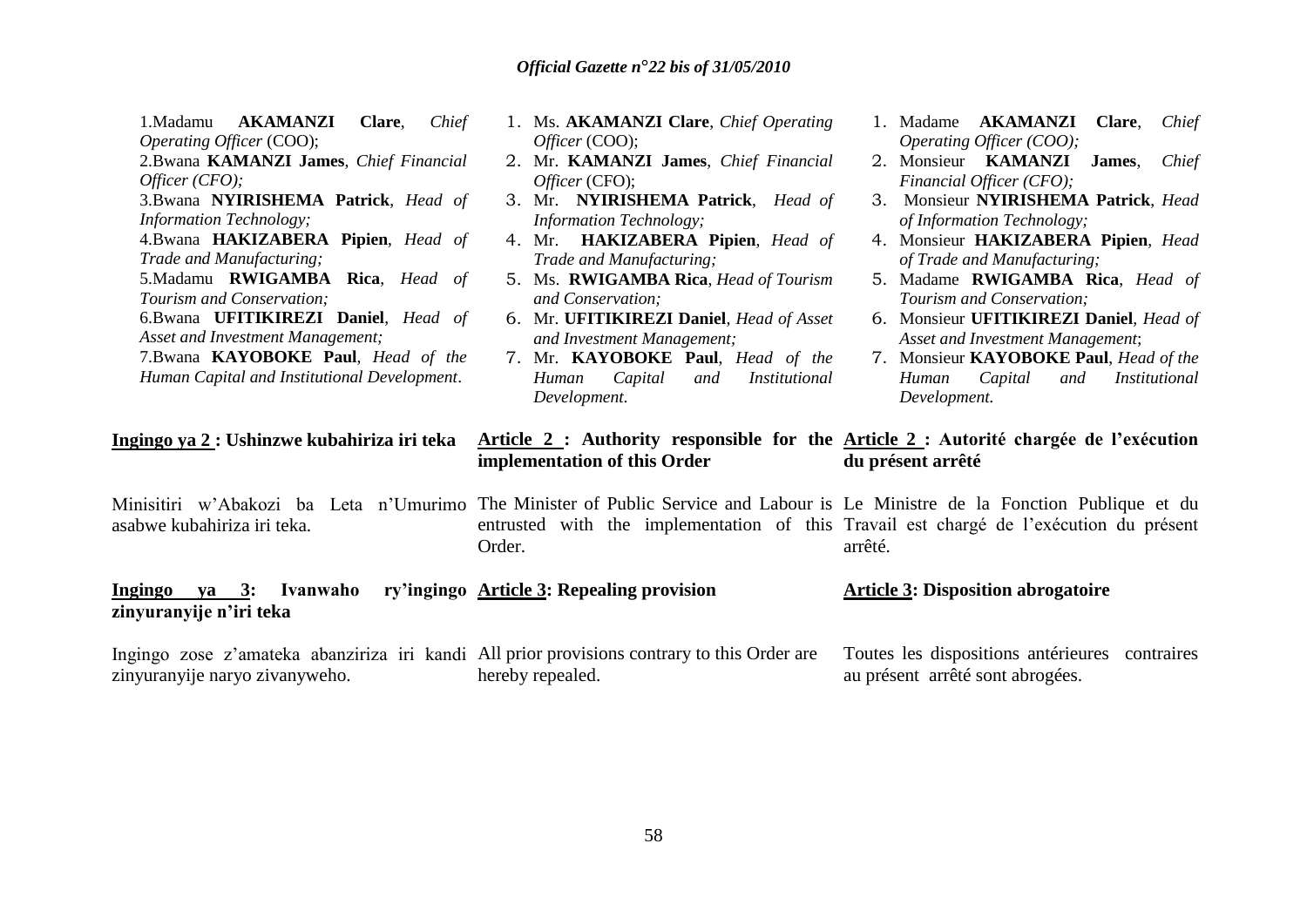**Ingingo ya 4: Igihe iteka ritangira Article 4: Commencement gukurikizwa**

Iri teka ritangira gukurikizwa ku munsi This Order shall come into force on the date of Le présent arrêté entre en vigueur le jour de sa ritangarijweho mu Igazeti ya Leta ya its-Publication-in-the-Official-Gazette-of-the-publication au Journal Officiel de la Repubulika y'u Rwanda. Agaciro karyo gahera Republic of Rwanda. It takes effect as of République du Rwanda. Il sort ses effets à kuwa 01/04/2010. 01/04/2010. partir du 01/04/2010.

Kigali, kuwa **04/05/2010** 

Kigali, on **04/05/2010** 

 $(sé)$ **MAKUZA Bernard** Prime Minister

Kigali, le **04/05/2010** 

 $(sé)$ **MAKUZA Bernard** Minisitiri w'Intebe

(sé) **MUREKEZI Anastase** Minisitiri w'Abakozi ba Leta n'Umurimo

**Bibonywe kandi bishyizweho Ikirango cya Repubulika:**

 $(s\acute{e})$ **KARUGARAMA Tharcisse** Minisitiri w'Ubutabera / Intumwa Nkuru ya Leta

(sé) **MUREKEZI Anastase** Minister of Public Service and Labour

(sé) **MUREKEZI Anastase** Ministre de la Fonction Publique et du Travail

**Seen and sealed with the Seal of the Vu et scellé du Sceau de la République: Republic:**

 $(s\acute{e})$ **KARUGARAMA Tharcisse** Minister of Justice / Attorney General

 $(s\acute{e})$ **KARUGARAMA Tharcisse**

Ministre de la Justice / Garde des Sceaux

 $(sé)$ 

**Article 4 : Entrée en vigueur**

**MAKUZA Bernard** Premier Ministre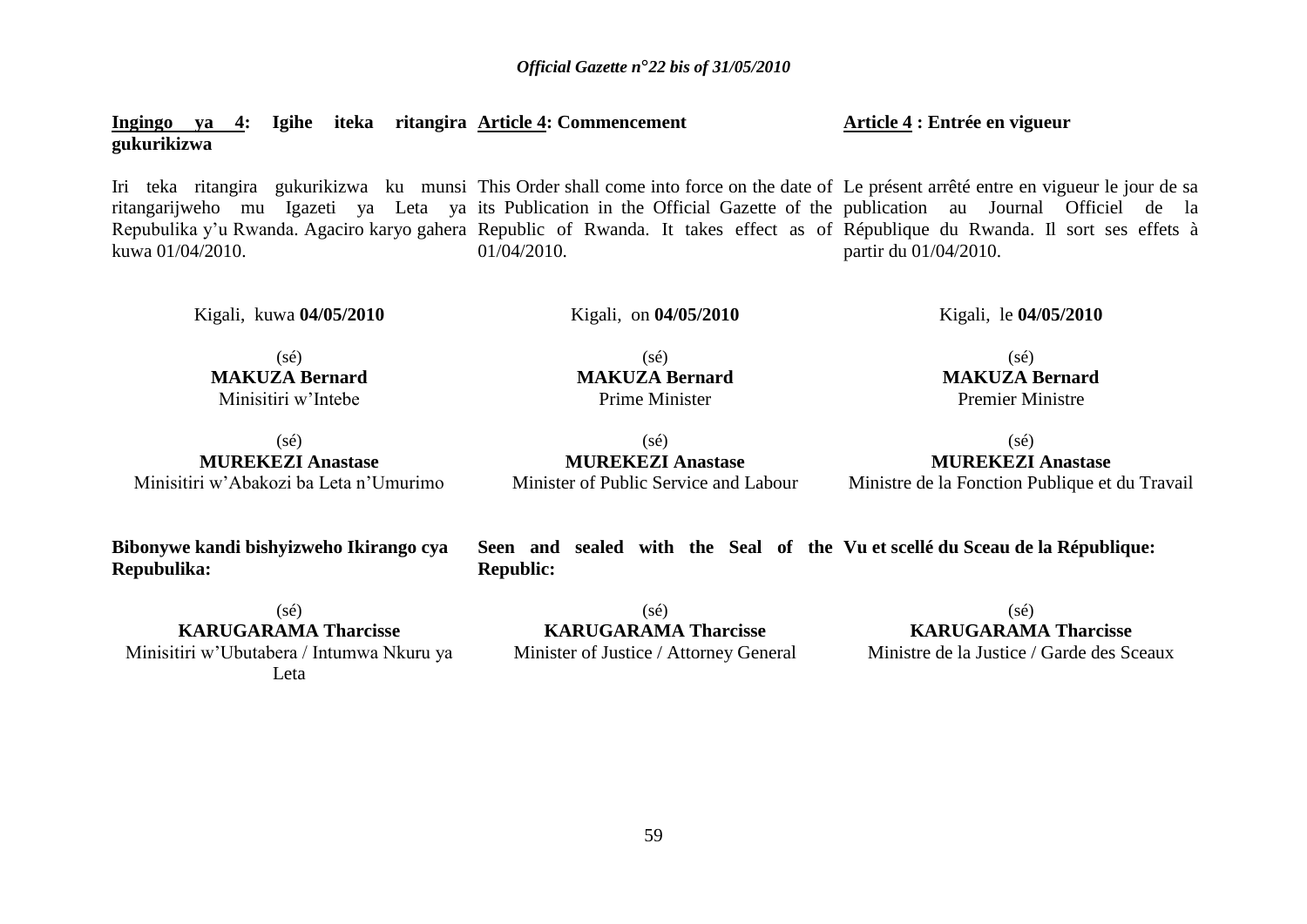#### **ITEKA RYA MINISITIRI W"INTEBE PRIME MINISTER"S ORDER N°63/03 OF ARRETE DU PREMIER MINISTRE N°63/03 N°63/03 RYO KUWA 04/05/2010 04/05/2010 APPOINTING A DIRECTOR RISHYIRAHO UMUYOBOZI DU 04/05/2010 PORTANT NOMINATION D"UN DIRECTEUR**

#### **ISHAKIRO**

**gukurikizwa**

## **TABLE OF CONTENTS**

#### **TABLE DES MATIERES**

| Ingingo ya mbere: Ishyirwaho                                                   | <b>Article One: Appointment</b>                       | <b>Article premier : Nomination</b>                                                  |
|--------------------------------------------------------------------------------|-------------------------------------------------------|--------------------------------------------------------------------------------------|
| Ingingo ya 2: Ushinzwe kubahiriza iri teka                                     | Article 2 : Authority<br>implementation of this Order | responsible for the Article 2 : Autorité chargée de l'exécution du<br>présent arrêté |
| Ivanwaho<br>Ingingo<br>$\mathbf{v}\mathbf{a} = 3$ :<br>zinyuranyije n'iri teka | ry'ingingo Article 3: Repealing provision             | <b>Article 3 : Disposition abrogatoire</b>                                           |
| <b>Ingingo</b><br><b>Igihe</b><br>iteka<br>4:<br>va                            | ritangira Article 4: Commencement                     | Article 4 : Entrée en vigueur                                                        |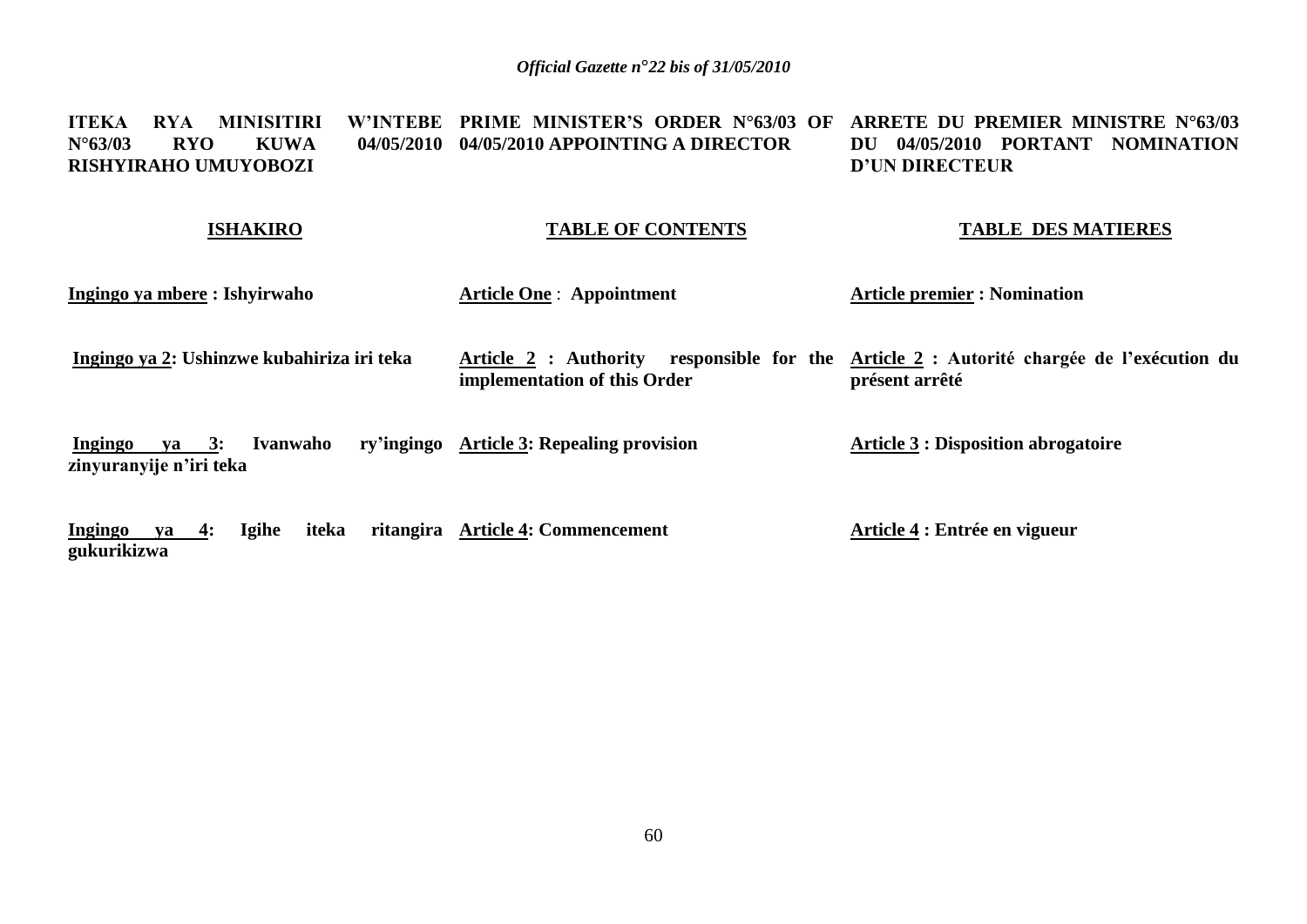#### **ITEKA RYA MINISITIRI N°63/03 RYO KUWA 04/05/2010 04/05/2010 APPOINTING A DIRECTOR RISHYIRAHO UMUYOBOZI PRIME MINISTER"S ORDER N°63/03 OF ARRETE DU PREMIER MINISTRE N°63/03 DU 04/05/2010 PORTANT NOMINATION D"UN DIRECTEUR**

#### **Minisitiri w"Intebe**,

## **The Prime Minister**,

#### **Le Premier Ministre**,

Ashingiye ku Itegeko Nshinga rya Repubulika Pursuant to the Constitution of the Republic of Vu la Constitution de la République du Rwanda du y'u Rwanda ryo kuwa 04 Kamena 2003, nk'uko Rwanda of 04 June, 2003, as amended to date, 04 juin 2003, telle que révisée à ce jour, ryavuguruwe kugeza ubu, cyane cyane mu ngingo especially in Articles 118, 119, 121 and 201; zaryo iya 118, iya 119, iya 121, n'iya 201;

Ashingiye ku Itegeko n° 22/2002 ryo kuwa Pursuant to Law n° 22/2002 of 09/07/2002 on Vu la Loi n° 22/2002 du 09/07/2002 portant Statut 09/07/2002 rishyiraho Sitati Rusange igenga General Statutes for Rwanda Public Service, Abakozi ba Leta n'inzego z'imirimo ya Leta, especially in Articles 17, 24 and 35; cyane cyane mu ngingo zaryo iya 17, iya 24 n'iya 35;

spécialement en ses articles 118, 119, 121 et 201 ;

Général de la Fonction Publique Rwandaise, spécialement en ses articles 17, 24 et 35 ;

Bisabwe na Minisitiri w'Abakozi ba Leta On proposal by the Minister of Public Service Sur proposition du Ministre de la Fonction n'Umurimo; and Labour; Publique et du Travail;

Inama y'Abaminisitiri yateranye 01/04/2010 imaze kubisuzuma no kubyemeza; After consideration and approval by the Cabinet Après examen et adoption par le Conseil des in its session of 01/04/2010; Ministres en sa séance du 01/04/2010;

#### **ATEGETSE:**

#### **HEREBY ORDERS:**

#### **ARRETE :**

#### **Ingingo ya mbere : Ishyirwaho**

**Article One** : **Appointment**

#### **Article premier : Nomination**

Bwana **GAKUBA Felix** agizwe Umuyobozi Mr. **GAKUBA Felix** is hereby appointed Monsieur **GAKUBA Felix** est nommé Directeur ushinzwe ingufu mu Muryango w'Ubukungu Director in charge of Energy in the Economic chargé de l'Energie au sein de la Communauté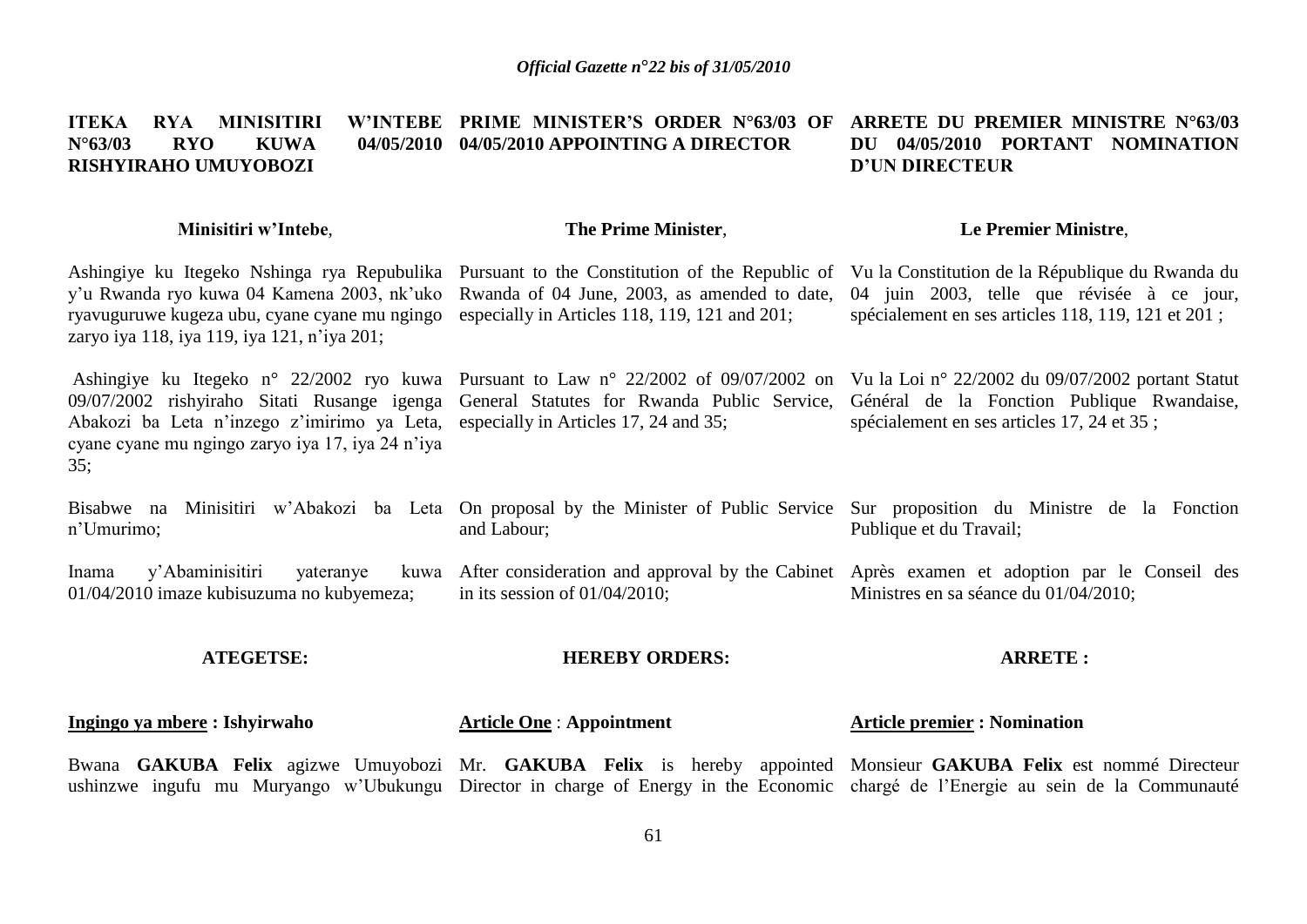| (CEPGL).                                                                                                 | w'Ibihugu byo mu Karere k'Ibiyaga bigari Community of the Great Lakes Countries Economique des Pays des Grands Lacs (CEPGL).<br>(CEPGL).                                                       |                                                                                                                                                                                |
|----------------------------------------------------------------------------------------------------------|------------------------------------------------------------------------------------------------------------------------------------------------------------------------------------------------|--------------------------------------------------------------------------------------------------------------------------------------------------------------------------------|
| Ingingo ya 2: Ushinzwe kubahiriza iri teka                                                               | implementation of this Order                                                                                                                                                                   | Article 2: Authority responsible for the Article 2: Autorité chargée de l'exécution du<br>présent arrêté                                                                       |
| kubahiriza iri teka.                                                                                     | Minisitiri w'Abakozi ba Leta n'Umurimo asabwe The Minister of Public Service and Labour is<br>entrusted with the implementation of this Order.                                                 | Le Ministre de la Fonction Publique et du Travail<br>est chargé de l'exécution du présent arrêté.                                                                              |
| <u>Ingingo ya 3</u> : Ivanwaho<br>zinyuranyije n'iri teka                                                | ry'ingingo Article 3: Repealing provision                                                                                                                                                      | <b>Article 3: Disposition abrogatoire</b>                                                                                                                                      |
| zinyuranyije na ryo zivanyweho.                                                                          | hereby repealed.                                                                                                                                                                               | Ingingo zose z'amateka abanziriza iri kandi All prior provisions contrary to this Order are Toutes les dispositions antérieures contraires au<br>présent arrêté sont abrogées. |
| Ingingo ya<br>iteka<br>Igihe<br>$-4:$<br>gukurikizwa                                                     | ritangira Article 4: Commencement                                                                                                                                                              | Article 4 : Entrée en vigueur                                                                                                                                                  |
| Iri<br>y'u Rwanda. Agaciro karyo gahera kuwa of Rwanda. It takes effect as of 01/04/2010.<br>01/04/2010. | teka ritangira gukurikizwa ku munsi This Order shall come into force on the date of its<br>ritangarijweho mu Igazeti ya Leta ya Repubulika publication in the Official Gazette of the Republic | Le présent arrêté entre en vigueur le jour de sa<br>publication au Journal Officiel de la République du<br>Rwanda. Il sort ses effets à partir du 01/04/2010                   |
| Kigali, kuwa 04/05/2010                                                                                  | Kigali, on 04/05/2010                                                                                                                                                                          | Kigali, le 04/05/2010                                                                                                                                                          |

(sé) **MAKUZA Bernard** Minisitiri w'Intebe

(sé) **MAKUZA Bernard** Prime Minister

(sé) **MAKUZA Bernard** Premier Ministre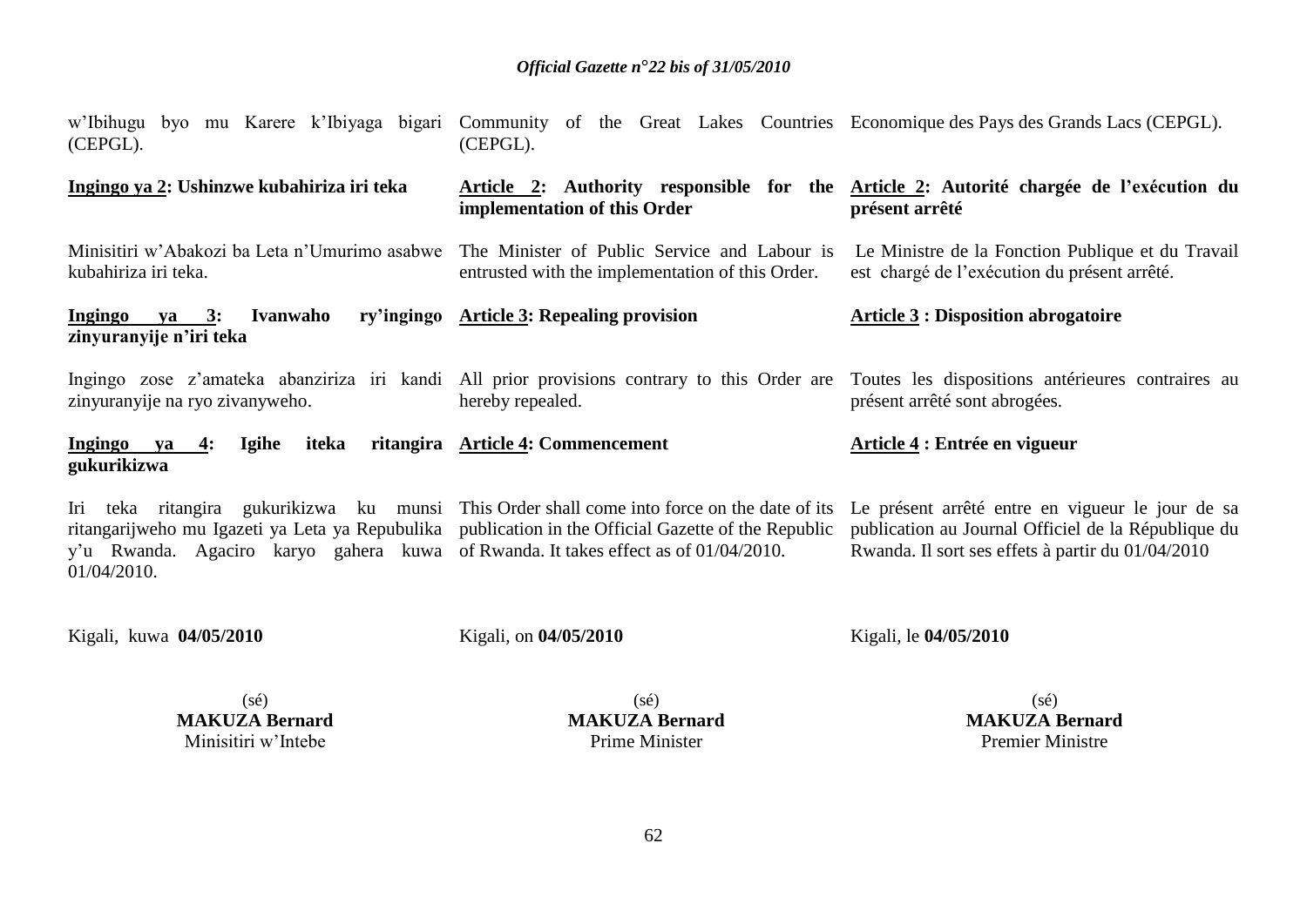(sé) **MUREKEZI Anastase** Minisitiri w'Abakozi ba Leta n'Umurimo

 $(s\acute{e})$ **MUREKEZI Anastase** Minister of Public Service and Labour

(sé) **MUREKEZI Anastase** Ministre de la Fonction Publique et du Travail

**Bibonywe kandi bishyizweho Ikirango cya Repubulika:**

**Seen and sealed with the Seal of the Republic:**

**Vu et scellé du Sceau de la République :**

(sé) **KARUGARAMA Tharcisse** Minisitiri w'Ubutabera/Intumwa Nkuru ya Leta

(sé) **KARUGARAMA Tharcisse** Minister of Justice/Attorney General

(sé) **KARUGARAMA Tharcisse** Ministre de la Justice/Garde des Sceaux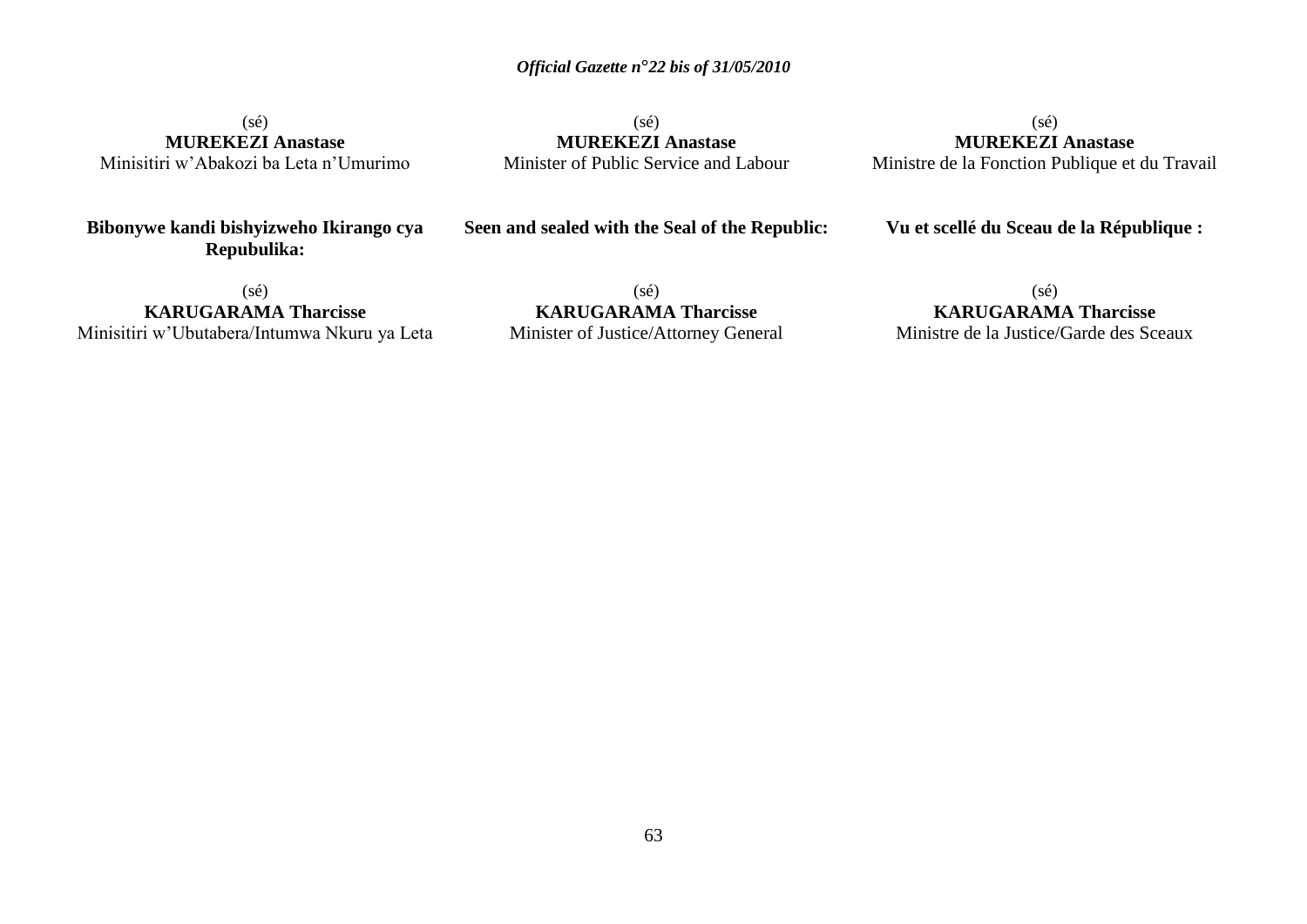# **AMABWIRIZA N° 01/10 YO KUWA 30/05/2010 Y'INAMA NJYANAMA Y'UMUJYI WA KIGALI AGENA IBICIRO BITANGWA KURI SERIVISE Z"IBYANGOMBWA BY"UBUTAKA N"IBIBANZA MU MUJYI WA KIGALI**

# **Inama Njyanama y"Umujyi wa Kigali;**

Ishingiye ku Itegeko N°10/2006 ryo kuwa 3 Werurwe 2006 rishyiraho Imiterere, Imitunganyirize n'Imikorere y'Umujyi wa Kigali mu ngingo zaryo, iya 23, iya 24 n'iya 30;

Imaze kubona ko Umujyi wa Kigali n'Uturere tuwugize bakorera abaturage n'abawugana imirimo itandukanye isaba ubufatanye bwa bose kugira ngo itungane neza hagamijwe gushimangira **Imiyoborere myiza, Ubutabera, Ubukungu n"Imibereho myiza y"abaturage**. Imwe muri iyo mirimo harimo itangwa rya serivise z'ibyangombwa by'ubutaka n'ibibanza mu Biro by'ubutaka by'Uturere tugize Umujyi wa Kigali.

Nyuma y'uko hagaragaye ko serivisi zitangwa mu Biro by'Ubutaka mu Turere tugize Umujyi wa Kigali zishyuzwa ku biciro bitandukanye ndetse ugasanga hamwe hari izo batishyuza, ibi bikaba biteza urujijo ku bantu bazihabwa.

Mu rwego rwo kujyana n'icyerekezo cy'Iterambere no kwihutisha ishoramari ndetse no gutanga serivis nziza zihuse kandi zinoze, habayeho gusesengura ibiciro byari bisanzwe byishyurwa kuri serivisi zitangwa ku byangombwa by'ubutaka n'ibibanza muri buri Karere, kugira ngo harebwe uburyo byanozwa bikaba bisa mu Turere tugize Umujyi wa Kigali.

# **Inama Njyanama itanze amabwiriza akurikira :**

# **UMUTWE WA MBERE: INGINGO RUSANGE**

# **Ingingo ya mbere :**

Aya mabwiriza agena ibiciro bitangwa kuri serivisi z'ibyangombwa by'ubutaka n'ibibanza mu Mujyi wa Kigali yuzuza amabwiriza y'Inama Njyanama n°01/08 yo kuwa 14/12/2008 ngenderwaho mu myubakire n'imiturire mu Mujyi wa Kigali.

# **Ingingo ya 2 :**

Muri aya mabwiriza amagambo akurikira asobanurwa ku buryo bukurikira:

- 1. **Fiche cadastrale / Deed plan:** Igishushanyo kerekana imbago, ishusho n'ubuso bw'ikibanza
- 2. **Amasezerano y"Ubukode bw"ubutaka**/Contrat de Location/Lease contract: Ni amasezerano nyir'ubutaka agirana na Leta kugira ngo uwo muntu akoreshe ubwo butaka anasarura ibibukomokaho mu gihe kigenwa n'itegeko.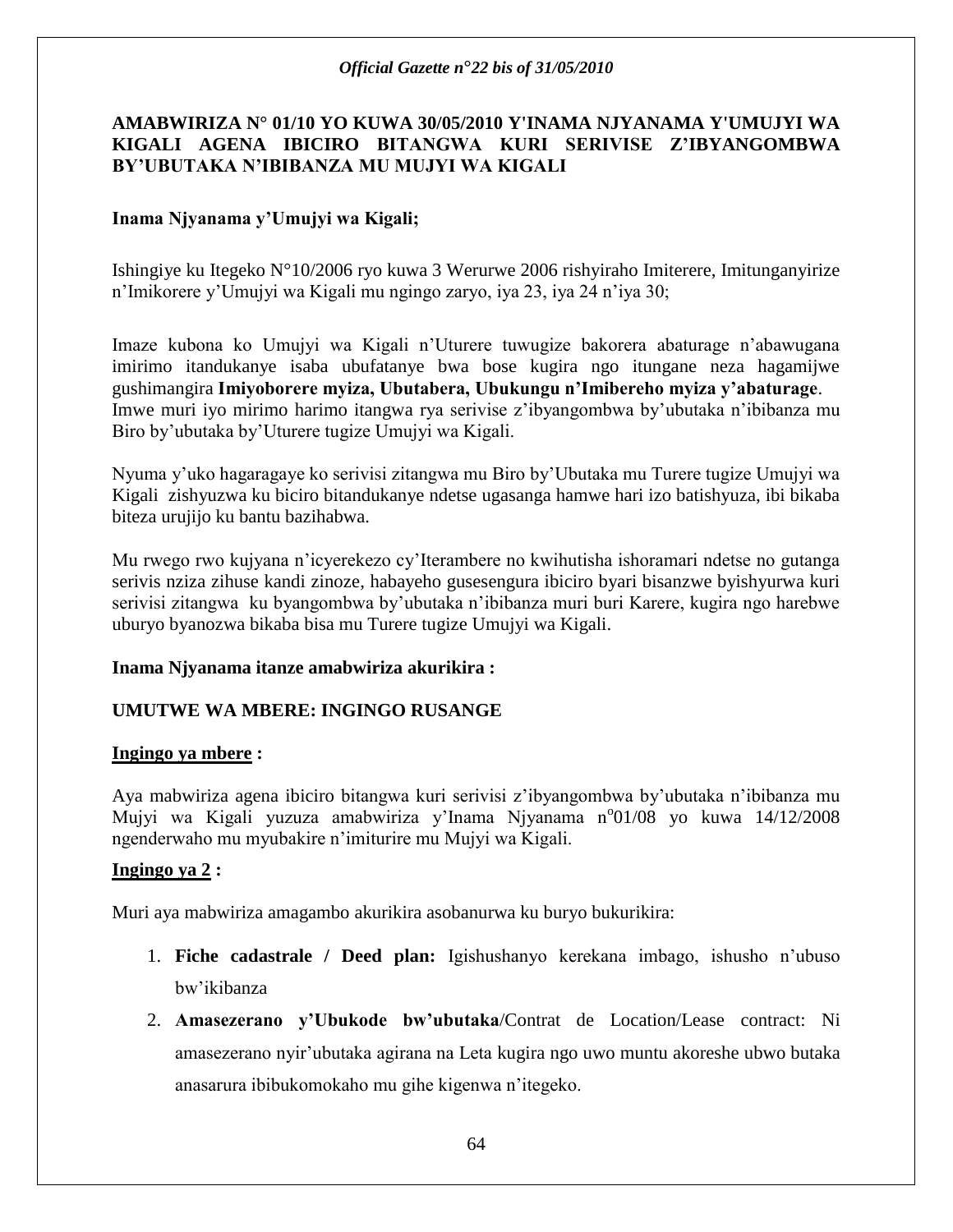- **3. Uruhushya rwo kubaka**/Autorisation de batir/ Construction permit : Ni uburenganzira butangwa n'urwego rubishinzwe, bukwemerera gukora igikorwa cy'ubwubatsi nko : kubaka inyubako nshyashya no guhindura inyubako.
- **4. Uruhushya rwo gutangira gukoresha inyubako**/ permis d'occupation/ Occupancy permit: Ni uburenganzira butangwa n'urwego rubishinzwe, bukwemerera gutaha inzu nyuma y'uko urangije kuyubaka.
- **5. Gufungura dosiye**/ Opening file/Ouverture d'un dossier: Ni Uruhushya rwo kugira idosiye y'ikibanza mu biro by'ubutaka mu Karere.
- 6. **Umujyi:** Ni igice gituwe n'abaturage ahantu hagari hafite ubucucike bunini, hari inzu zegeranye, hafite ibikorwa remezo bifasha imirimo y'ubucuruzi, inganda, uburezi, politiki, umuco n'ibindi bihakorerwa.
- 7. **Icyaro:** Ni igice gituwe n'abaturage badatuye mu gice cy'umujyi gikorerwamo cyane cyane imirimo y'ubuhinzi n'ubworozi.

| <b>AKARERE</b> | <b>IMIRENGE Y'UMUJYI</b> | <b>IMIRENGE Y'ICYARO</b> |
|----------------|--------------------------|--------------------------|
| Gasabo         | Remera                   | Bumbogo                  |
|                | Kimihurura               | Jabana                   |
|                | Gisozi                   | Jari                     |
|                | Kinyinya                 | Ndera                    |
|                | Gatsata                  | Rusororo                 |
|                | Kacyiru                  | Rutunga                  |
|                | Kimironko                | Gikomero                 |
|                | Kinyinya                 | Nduba                    |
| Kicukiro       | Niboye                   | Masaka                   |
|                | Kagarama                 | Gahanga                  |
|                | Kigarama                 |                          |
|                | Kicukiro                 |                          |
|                | Gikondo                  |                          |
|                | Kanombe                  |                          |

**8. Imirenge y"Umujyi n"icyaro:**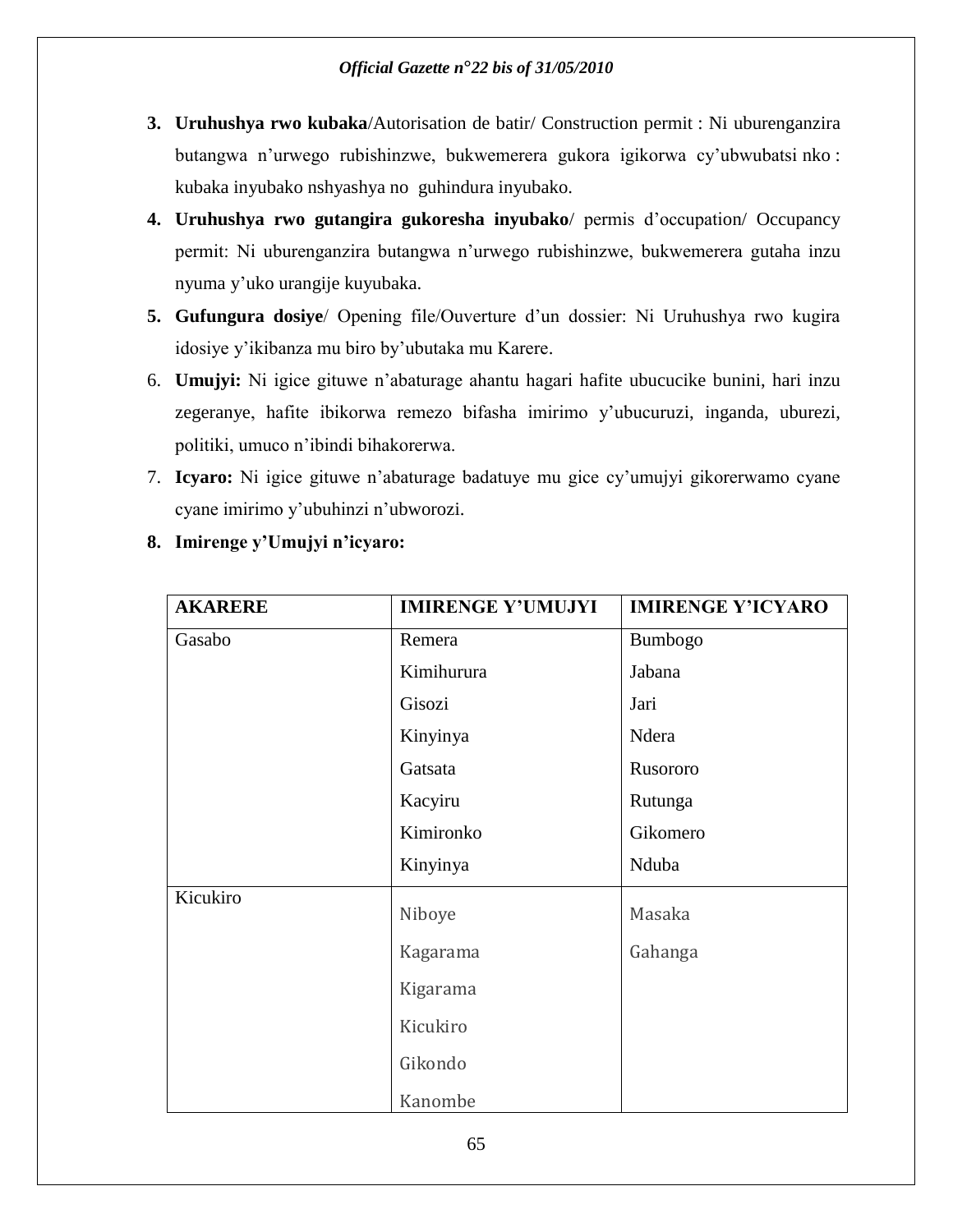|            | Nyarugunga<br>Gatenga |            |
|------------|-----------------------|------------|
| Nyarugenge | Nyarugenge            | Kigali     |
|            | Muhima                | Kanyinya   |
|            | Gitega                | Mageragere |
|            | Kimisagara            |            |
|            | Nyakabanda            |            |
|            | Rwezamenyo            |            |
|            | Nyamirambo            |            |

# **UMUTWE WA KABIRI: IBYEREKEYE AMAFARANGA ATANGWA KU BYANGOMBWA BY"UBUTAKA N"IBIBANZA MU MUJYI WA KIGALI**

# **Ingingo ya 3:**

Umuntu wese ushaka gufungura dosiye y'ikibanza mu Turere tugize Umujyi wa Kigali yishyura amafaranga ibihumbi bitanu (5,000 Frws).

# **Ingingo ya 4:**

Umuntu wese ushaka ubukode bw'ubutaka mu Turere tugize Umujyi wa Kigali yishyura amafaranga hashingiwe ku mikoreshereze y'ubutaka n'aho buherereye ku buryo bukurikira:

| <b>Icyo</b><br>ubutaka     | Aho buherereye            | kuri $m^2$<br><b>Agaciro</b><br>imwe |
|----------------------------|---------------------------|--------------------------------------|
| buzakoreshwa               |                           | (Frws)                               |
| Ahagenewe guturwa          | Umujyi                    | 80                                   |
|                            | Icyaro                    | 30                                   |
| Ubucuruzi                  | Umujyi                    | 150                                  |
|                            | Icyaro                    | 50                                   |
| Inganda                    | Hose                      | 50                                   |
| Ubuhinzi n'ubworozi        | Ha5 za mbere zirasonewe   | $\Omega$                             |
|                            | $5-20Ha$                  | 1000/Ha                              |
|                            | Buri Ha irenze kuri Ha 20 | 1500/Ha                              |
| Social (uburezi, Amavuriro | Hose                      | 2/m <sup>2</sup>                     |
| insengero)                 |                           |                                      |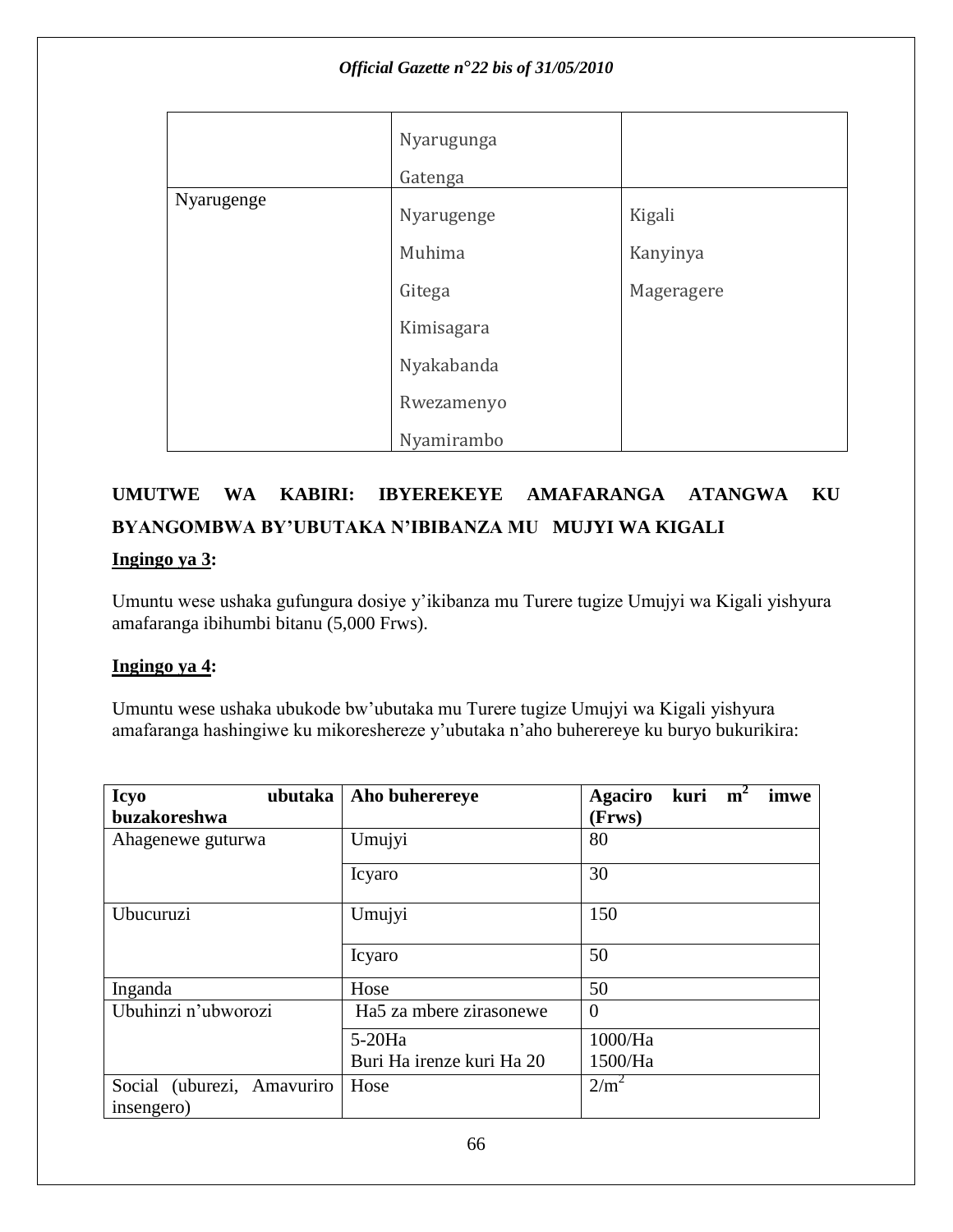# **Ingingo ya 5:**

Umuntu wese ushaka uruhushya rwo kubaka mu Mujyi wa Kigali yishyura amafaranga hashingiwe ku buso bwubatsweho (gross floor area), aya mafaranga yishyurwa inshuro imwe gusa.

| Icyo inyubako izakoreshwa                      | Igiciro/m <sup>2</sup> (Frws) |
|------------------------------------------------|-------------------------------|
| Aho guturwa & Social (uburezi, Amavuriro   200 |                               |
| insengero,.)                                   |                               |
| Ubucuruzi & Inganda                            | 200                           |

Inzu z'amagorofa habarwa ubuso bwa buri gorofa.

# **Ingingo ya 6 :**

Umuntu wese ushaka uruhushya rwo gutaha inyubako ye mu gihe yuzuye, ahabwa uruhushya ku buntu.

# **Ingingo ya 7:**

Umuntu wese ushaka uruhushya rwo gusana inyubako mu gice cy'Umujyi yishyura mafaranga ibihumi icumi (10,000 Frws), mu gice cy'icyaro yishyura amafaranga ibihumbi bitanu (5,000Frws).

# **UMUTWE WA GATATU: IBYEREKEYE INGINGO ZISOZA**

# **Ingingo ya 8 :**

Abantu bubaka binyuranije n'aya mabwiriza bahanishwa ibihano biteganijwe n'amabwiriza agenga imyubakire mu Mujyi wa Kigali.

# **Ingingo ya 9** :

Aya mabwiriza atangira gukurikizwa akimara gutangazwa mu igazeti ya Leta ya Repubulika y'u Rwanda.

# **Kigali, kuwa 30/05/2010**

### **(sé) MUBERANGABO Titien Umuyobozi w'Inama Njyanama y'Umujyi wa Kigali**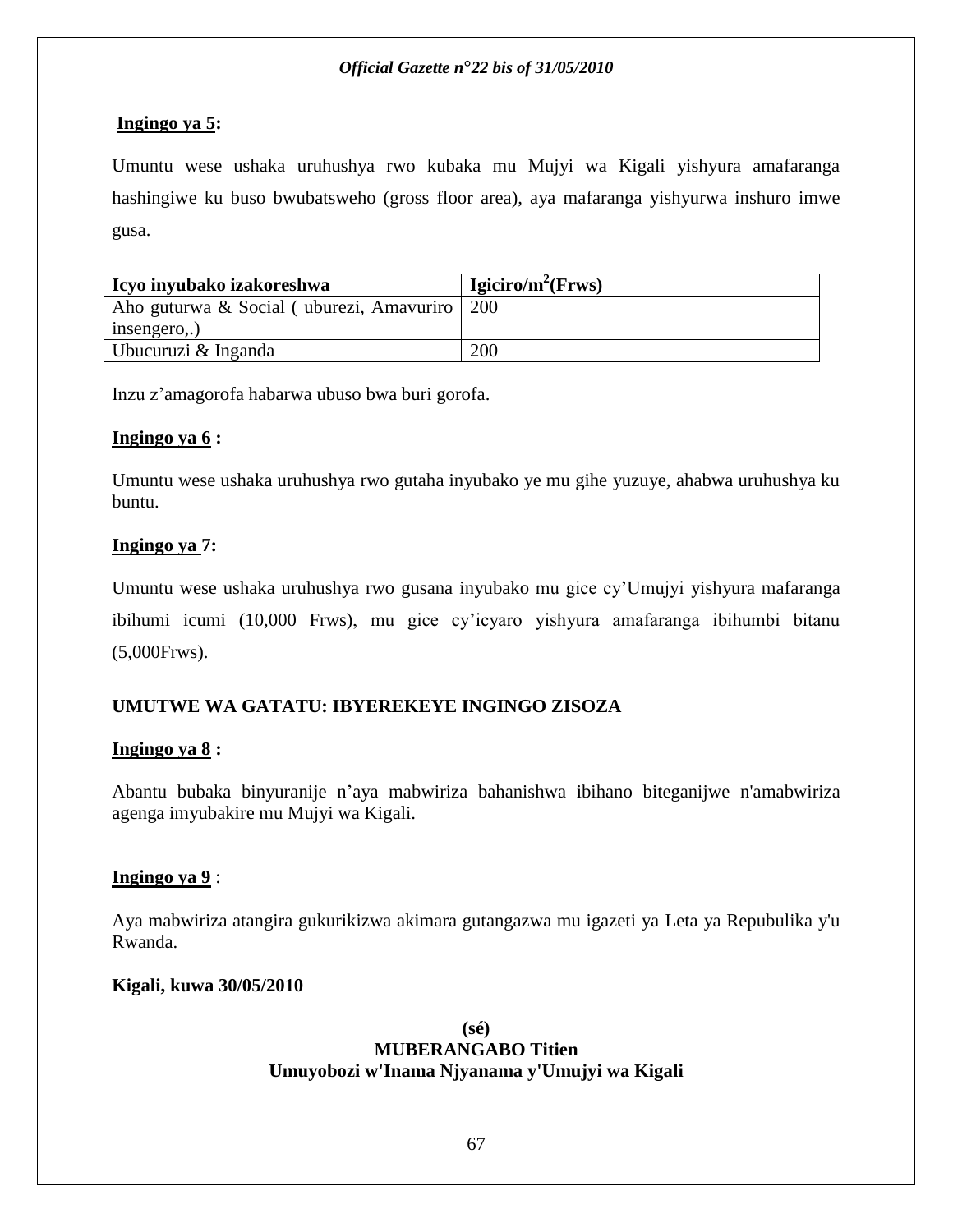|                                       | Official Gazette n°22 bis of 31/05/2010                                                                                                                                                                                                                                      |                                                                                            |  |  |
|---------------------------------------|------------------------------------------------------------------------------------------------------------------------------------------------------------------------------------------------------------------------------------------------------------------------------|--------------------------------------------------------------------------------------------|--|--|
| <b>DISTRICT OF</b>                    |                                                                                                                                                                                                                                                                              |                                                                                            |  |  |
| <b>Description of permitted work:</b> |                                                                                                                                                                                                                                                                              |                                                                                            |  |  |
|                                       |                                                                                                                                                                                                                                                                              |                                                                                            |  |  |
|                                       |                                                                                                                                                                                                                                                                              |                                                                                            |  |  |
|                                       | Original permit must be displayed on job site at all times; Copies NOT allowed! Approved plans<br>must be kept on site during construction. Permit is NOT transferable. Any changes in<br>construction or deviation from approved plans must be resubmitted to the District. |                                                                                            |  |  |
|                                       |                                                                                                                                                                                                                                                                              | The owner understands that if she/he constructs unauthorized or unapproved plan he/she may |  |  |

The owner understands that if she/he constructs unauthorized or unapproved plan he/she may be subject to criminal prosecution and/ or immediate revocation of any building permit or certificate of occupancy issued as a result of this permit or required to demolish the additional part.

He/she understands that he/she must comply with all Kigali City Master Plan, Rwanda Building Control Regulations 2009, EIA certificate conditions where applicable and any district zoning regulations.

She/he hereby agrees to provide any clearance(s) and /or inspection report(s) required prior to issuance of certificate of occupancy.

He/she further agrees that he/she shall be responsible from the date of this permit, or from the time of beginning first work, whichever is earlier, for all injury or damage of any kind resulting from this work, whether from basic services or additional services, to persons or property.

He/she will be responsible for the cleanliness conditions on site and ensure no waste, storm water or soil damage city infrastructure off- site.

He/she agrees to exonerate, indemnify and save harmless the City from and against all claims or actions, and all expenses incidental to the defense of any such claims, litigation, and action based upon or arising out of damage or injury (including death) to persons or property cause by or sustained in connection with any work performed under the building permit issued as a result of this application.

This permit is only valid for the period specified by the District and not exceeding 3 years, unless approved specifically by the issuing District.

District Land Bureau Developer's names and signature ……………………………… ………………………………. Date……………………………….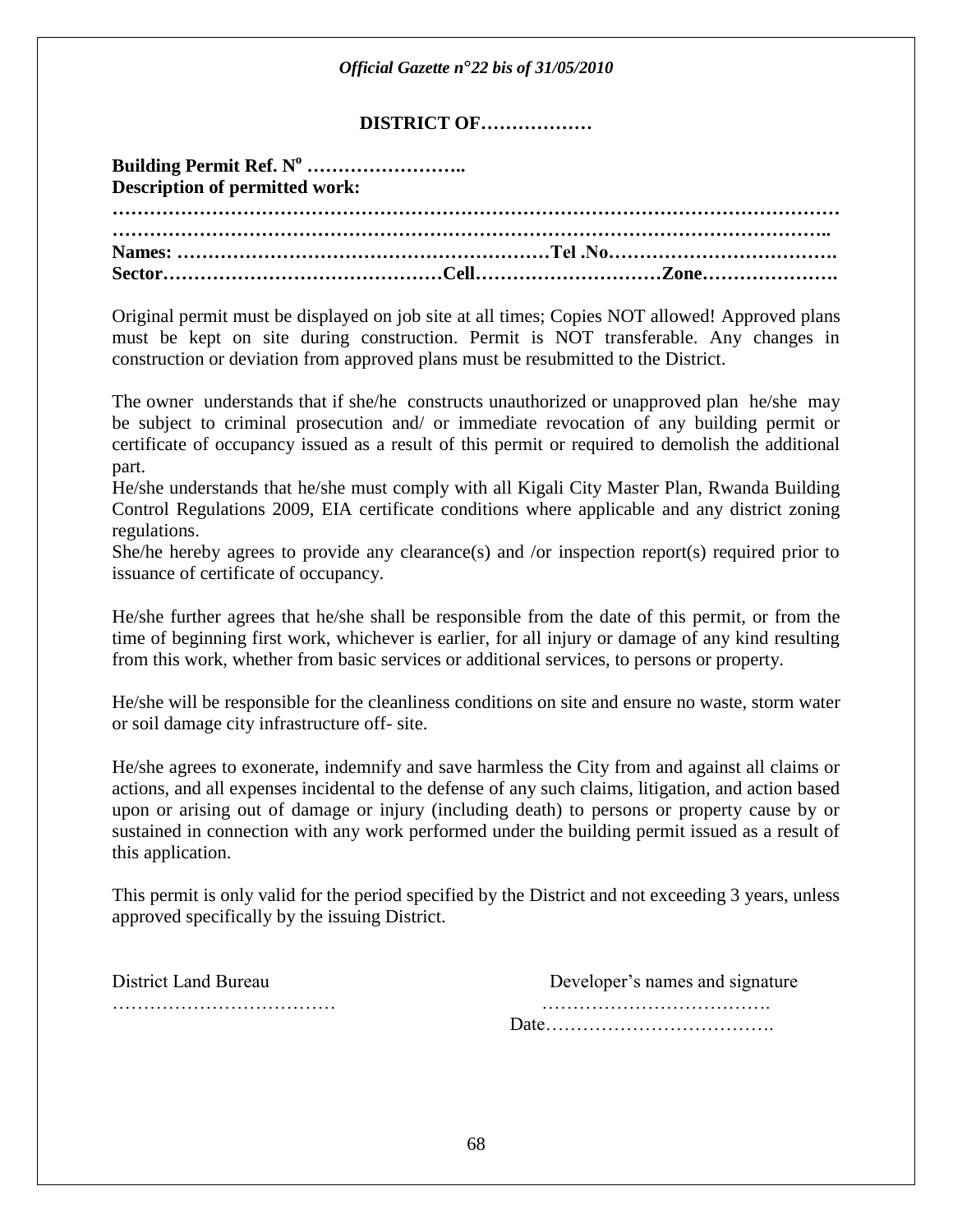| Official Gazette $n^{\circ}22$ bis of 31/05/2010 |
|--------------------------------------------------|
| AKARERE KA                                       |
| Ibisobanuro ku mirimo yemewe kuri uru            |
|                                                  |
| UmurengeAkagariUmudugudu                         |

Uruhushya rw'umwimerere rugomba guhora aho imirimo y'ubwubatsi ikorerwa; Fotokopi ntizemewe! Imbata y'inzu (Plans) yemejwe igomba guhora ku kibanza mu gihe cy'imirimo y'ubwubatsi. Uruhushya ntiruhererekanywa. Guhindura inyubako mu buryo ubwo ari bwo bwose cyangwa kunyuranya n'imbata y'inzu yemejwe bigomba kubanza gusabirwa uruhushya mu Karere karutanze.

Uwubaka yemera ko igihe cyose anyuranyije n'ibiteganyijwen'imbata y'inzu yemejwe ashobora gukurikiranwa mu buryo bw'amategeko kimwe n'uko uruhushya rwo kwubaka cyangwa icyemezo cyo gutaha inzu yahawe bihita biseswa cyangwa agasabwa guhita asenya ibyo yongeye ku nyubako bitari biteganyijwe.

Uwubaka yemera ko agomba kubahiriza ibiteganywa n'Igishushanyo Mbonera rusange cy'Umujyi wa Kigali n'Amabwiriza Ngenderwaho y'imyubakire mu Rwanda y'umwaka wa 2009, ku bisabwa n'Icyemezo cy'isuzumangaruka ku bidukikije (EIA) ku bo bireba, n'andi mabwiriza agena imyubakire mu Mujyi wa Kigali.

Uwubaka yemera kwerakana inyandiko ya raporo y'ubugenzuzi bw'inyubako ibazwa n'icyemezo cyo gutaha inzu.

Uwubaka yemera kandi ko kuva igihe uru ruhushya rutangiwe, cyangwa igihe icyo ari cyo cyose imirimo itangiye, ari we ubazwa ibyakwangizwa byose byaba abantu cyangwa imitungo y'abandi, biturutse ku mirimo y'ubwubatsi bwe. Agomba kandi kwishingira isuku igomba kuba ahakorerwa imirimo yirinda ko hashyirwa imyanda, amazi y'imvura yateza isuri akanirinda kuba imirimo ye yakwangiza ibikorwa remezo rusange by'umujyi byegereye aho yubaka.

Uwubaka yemera kuriha nta gahato ibyakwangizwa byose biturutse ku mpanuka zaterwa n'imirimo y'ubwubatsi (harimo n'urupfu) zagera ku bantu cyangwa ku mitungo y'abandi mu gukora imirimo yemerewe muri uru ruhushya.

Uru ruhushya rufite agaciro mu gihe kigenwa n'Akarere karutanze ariko katagomba kurenza imyaka 3 usibye mu gihe bisabwe ku mpamvu zihariye bikemerwa n'Akarere karutanze.

Ibiro by'Ubutaka by'Akarere Amazina n'Umukono by'Uwubaka ……………………………… ………………………………. Italiki…………………………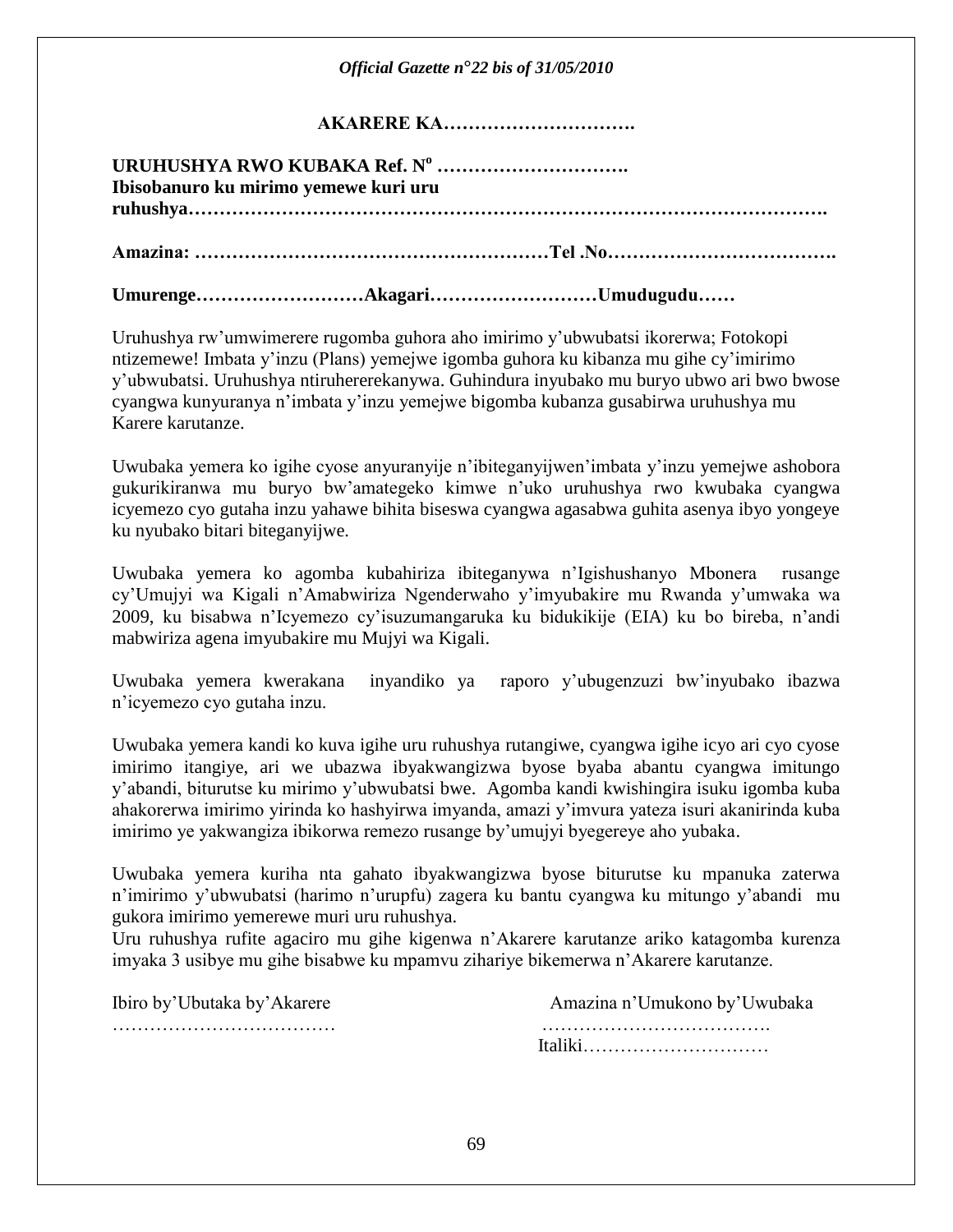# **KIGALI CITY (KC) - RWANDA DEVELOPMENT BOARD (R.D.B):**

# **PUBLIC NOTICE**

KIGALI CITY (KC) IN CONJUCTION WITH THE RWANDA DEVELOPMENT BOARD (RDB) IS PLEASED TO INFORM THE GENERAL PUBLIC THAT THERE IS A ONE STOP CENTRE FOR CONSTRUCTION PERMITS LOCATED AT NYARUGENEGE DISTRICT THAT COMMENCED OPERATIONS IN APRIL 2010.

THIS CENTRE PROCESSES ALL LAND DOCUMENTS (SUCH AS LEASE CONTRACT, CONSTRUCTION PERMIT AND OCCUPANCY PERMIT) FOR LAND OWNED BY BUSINESSES AND FOR BUILDINGS OCCUPYING MORE THAN 4000 SO.M AND WITH A CAPACITY OF MORE THAN 100 PEOPLE A DAY.

THE CENTER ENFORCES LEGALLY BINDING TIME LIMITS SET BY THE PRIME MINISTER'S ORDER ON CONSTRUCTION PERMITS (CLIENT CHARTER).

IN ORDER TO REDUCE THE NUMBER OF PROCEDURES FOR OBTAINING CONSTRUCTION PERMITS, THE CENTRE HAS MERGED ALL INSPECTIONS INTO ONE PROCEDURE.

- INSPECTION FOR LAND PERMITS
- INSPECTION FOR WATER CONNECTION
- INSPECTION FOR ELECTRICITY CONNECTION

THE ABOVE STEPS WILL BE CONDUCTED TOGETHER AS ONE STEP FOR EACH PROJECT IN ORDER TO REDUCE TIME.